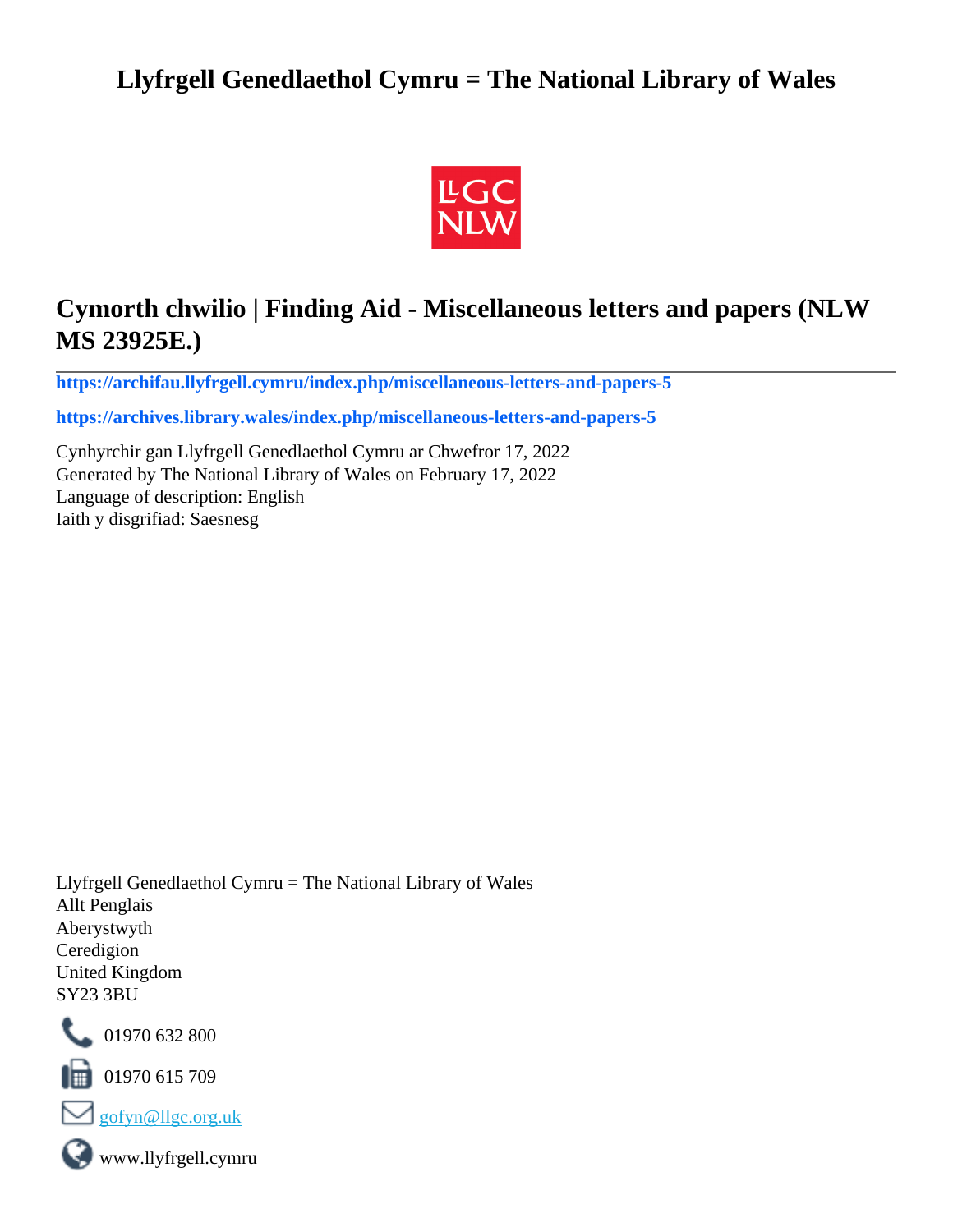# Tabl cynnwys | Table of contents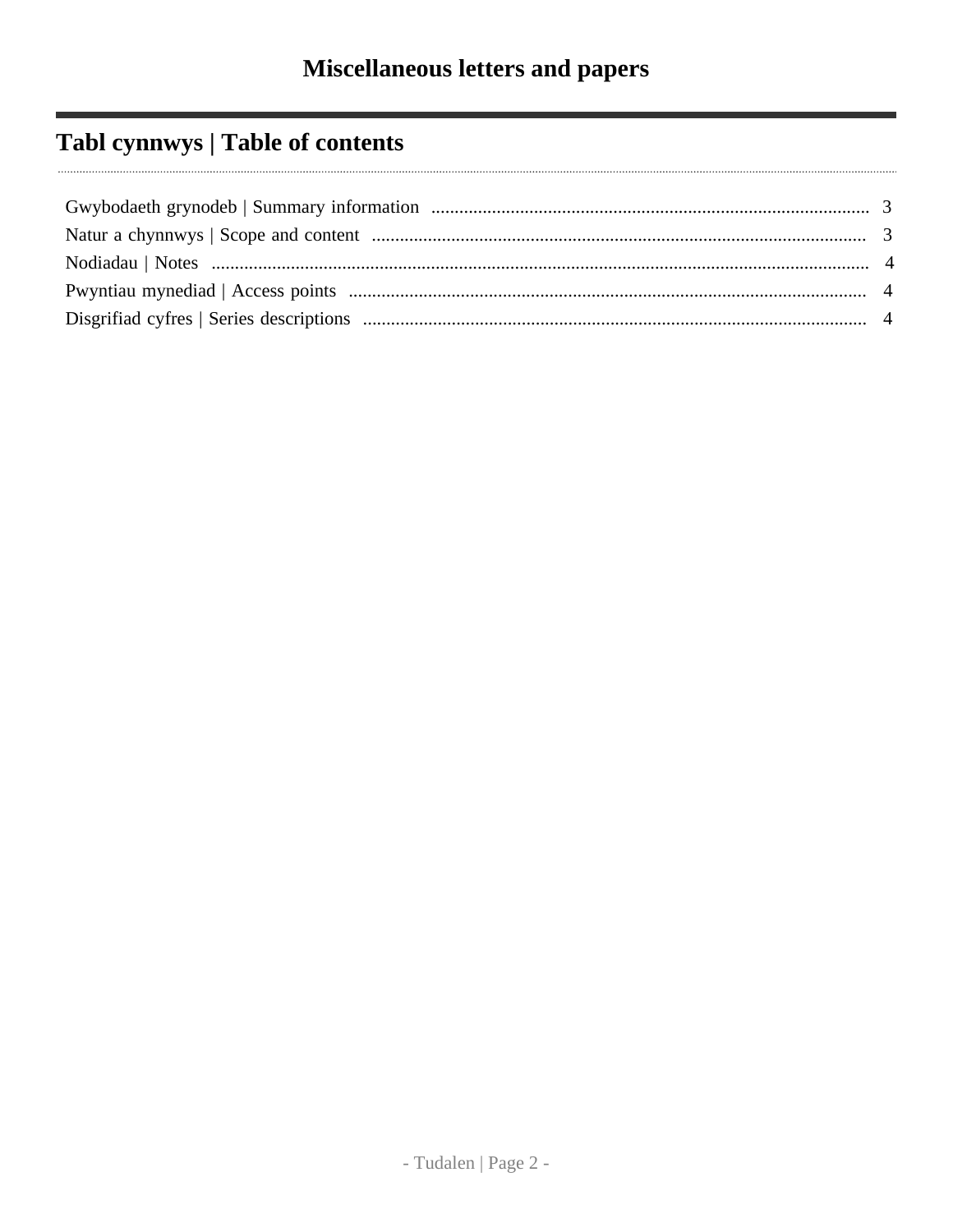## <span id="page-2-0"></span>**Crynodeb o wybodaeth | Summary of information**

| <b>Lleoliad   Repository:</b>                                                       | Llyfrgell Genedlaethol Cymru = The National Library of Wales   |
|-------------------------------------------------------------------------------------|----------------------------------------------------------------|
| <b>Teitl   Title:</b>                                                               | Miscellaneous letters and papers                               |
| Cod cyfeirnod  <br><b>Reference code:</b>                                           | <b>NLW MS 23925E.</b>                                          |
| Virtua system control<br>number [alternative]:                                      | vtls004628162                                                  |
| <b>Dyddiad</b>   Date:                                                              | 1804-2005 (dyddiad creu   date of creation)                    |
| Disgrifiad ffisegol  <br><b>Physical description:</b>                               | 114 ff.<br>Placed in melinex sleeves within ringed box at NLW. |
| Lleoliad ffisegol  <br><b>Physical location:</b>                                    | ARCH/MSS (GB0210)                                              |
| <b>Iaith   Language:</b>                                                            | English                                                        |
| <b>Iaith   Language:</b>                                                            | Welsh                                                          |
| <b>Iaith   Language:</b>                                                            | <b>Ancient Greek</b>                                           |
| Dyddiadau creu,<br>golygu a dileu   Dates<br>of creation, revision<br>and deletion: | March 2011.                                                    |
| <b>Nodyn   Note</b><br>[generalNote]:                                               | Title based on contents.                                       |
| <b>Nodyn   Note</b><br>[generalNote]:                                               | Preferred citation: NLW MS 23925E.                             |

## <span id="page-2-1"></span>**Natur a chynnwys | Scope and content**

A collection of miscellaneous letters and papers, 1804-2005, purchased or received by donation from various sources by the National Library of Wales during the period May 2004-May 2008 and boxed as one volume.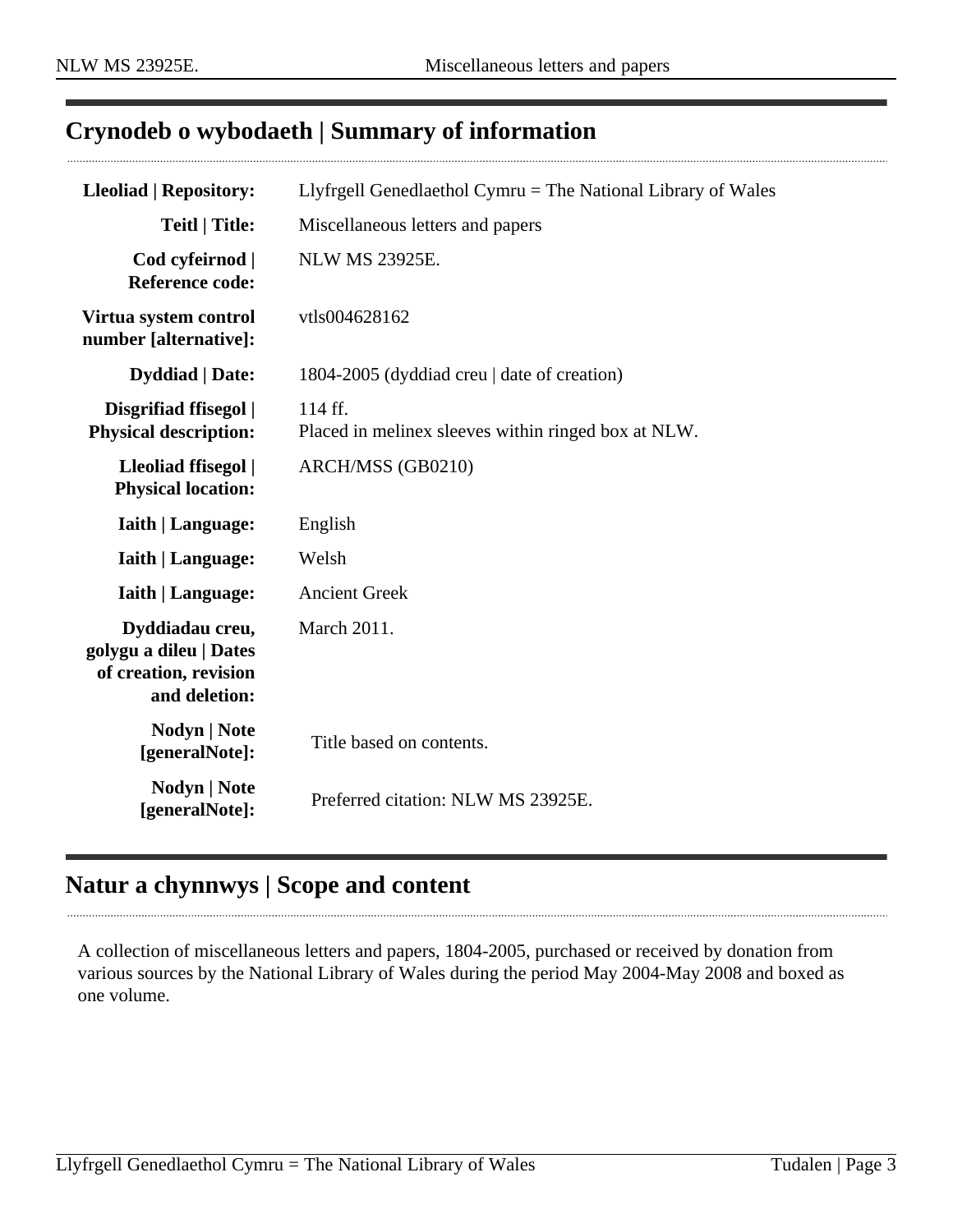### <span id="page-3-0"></span>**Nodiadau | Notes**

#### **Nodiadau teitl | Title notes**

#### **Ffynhonnell | Immediate source of acquisition**

See item level descriptions.

#### **Trefniant | Arrangement**

Arranged at NLW according to date of accession.

#### **Cyfyngiadau ar fynediad | Restrictions on access**

Readers consulting modern papers in the National Library of Wales are required to abide by the conditions set out in information provided when applying for their Readers' Tickets, whereby the reader shall become responsible for compliance with the Data Protection Act 1998 in relation to any processing by them of personal data obtained from modern records held at the Library.

#### **Amodau rheoli defnydd | Conditions governing use**

Usual copyright laws apply unless noted otherwise at item level.

#### **Nodiadau eraill | Other notes**

• **Dynodwr sefydliad | Institution identifier**: Llyfrgell Genedlaethol Cymru = The National Library of Wales

### <span id="page-3-1"></span>**Pwyntiau mynediad | Access points**

- Welsh letters. (ffurfiau dogfennol) | (documentary form)
- English letters. (ffurfiau dogfennol) | (documentary form)

## <span id="page-3-2"></span>**Disgrifiad cyfres | Series descriptions**

| $\text{Cod}$ cyfeirnod $\vert$ | Teitl   Title                | Dyddiadau   Dates | Disgrifiad ffisegol   Physical |
|--------------------------------|------------------------------|-------------------|--------------------------------|
| Reference code                 |                              |                   | description                    |
| NLW MS                         | Item - Llythyrau o'r Wladfa, | 1924, 1926 /      | 7 ff.                          |
| 23925E, ff. 1-7.               |                              |                   |                                |
| vtls004404283                  |                              |                   |                                |
| (WIAbNL)0000404283             |                              |                   |                                |
|                                | Crëwr / Creator:             |                   |                                |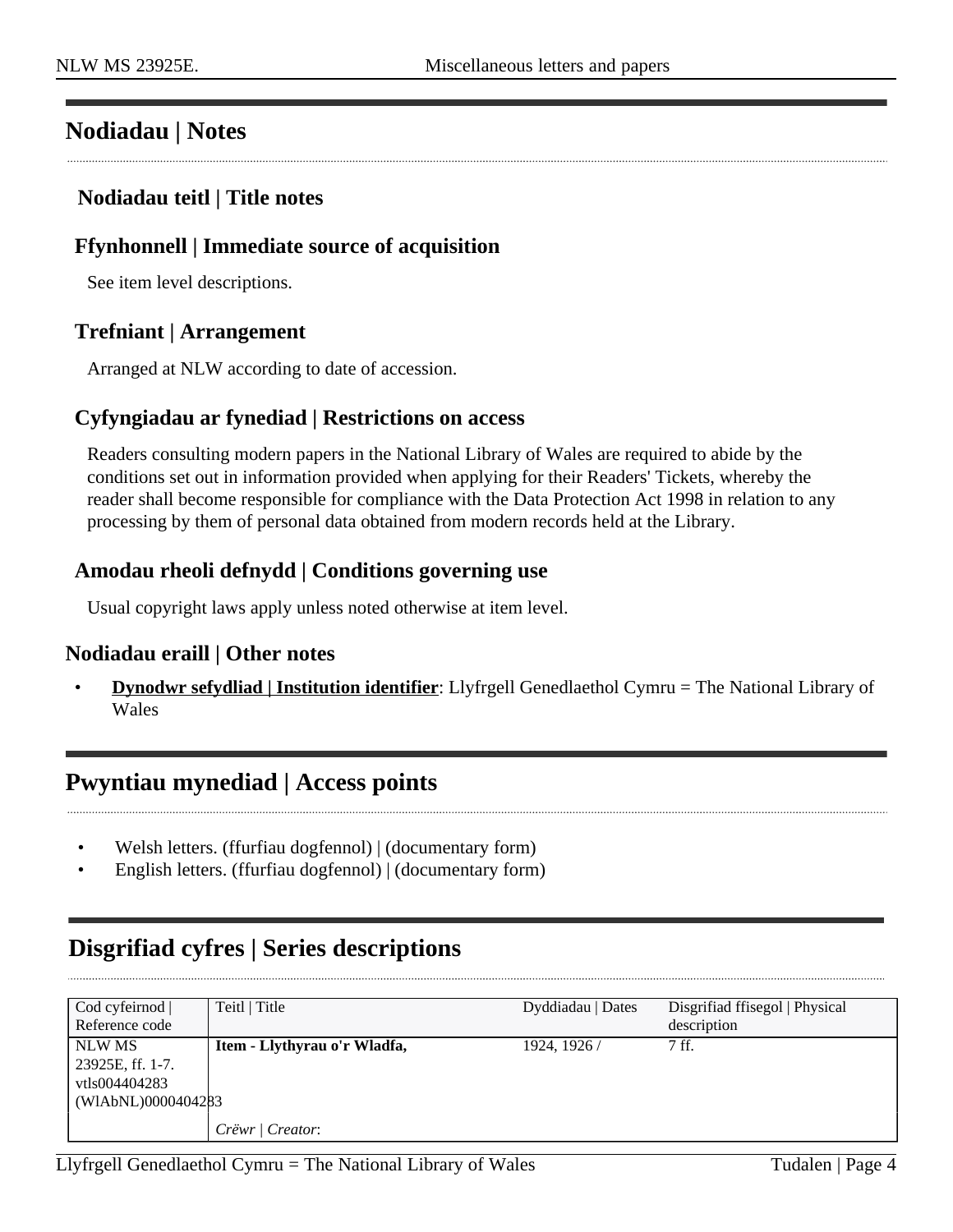|                                                                            | Davies, Thomas Rickard, b. 1874.                                                                                                                                                                                                                                                                                                                                                                                                                                                                                                                                                                                                                                                                                                                                                                                                                                                                                                                                                                                                                              |  |  |
|----------------------------------------------------------------------------|---------------------------------------------------------------------------------------------------------------------------------------------------------------------------------------------------------------------------------------------------------------------------------------------------------------------------------------------------------------------------------------------------------------------------------------------------------------------------------------------------------------------------------------------------------------------------------------------------------------------------------------------------------------------------------------------------------------------------------------------------------------------------------------------------------------------------------------------------------------------------------------------------------------------------------------------------------------------------------------------------------------------------------------------------------------|--|--|
|                                                                            | Natur a chynnwys / Scope and content:                                                                                                                                                                                                                                                                                                                                                                                                                                                                                                                                                                                                                                                                                                                                                                                                                                                                                                                                                                                                                         |  |  |
|                                                                            | Dau lythyr, 21 Mehefin 1924 (ff. 2-4) ac 8 Awst 1926 (ff. 5-7), oddi wrth Thomas Rickard Davies,<br>Chubut, Patagonia, at aelodau o'i deulu yn ardal Buellt. = Two letters, 21 June 1924 (f. 2-4) and 8 August<br>1926 (ff. 5-7), from Thomas Rickard Davies, Chubut, Patagonia, to members of his family in the Builth<br>area. Cyfeiria'r llythyrwr at newyddion teuluol, gan gynnwys marwolaethau ei dad (ff. 2-3) a T. Dalar<br>Evans, cyfaill i'w dad (ff. 5-6). = The writer refers to family news, including the deaths of his father (ff.<br>2-3) and of his father's friend, T. Dalar Evans (ff. 5-6).                                                                                                                                                                                                                                                                                                                                                                                                                                               |  |  |
|                                                                            | Nodyn   Note [generalNote]:                                                                                                                                                                                                                                                                                                                                                                                                                                                                                                                                                                                                                                                                                                                                                                                                                                                                                                                                                                                                                                   |  |  |
|                                                                            | Teitl yn seiliedig ar y cynnwys.                                                                                                                                                                                                                                                                                                                                                                                                                                                                                                                                                                                                                                                                                                                                                                                                                                                                                                                                                                                                                              |  |  |
|                                                                            | Nodyn   Note [generalNote]:                                                                                                                                                                                                                                                                                                                                                                                                                                                                                                                                                                                                                                                                                                                                                                                                                                                                                                                                                                                                                                   |  |  |
|                                                                            | Preferred citation: NLW MS 23925E, ff. 1-7.                                                                                                                                                                                                                                                                                                                                                                                                                                                                                                                                                                                                                                                                                                                                                                                                                                                                                                                                                                                                                   |  |  |
|                                                                            | Lleoliad ffisegol   Physical location:                                                                                                                                                                                                                                                                                                                                                                                                                                                                                                                                                                                                                                                                                                                                                                                                                                                                                                                                                                                                                        |  |  |
|                                                                            | ARCH/MSS (GB0210)                                                                                                                                                                                                                                                                                                                                                                                                                                                                                                                                                                                                                                                                                                                                                                                                                                                                                                                                                                                                                                             |  |  |
| <b>NLW MS</b>                                                              | $2$ ff.<br>Item - Sir Samuel Rush Meyrick letter,<br>$[1820s]$ , 1834/                                                                                                                                                                                                                                                                                                                                                                                                                                                                                                                                                                                                                                                                                                                                                                                                                                                                                                                                                                                        |  |  |
| 23925E, ff. 8-9.                                                           |                                                                                                                                                                                                                                                                                                                                                                                                                                                                                                                                                                                                                                                                                                                                                                                                                                                                                                                                                                                                                                                               |  |  |
| vtls004404282<br>(WIAbNL)0000404282                                        |                                                                                                                                                                                                                                                                                                                                                                                                                                                                                                                                                                                                                                                                                                                                                                                                                                                                                                                                                                                                                                                               |  |  |
|                                                                            | Crëwr   Creator:                                                                                                                                                                                                                                                                                                                                                                                                                                                                                                                                                                                                                                                                                                                                                                                                                                                                                                                                                                                                                                              |  |  |
|                                                                            | Meyrick, Samuel Rush, Sir, 1783-1848.                                                                                                                                                                                                                                                                                                                                                                                                                                                                                                                                                                                                                                                                                                                                                                                                                                                                                                                                                                                                                         |  |  |
|                                                                            | Natur a chynnwys / Scope and content:                                                                                                                                                                                                                                                                                                                                                                                                                                                                                                                                                                                                                                                                                                                                                                                                                                                                                                                                                                                                                         |  |  |
|                                                                            | A letter, 29 April 1834, from Sir Samuel Rush Meyrick, Goodrich Court, Herefordshire, to Thomas<br>Moule, St James's Palace, London, relating to domestic arrangements and antiquarian interests (f. 8). The<br>letter is accompanied by a page of genealogical notes, [?1820s], written possibly in Meyrick's hand, on<br>the family of Blundeville, Norfolk (f. 9 verso).                                                                                                                                                                                                                                                                                                                                                                                                                                                                                                                                                                                                                                                                                   |  |  |
|                                                                            | Nodyn   Note [generalNote]:                                                                                                                                                                                                                                                                                                                                                                                                                                                                                                                                                                                                                                                                                                                                                                                                                                                                                                                                                                                                                                   |  |  |
|                                                                            | Title based on contents.                                                                                                                                                                                                                                                                                                                                                                                                                                                                                                                                                                                                                                                                                                                                                                                                                                                                                                                                                                                                                                      |  |  |
|                                                                            | Nodyn   Note [generalNote]:                                                                                                                                                                                                                                                                                                                                                                                                                                                                                                                                                                                                                                                                                                                                                                                                                                                                                                                                                                                                                                   |  |  |
|                                                                            | Preferred citation: NLW MS 23925E, ff. 8-9.                                                                                                                                                                                                                                                                                                                                                                                                                                                                                                                                                                                                                                                                                                                                                                                                                                                                                                                                                                                                                   |  |  |
|                                                                            | Lleoliad ffisegol   Physical location:                                                                                                                                                                                                                                                                                                                                                                                                                                                                                                                                                                                                                                                                                                                                                                                                                                                                                                                                                                                                                        |  |  |
|                                                                            | ARCH/MSS (GB0210)                                                                                                                                                                                                                                                                                                                                                                                                                                                                                                                                                                                                                                                                                                                                                                                                                                                                                                                                                                                                                                             |  |  |
| <b>NLW MS</b><br>23925E, ff. 10-16.<br>vtls004404285<br>(WIAbNL)0000404285 | Item - Llythyrau at T. Llechid Jones,<br>1942 /<br>7 ff.                                                                                                                                                                                                                                                                                                                                                                                                                                                                                                                                                                                                                                                                                                                                                                                                                                                                                                                                                                                                      |  |  |
|                                                                            | Crëwr   Creator:                                                                                                                                                                                                                                                                                                                                                                                                                                                                                                                                                                                                                                                                                                                                                                                                                                                                                                                                                                                                                                              |  |  |
|                                                                            | Davis, J. E. (John Edward), 1860-1948.                                                                                                                                                                                                                                                                                                                                                                                                                                                                                                                                                                                                                                                                                                                                                                                                                                                                                                                                                                                                                        |  |  |
|                                                                            | Natur a chynnwys / Scope and content:                                                                                                                                                                                                                                                                                                                                                                                                                                                                                                                                                                                                                                                                                                                                                                                                                                                                                                                                                                                                                         |  |  |
|                                                                            | Dau lythyr ac un cerdyn post, Hydref-Tachwedd 1942, oddi wrth J. E. Davis (Clwydian), Putney,<br>Llundain (ff.10-12), ynghyd â cherdyn post, [24] Hydref 1942, oddi wrth R. Rhys Hughes, Bethesda<br>(f. 14), wedi eu cyfeirio at y Parch. T. Llechid Jones, Llangynhafal. = Two letters and one postcard,<br>October-November 1942, from J. E. Davis (Clwydian), Putney, London (ff. 10-12), together with a<br>postcard, [24] October 1942, from R. Rhys Hughes, Bethesda (f. 14), addressed to the Rev. T. Llechid<br>Jones, Llangynhafal. Ymateba'r gohebwyr i lythyr Llechid yn Y Llan, 23 Hydref 1942, t. 6, yn holi am<br>ddechreuadau gwasanaethau Cymraeg Anglicanaidd yn Llundain. Amgaeir darlun, [1932x1942], o'r<br>Parch. John Crowle Ellis, fu'n gwasanaethu eglwysi Dewi Sant a Bened Sant, Llundain (f. 13), ynghyd<br>â nodiadau yn llaw Llechid, [?1942], ar 'Yr Eglwys yn Llundain' (ff. 15-16). = The correspondents write<br>in response to Llechid's letter in Y Llan, 23 October 1942, p. 6, requesting information on the origins of |  |  |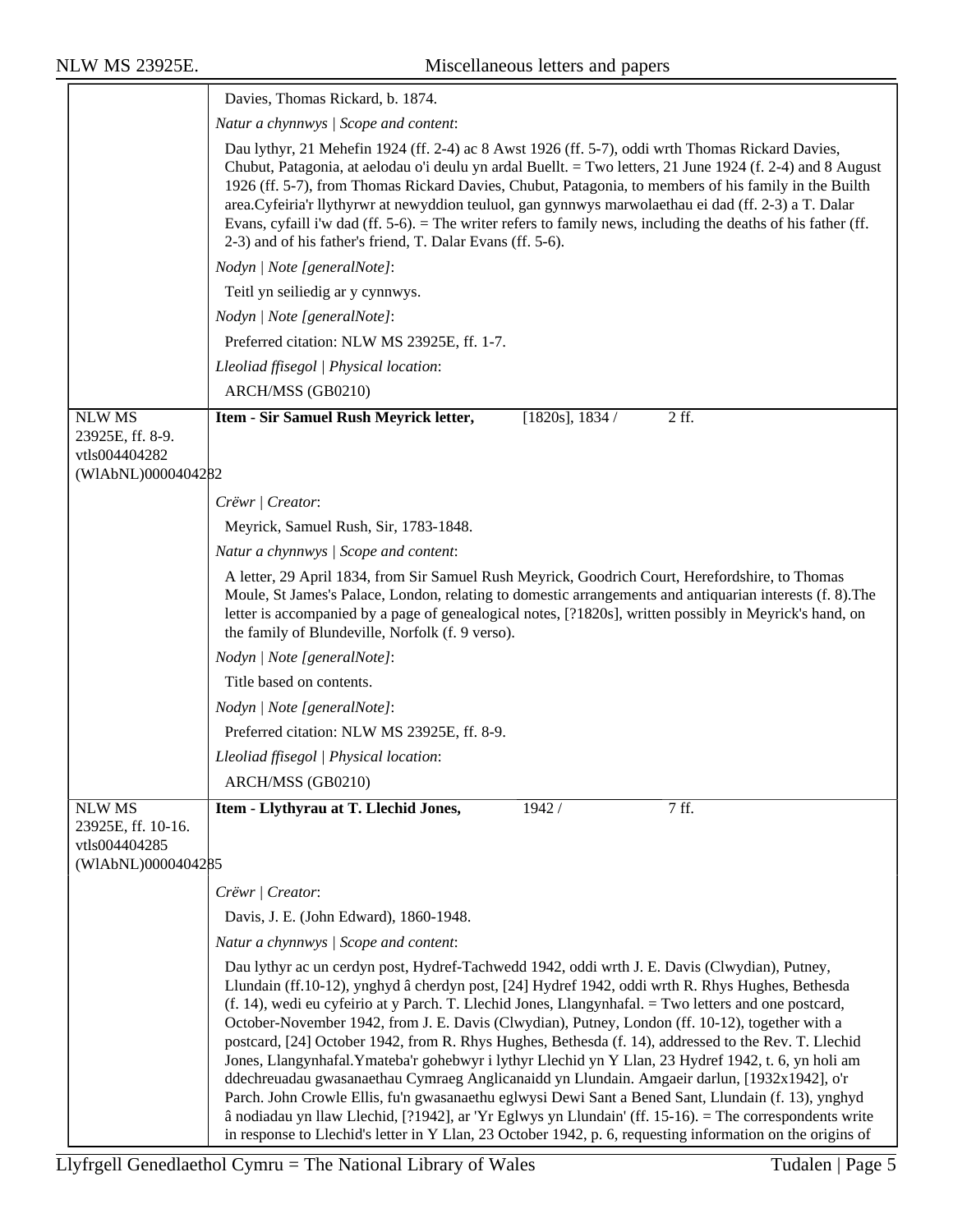|                                                  | Welsh-language Anglican services in London. Also included is a photograph, [1932x1942], of the Rev.<br>John Crowle Ellis, who served the churches of St David's and St Benet's, London (f. 13), together with<br>notes in Welsh by Llechid, [?1942], on 'The Church in London' (ff. 15-16).                   |
|--------------------------------------------------|---------------------------------------------------------------------------------------------------------------------------------------------------------------------------------------------------------------------------------------------------------------------------------------------------------------|
|                                                  | Nodyn   Note [generalNote]:                                                                                                                                                                                                                                                                                   |
|                                                  | Teitl yn seiliedig ar y cynnwys.                                                                                                                                                                                                                                                                              |
|                                                  | Nodyn   Note [generalNote]:                                                                                                                                                                                                                                                                                   |
|                                                  | Preferred citation: NLW MS 23925E, ff. 10-16.                                                                                                                                                                                                                                                                 |
|                                                  | Lleoliad ffisegol   Physical location:                                                                                                                                                                                                                                                                        |
|                                                  | ARCH/MSS (GB0210)                                                                                                                                                                                                                                                                                             |
| <b>NLW MS</b><br>23925E, f. 17.<br>vtls004404286 | 20 July 1804 /<br>1 f.<br>Item - Anglesey Druidical Society letter,                                                                                                                                                                                                                                           |
| (WIAbNL)0000404286                               |                                                                                                                                                                                                                                                                                                               |
|                                                  | Crëwr   Creator:                                                                                                                                                                                                                                                                                              |
|                                                  | Anglesey Druidical Society.                                                                                                                                                                                                                                                                                   |
|                                                  | Natur a chynnwys / Scope and content:                                                                                                                                                                                                                                                                         |
|                                                  | Fragment of a printed letter, 20 July 1804, from J[ohn] Jones, secretary of the Anglesey Druidical                                                                                                                                                                                                            |
|                                                  | Society, to J[ohn] Lewis, Esq., Bodior, giving notice of the Anniversary (or annual) Meeting of the<br>Society, to be held at the Bull's Head Inn, Beaumaris, on 2 August 1804.                                                                                                                               |
|                                                  | Nodyn   Note [generalNote]:                                                                                                                                                                                                                                                                                   |
|                                                  | Title based on contents.                                                                                                                                                                                                                                                                                      |
|                                                  | Nodyn   Note [generalNote]:                                                                                                                                                                                                                                                                                   |
|                                                  | Preferred citation: NLW MS 23925E, f. 17.                                                                                                                                                                                                                                                                     |
|                                                  | Lleoliad ffisegol   Physical location:                                                                                                                                                                                                                                                                        |
|                                                  | ARCH/MSS (GB0210)                                                                                                                                                                                                                                                                                             |
| <b>NLW MS</b>                                    | 28 Mawrth 1965.<br>2 ff.<br>Item - Llythyr o'r Wladfa,                                                                                                                                                                                                                                                        |
| 23925E, ff. 18-19.<br>vtls004404287              |                                                                                                                                                                                                                                                                                                               |
| (WIAbNL)0000404287                               |                                                                                                                                                                                                                                                                                                               |
|                                                  | Natur a chynnwys / Scope and content:                                                                                                                                                                                                                                                                         |
|                                                  | Llythyr, 28 Mawrth 1965, oddi wrth lythyrwraig o'r enw Olwen yn y Gaiman, Patagonia, at Eluned                                                                                                                                                                                                                |
|                                                  | [?Bere], yn cynnwys newyddion teuluol a chyfeiriadau at nifer o drigolion y Wladfa. = Letter, 28<br>March 1965, from 'Olwen', a correspondent living in Gaiman, Patagonia, addressed to Eluned [?Bere],<br>containing family news and references to a number of inhabitants of the Welsh colony in Patagonia. |
|                                                  | Nodyn   Note [generalNote]:                                                                                                                                                                                                                                                                                   |
|                                                  | Teitl yn seiliedig ar y cynnwys.                                                                                                                                                                                                                                                                              |
|                                                  | Nodyn   Note [generalNote]:                                                                                                                                                                                                                                                                                   |
|                                                  | Preferred citation: NLW MS 23925E, ff. 18-19.                                                                                                                                                                                                                                                                 |
|                                                  | Lleoliad ffisegol   Physical location:                                                                                                                                                                                                                                                                        |
|                                                  | ARCH/MSS (GB0210)                                                                                                                                                                                                                                                                                             |
| <b>NLW MS</b>                                    | <b>Item - Gwen John and Cecily Langdale</b><br>1930, 1980 /<br>4ff.                                                                                                                                                                                                                                           |
| 23925E, ff. 20-23.                               | letters,                                                                                                                                                                                                                                                                                                      |
| vtls004404288<br>(WIAbNL)0000404288              |                                                                                                                                                                                                                                                                                                               |
|                                                  |                                                                                                                                                                                                                                                                                                               |
|                                                  |                                                                                                                                                                                                                                                                                                               |
|                                                  | Crëwr   Creator:<br>John, Gwen, 1876-1939.                                                                                                                                                                                                                                                                    |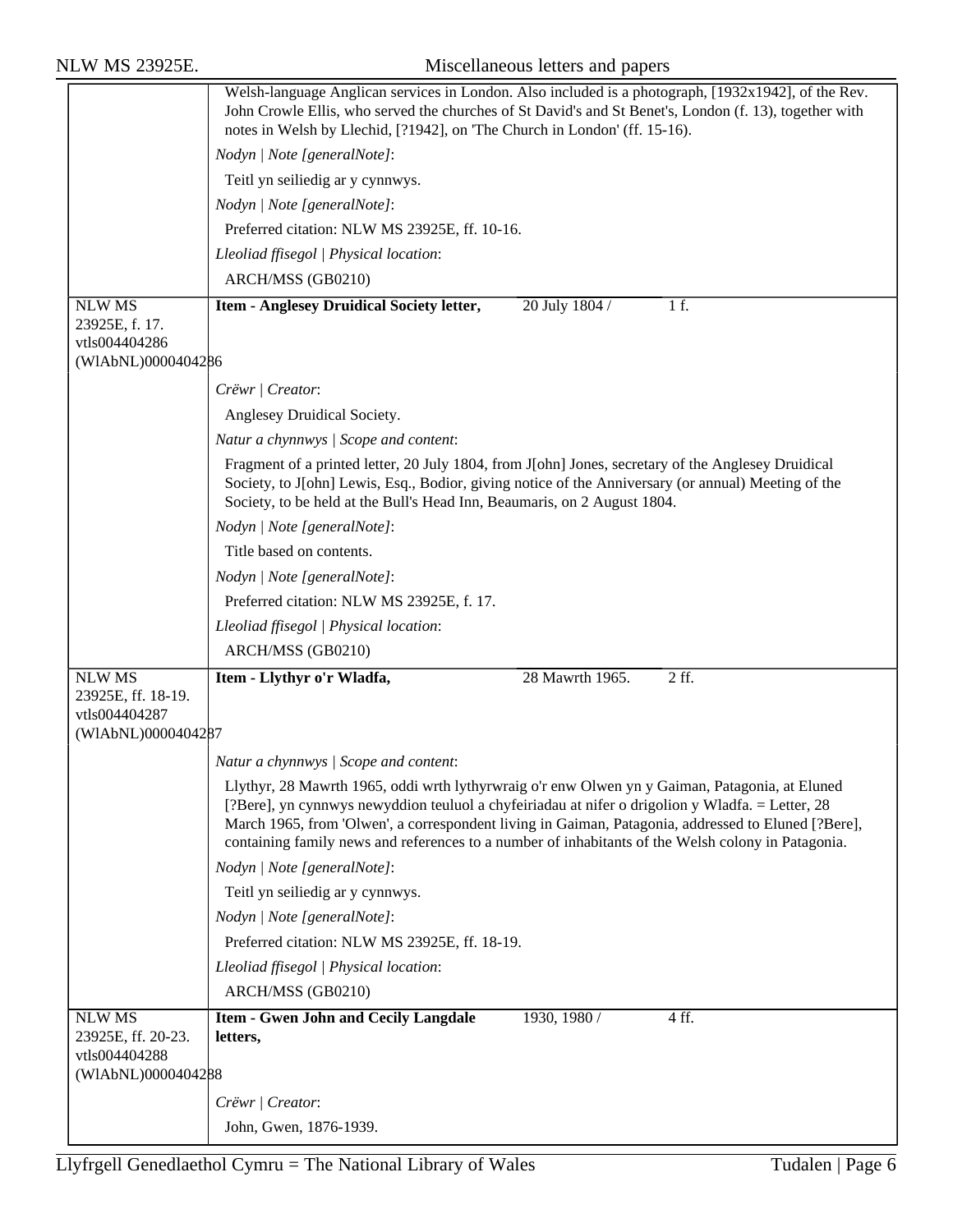$\equiv$ 

|                                                                            | Natur a chynnwys / Scope and content:                                                                                                                                                                                                                                                                                                                                                                                                                                                                                                                                                                                                                                                                                                                                                                                                  |  |  |
|----------------------------------------------------------------------------|----------------------------------------------------------------------------------------------------------------------------------------------------------------------------------------------------------------------------------------------------------------------------------------------------------------------------------------------------------------------------------------------------------------------------------------------------------------------------------------------------------------------------------------------------------------------------------------------------------------------------------------------------------------------------------------------------------------------------------------------------------------------------------------------------------------------------------------|--|--|
|                                                                            | Letter, 14 June 1930, from Gwen John, Meudon, to fellow artist [Mary] Constance [Lloyd], concerning<br>Ursula Tyrwhitt and her recent indiscretions (f. 20). Also included are three letters, June-August 1980,<br>from art historian Cecily Langdale, New York, to Mrs Rachel Collyns, Bristol, niece of Mary Constance<br>Lloyd, relating to Gwen John (ff. 21-23), and supplying background information on John's letter and on<br>Tyrwhitt (f. 23).                                                                                                                                                                                                                                                                                                                                                                                |  |  |
|                                                                            | Amodau rheoli defnydd   Conditions governing use:                                                                                                                                                                                                                                                                                                                                                                                                                                                                                                                                                                                                                                                                                                                                                                                      |  |  |
|                                                                            | Usual copyright laws apply. Information regarding ownership of Gwen John copyright can be found at<br>http://tyler.hrc.utexas.edu/ (viewed February 2011).                                                                                                                                                                                                                                                                                                                                                                                                                                                                                                                                                                                                                                                                             |  |  |
|                                                                            | Nodyn   Note [generalNote]:                                                                                                                                                                                                                                                                                                                                                                                                                                                                                                                                                                                                                                                                                                                                                                                                            |  |  |
|                                                                            | Title based on contents.                                                                                                                                                                                                                                                                                                                                                                                                                                                                                                                                                                                                                                                                                                                                                                                                               |  |  |
|                                                                            | Nodyn   Note [generalNote]:                                                                                                                                                                                                                                                                                                                                                                                                                                                                                                                                                                                                                                                                                                                                                                                                            |  |  |
|                                                                            | Preferred citation: NLW MS 23925E, ff. 20-23.                                                                                                                                                                                                                                                                                                                                                                                                                                                                                                                                                                                                                                                                                                                                                                                          |  |  |
|                                                                            | Lleoliad ffisegol   Physical location:                                                                                                                                                                                                                                                                                                                                                                                                                                                                                                                                                                                                                                                                                                                                                                                                 |  |  |
|                                                                            | ARCH/MSS (GB0210)                                                                                                                                                                                                                                                                                                                                                                                                                                                                                                                                                                                                                                                                                                                                                                                                                      |  |  |
| <b>NLW MS</b><br>23925E, ff. 24-25.<br>vtls004404289<br>(WIAbNL)0000404289 | 1905/<br>$2$ ff.<br>Item - Llythyr Evan Roberts y Diwygiwr,                                                                                                                                                                                                                                                                                                                                                                                                                                                                                                                                                                                                                                                                                                                                                                            |  |  |
|                                                                            | Crëwr   Creator:                                                                                                                                                                                                                                                                                                                                                                                                                                                                                                                                                                                                                                                                                                                                                                                                                       |  |  |
|                                                                            | Roberts, Evan, 1878-1951.                                                                                                                                                                                                                                                                                                                                                                                                                                                                                                                                                                                                                                                                                                                                                                                                              |  |  |
|                                                                            | Natur a chynnwys / Scope and content:                                                                                                                                                                                                                                                                                                                                                                                                                                                                                                                                                                                                                                                                                                                                                                                                  |  |  |
|                                                                            | Llythyr ar gyfer y wasg, 4 Mawrth 1905, oddi wrth Evan Roberts y Diwygiwr, Godrecoed, Castellnedd,<br>yn esbonio'r rheswm am ei 'Saith Niwrnod o Ddistawrwydd' diweddar (f. 24). = A letter, 4 March 1905,<br>intended for publication, from Evan Roberts the Revivalist, at Godrecoed, Neath, in which he explains<br>his recent 'Seven days of silence' (f. 24). Amgaeir llungopi o doriad o'r South Wales Daily News, 6<br>Mawrth 1905, t. 6, yn cynnwys adysgrif o'r llythyr gyda chyfieithiad Saesneg (f. 25); cyhoeddwyd<br>ffacsimili o'r llythyr yn yr erthygl gwreiddiol. = Included is a photocopy of a cutting from the South<br>Wales Daily News, 6 March 1905, p. 6, containing a transcript of the letter together with an English<br>translation (f. 25); the original article also included a facsimile of the letter. |  |  |
|                                                                            | Nodyn   Note [generalNote]:                                                                                                                                                                                                                                                                                                                                                                                                                                                                                                                                                                                                                                                                                                                                                                                                            |  |  |
|                                                                            | Teitl yn seiliedig ar y cynnwys.                                                                                                                                                                                                                                                                                                                                                                                                                                                                                                                                                                                                                                                                                                                                                                                                       |  |  |
|                                                                            | Nodyn   Note [generalNote]:                                                                                                                                                                                                                                                                                                                                                                                                                                                                                                                                                                                                                                                                                                                                                                                                            |  |  |
|                                                                            | Ar gefn y llythyr, ceir stamp gyda'r enw 'John E. Richards, Neath, 4 Mar 1905' [?enw'r derbynydd].                                                                                                                                                                                                                                                                                                                                                                                                                                                                                                                                                                                                                                                                                                                                     |  |  |
|                                                                            | Nodyn   Note [generalNote]:                                                                                                                                                                                                                                                                                                                                                                                                                                                                                                                                                                                                                                                                                                                                                                                                            |  |  |
|                                                                            | Preferred citation: NLW MS 23925E, ff. 24-25.                                                                                                                                                                                                                                                                                                                                                                                                                                                                                                                                                                                                                                                                                                                                                                                          |  |  |
|                                                                            | Lleoliad ffisegol   Physical location:                                                                                                                                                                                                                                                                                                                                                                                                                                                                                                                                                                                                                                                                                                                                                                                                 |  |  |
|                                                                            | ARCH/MSS (GB0210)                                                                                                                                                                                                                                                                                                                                                                                                                                                                                                                                                                                                                                                                                                                                                                                                                      |  |  |
| <b>NLW MS</b><br>23925E, f. 26.<br>vtls004404291                           | 1 f.<br>Item - Llythyr W. Nantlais Williams,<br>2 Mai 1933 /                                                                                                                                                                                                                                                                                                                                                                                                                                                                                                                                                                                                                                                                                                                                                                           |  |  |
| (WIAbNL)0000404291                                                         |                                                                                                                                                                                                                                                                                                                                                                                                                                                                                                                                                                                                                                                                                                                                                                                                                                        |  |  |
|                                                                            | Crëwr   Creator:                                                                                                                                                                                                                                                                                                                                                                                                                                                                                                                                                                                                                                                                                                                                                                                                                       |  |  |
|                                                                            | Nantlais, 1874-1959.                                                                                                                                                                                                                                                                                                                                                                                                                                                                                                                                                                                                                                                                                                                                                                                                                   |  |  |
|                                                                            | Natur a chynnwys / Scope and content:                                                                                                                                                                                                                                                                                                                                                                                                                                                                                                                                                                                                                                                                                                                                                                                                  |  |  |
|                                                                            | Llythyr, 2 Mai 1933, oddi wrth y Parch. W. Nantlais Williams, Rhydaman, at y Parch. a Mrs George<br>J. Davies, Tre-boeth, Abertawe, yn trafod materion teuluol â chyfraniadau arfaethedig ar gyfer Yr                                                                                                                                                                                                                                                                                                                                                                                                                                                                                                                                                                                                                                  |  |  |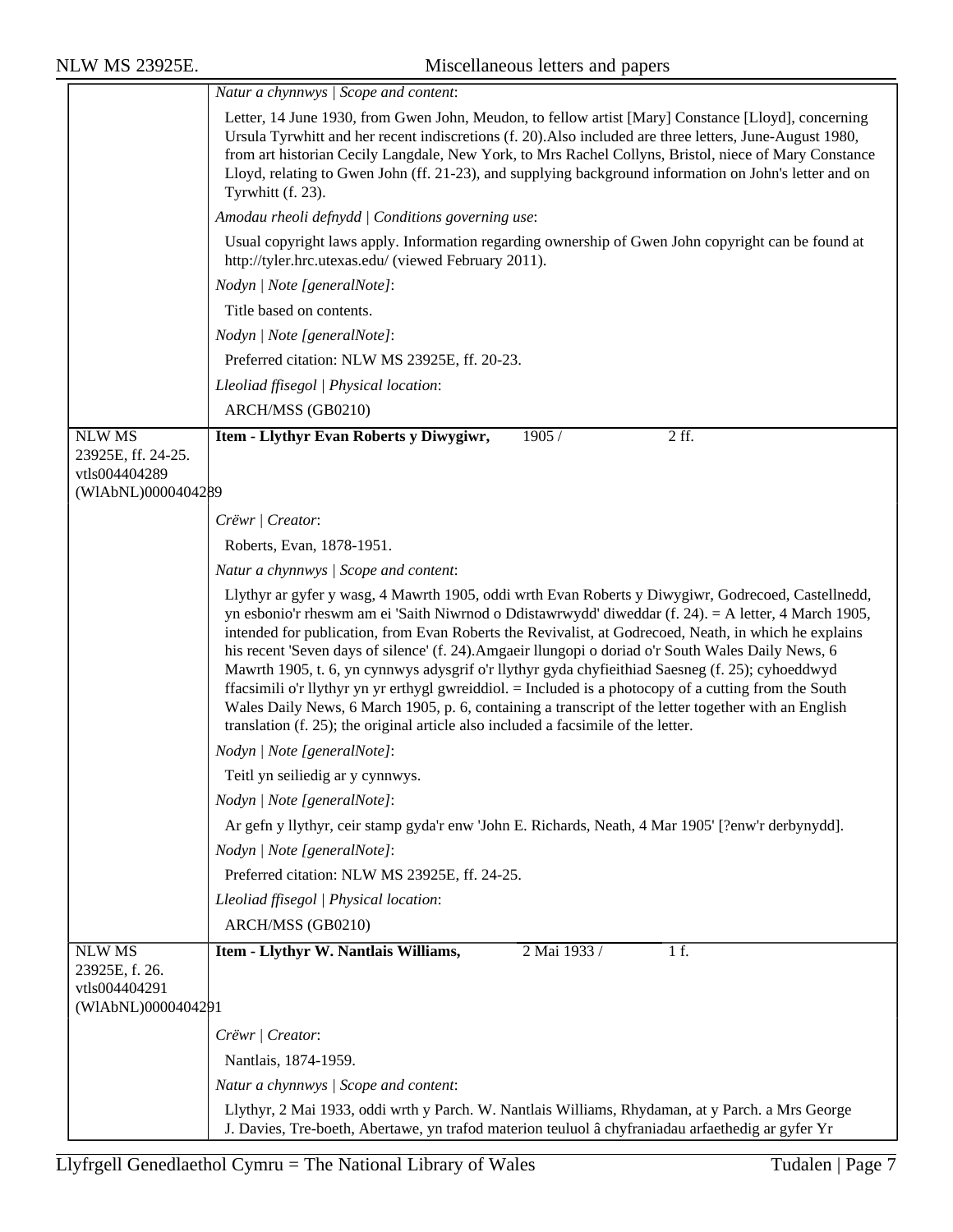| <b>NLW MS 23925E.</b>                                                      | Miscellaneous letters and papers                                                                                                                                                                                                                                                                                                                                                                                                                                                                                                                                                                                                                                                                                                                                                                                                                           |
|----------------------------------------------------------------------------|------------------------------------------------------------------------------------------------------------------------------------------------------------------------------------------------------------------------------------------------------------------------------------------------------------------------------------------------------------------------------------------------------------------------------------------------------------------------------------------------------------------------------------------------------------------------------------------------------------------------------------------------------------------------------------------------------------------------------------------------------------------------------------------------------------------------------------------------------------|
|                                                                            | Efengylydd, misolyn a olygid gan Nantlais. = Letter, 2 May 1933, from the Rev. W. Nantlais Williams,<br>Ammanford, to the Rev. and Mrs George J. Davies, Tre-boeth, Swansea, discussing domestic matters and<br>planned contributions to The Evangelist, the monthly magazine edited by Nantlais. Am gefndir teuluol<br>y derbynwyr, gweler Cynog Dafis, Mab y Pregethwr (Talybont, 2005). = For the recipients' family<br>background see Cynog Dafis, Mab y Pregethwr (Talybont, 2005).                                                                                                                                                                                                                                                                                                                                                                   |
|                                                                            | Nodyn   Note [generalNote]:                                                                                                                                                                                                                                                                                                                                                                                                                                                                                                                                                                                                                                                                                                                                                                                                                                |
|                                                                            | Teitl yn seiliedig ar y cynnwys.                                                                                                                                                                                                                                                                                                                                                                                                                                                                                                                                                                                                                                                                                                                                                                                                                           |
|                                                                            | Nodyn   Note [generalNote]:                                                                                                                                                                                                                                                                                                                                                                                                                                                                                                                                                                                                                                                                                                                                                                                                                                |
|                                                                            | Preferred citation: NLW MS 23925E, f. 26.                                                                                                                                                                                                                                                                                                                                                                                                                                                                                                                                                                                                                                                                                                                                                                                                                  |
|                                                                            | Lleoliad ffisegol   Physical location:                                                                                                                                                                                                                                                                                                                                                                                                                                                                                                                                                                                                                                                                                                                                                                                                                     |
|                                                                            | ARCH/MSS (GB0210)                                                                                                                                                                                                                                                                                                                                                                                                                                                                                                                                                                                                                                                                                                                                                                                                                                          |
| <b>NLW MS</b><br>23925E, f. 27.<br>vtls004404292                           | Item - Llythyr D. J. Williams,<br>28 Rhagfyr 1917<br>1 f. (plygwyd yn wreiddiol yn<br>Rhydcymerau<br>ddwy ddalen)                                                                                                                                                                                                                                                                                                                                                                                                                                                                                                                                                                                                                                                                                                                                          |
| (WIAbNL)0000404292                                                         |                                                                                                                                                                                                                                                                                                                                                                                                                                                                                                                                                                                                                                                                                                                                                                                                                                                            |
|                                                                            | Crëwr   Creator:                                                                                                                                                                                                                                                                                                                                                                                                                                                                                                                                                                                                                                                                                                                                                                                                                                           |
|                                                                            | Williams, D. J. (David John), 1885-1970.                                                                                                                                                                                                                                                                                                                                                                                                                                                                                                                                                                                                                                                                                                                                                                                                                   |
|                                                                            | Natur a chynnwys / Scope and content:                                                                                                                                                                                                                                                                                                                                                                                                                                                                                                                                                                                                                                                                                                                                                                                                                      |
|                                                                            | Llythyr, 28 Rhagfyr 1917, oddi wrth D. J. Williams, Rhydcymerau, at gyd-heddychwr, Tom Llewelyn<br>Thomas, Birchgrove, Abertawe, yn cyfeirio at heddychaeth gyfoes ac at lyfryn Love of Country (1917)<br>o waith y derbynydd. = Letter, 28 December 1917, from D. J. Williams, Rhydcymerau, to fellow pacifist<br>Tom Llewelyn Thomas, Birchgrove, Swansea, concerning contemporary pacifism and the recipient's<br>pamphlet, Love of Country (1917).                                                                                                                                                                                                                                                                                                                                                                                                     |
|                                                                            | Nodyn   Note [generalNote]:                                                                                                                                                                                                                                                                                                                                                                                                                                                                                                                                                                                                                                                                                                                                                                                                                                |
|                                                                            | Teitl yn seiliedig ar y cynnwys.                                                                                                                                                                                                                                                                                                                                                                                                                                                                                                                                                                                                                                                                                                                                                                                                                           |
|                                                                            | Nodyn   Note [generalNote]:                                                                                                                                                                                                                                                                                                                                                                                                                                                                                                                                                                                                                                                                                                                                                                                                                                |
|                                                                            | Preferred citation: NLW MS 23925E, f. 27.                                                                                                                                                                                                                                                                                                                                                                                                                                                                                                                                                                                                                                                                                                                                                                                                                  |
|                                                                            | Lleoliad ffisegol   Physical location:                                                                                                                                                                                                                                                                                                                                                                                                                                                                                                                                                                                                                                                                                                                                                                                                                     |
|                                                                            | ARCH/MSS (GB0210)                                                                                                                                                                                                                                                                                                                                                                                                                                                                                                                                                                                                                                                                                                                                                                                                                                          |
| <b>NLW MS</b><br>23925E, ff. 28-32.<br>vtls004404298<br>(WIAbNL)0000404298 | <b>Item - Letters to Gwyn Jones,</b><br>1946-1947 /<br>5 ff.                                                                                                                                                                                                                                                                                                                                                                                                                                                                                                                                                                                                                                                                                                                                                                                               |
|                                                                            | Crëwr   Creator:                                                                                                                                                                                                                                                                                                                                                                                                                                                                                                                                                                                                                                                                                                                                                                                                                                           |
|                                                                            | Powys, John Cowper, 1872-1963.                                                                                                                                                                                                                                                                                                                                                                                                                                                                                                                                                                                                                                                                                                                                                                                                                             |
|                                                                            | Natur a chynnwys / Scope and content:                                                                                                                                                                                                                                                                                                                                                                                                                                                                                                                                                                                                                                                                                                                                                                                                                      |
|                                                                            | Two letters, 1946-1947, to Gwyn Jones, the first from Dorothea Braby, London, 6 December 1946<br>(ff. 28-29), and the second from John Cowper Powys, Corwen, 11 November 1947 (ff. 30-32), both of<br>which concern Gwyn and Thomas Jones's new translation of the Mabinogion, published as The Golden<br>Cockerel Mabinogion ([London]: The Golden Cockerel Press, 1947). Braby discusses her illustration<br>for the title page of The Golden Cockerel Mabinogion and includes a written description of its layout<br>(f. 29) (see Professor Gwyn Jones, 'The Golden Cockerel Mabinogion, 1944-1948', Trans. Cymm.<br>(1989), 181-209 (pp. 197-206) for further details and for extracts of related letters from Braby). Powys<br>congratulates Jones on the translation, requests a cheap edition and gives his thoughts on translations in<br>general. |
|                                                                            | Amodau rheoli defnydd   Conditions governing use:                                                                                                                                                                                                                                                                                                                                                                                                                                                                                                                                                                                                                                                                                                                                                                                                          |
|                                                                            | Usual copyright laws apply. Information regarding ownership of John Cowper Powys copyright can be<br>found at http://tyler.hrc.utexas.edu/ (viewed February 2011).                                                                                                                                                                                                                                                                                                                                                                                                                                                                                                                                                                                                                                                                                         |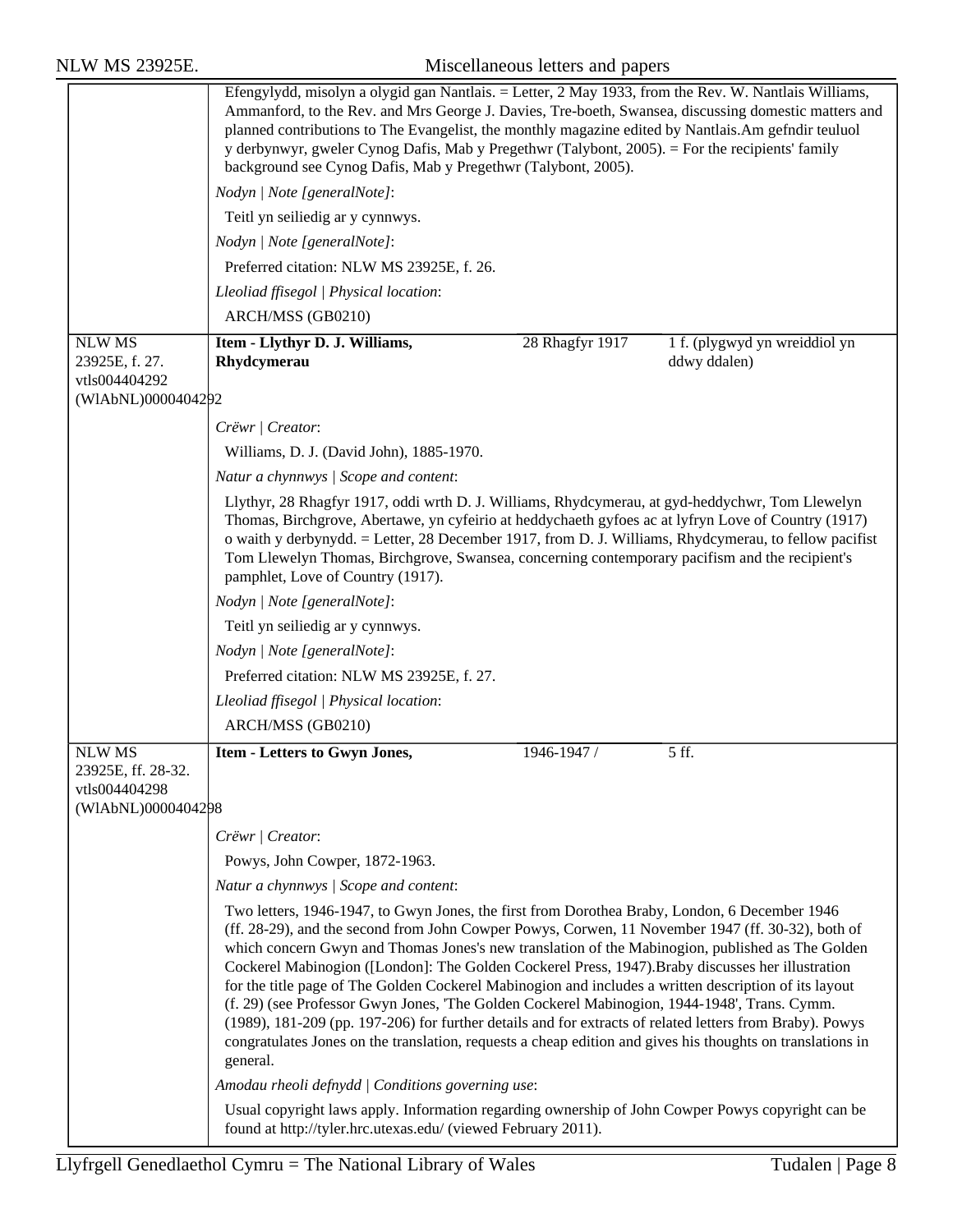|                                     | Nodyn   Note [generalNote]:                                                                                                                                                                                                                                                                                                                                                                                                                                                                     |
|-------------------------------------|-------------------------------------------------------------------------------------------------------------------------------------------------------------------------------------------------------------------------------------------------------------------------------------------------------------------------------------------------------------------------------------------------------------------------------------------------------------------------------------------------|
|                                     | Title based on contents.                                                                                                                                                                                                                                                                                                                                                                                                                                                                        |
|                                     | Nodyn   Note [generalNote]:                                                                                                                                                                                                                                                                                                                                                                                                                                                                     |
|                                     | Preferred citation: NLW MS 23925E, ff. 28-32.                                                                                                                                                                                                                                                                                                                                                                                                                                                   |
|                                     | Lleoliad ffisegol   Physical location:                                                                                                                                                                                                                                                                                                                                                                                                                                                          |
|                                     | ARCH/MSS (GB0210)                                                                                                                                                                                                                                                                                                                                                                                                                                                                               |
| <b>NLW MS</b>                       | Item - Saunders Lewis letter,<br>13 October 1982 /<br>1 f.                                                                                                                                                                                                                                                                                                                                                                                                                                      |
| 23925E, f. 33.                      |                                                                                                                                                                                                                                                                                                                                                                                                                                                                                                 |
| vtls004404299<br>(WIAbNL)0000404299 |                                                                                                                                                                                                                                                                                                                                                                                                                                                                                                 |
|                                     | Crëwr   Creator:                                                                                                                                                                                                                                                                                                                                                                                                                                                                                |
|                                     | Lewis, Saunders, 1893-1985                                                                                                                                                                                                                                                                                                                                                                                                                                                                      |
|                                     | Natur a chynnwys / Scope and content:                                                                                                                                                                                                                                                                                                                                                                                                                                                           |
|                                     | Letter, 13 October 1982, from Saunders Lewis, Penarth, to Kathryn A. Klar, Richmond, California,<br>replying to a letter concerning her research into Canu Aneirin at the University of California,<br>Berkeley. He describes the negative reaction of Ifor Williams, amongst others, to his book Braslun o<br>Hanes Llenyddiaeth Gymraeg (Cardiff, 1932), the conclusions of which however correspond with those<br>of Klar and her colleagues; he also describes his current state of health. |
|                                     | Nodyn   Note [generalNote]:                                                                                                                                                                                                                                                                                                                                                                                                                                                                     |
|                                     | Title based on contents.                                                                                                                                                                                                                                                                                                                                                                                                                                                                        |
|                                     | Nodyn   Note [generalNote]:                                                                                                                                                                                                                                                                                                                                                                                                                                                                     |
|                                     | Preferred citation: NLW MS 23925E, f. 33.                                                                                                                                                                                                                                                                                                                                                                                                                                                       |
|                                     | Lleoliad ffisegol   Physical location:                                                                                                                                                                                                                                                                                                                                                                                                                                                          |
|                                     | ARCH/MSS (GB0210)                                                                                                                                                                                                                                                                                                                                                                                                                                                                               |
| <b>NLW MS</b>                       | Item - Llythyr D. J. Williams, Abergwaun<br>5 Ebrill 1955<br>1 f.                                                                                                                                                                                                                                                                                                                                                                                                                               |
| 23925E, f. 34.<br>vtls004404302     |                                                                                                                                                                                                                                                                                                                                                                                                                                                                                                 |
| (WIAbNL)0000404302                  |                                                                                                                                                                                                                                                                                                                                                                                                                                                                                                 |
|                                     | Crëwr   Creator:                                                                                                                                                                                                                                                                                                                                                                                                                                                                                |
|                                     | Williams, D. J. (David John), 1885-1970.                                                                                                                                                                                                                                                                                                                                                                                                                                                        |
|                                     | Natur a chynnwys / Scope and content:                                                                                                                                                                                                                                                                                                                                                                                                                                                           |
|                                     | Llythyr, 5 Ebrill 1955, oddi wrth D. J. Williams, Abergwaun, at Huw Davies, [Llandaf], yn mynegi<br>ei farn ynghl#n â Mudiad Gweriniaethol Cymru, a sefydlwyd gan Davies ymysg eraill. = Letter, 5<br>April 1955, from D. J. Williams, Fishguard, to Huw Davies, [Llandaf], giving his views on the Welsh<br>Republican Movement, of which Davies was a founder member.                                                                                                                         |
|                                     | Nodyn   Note [generalNote]:                                                                                                                                                                                                                                                                                                                                                                                                                                                                     |
|                                     | Teitl yn seiliedig ar y cynnwys.                                                                                                                                                                                                                                                                                                                                                                                                                                                                |
|                                     | Nodyn   Note [generalNote]:                                                                                                                                                                                                                                                                                                                                                                                                                                                                     |
|                                     | Preferred citation: NLW MS 23925E, f. 34.                                                                                                                                                                                                                                                                                                                                                                                                                                                       |
|                                     | Lleoliad ffisegol   Physical location:                                                                                                                                                                                                                                                                                                                                                                                                                                                          |
|                                     | ARCH/MSS (GB0210)                                                                                                                                                                                                                                                                                                                                                                                                                                                                               |
| <b>NLW MS</b>                       | Item - Llythyrau Wil Ifan a Nansi<br>1951, 1954 /<br>2 ff.                                                                                                                                                                                                                                                                                                                                                                                                                                      |
| 23925E, ff. 35-36.                  | Richards,                                                                                                                                                                                                                                                                                                                                                                                                                                                                                       |
| vtls004404303<br>(WIAbNL)0000404303 |                                                                                                                                                                                                                                                                                                                                                                                                                                                                                                 |
|                                     |                                                                                                                                                                                                                                                                                                                                                                                                                                                                                                 |
|                                     | Crëwr / Creator:                                                                                                                                                                                                                                                                                                                                                                                                                                                                                |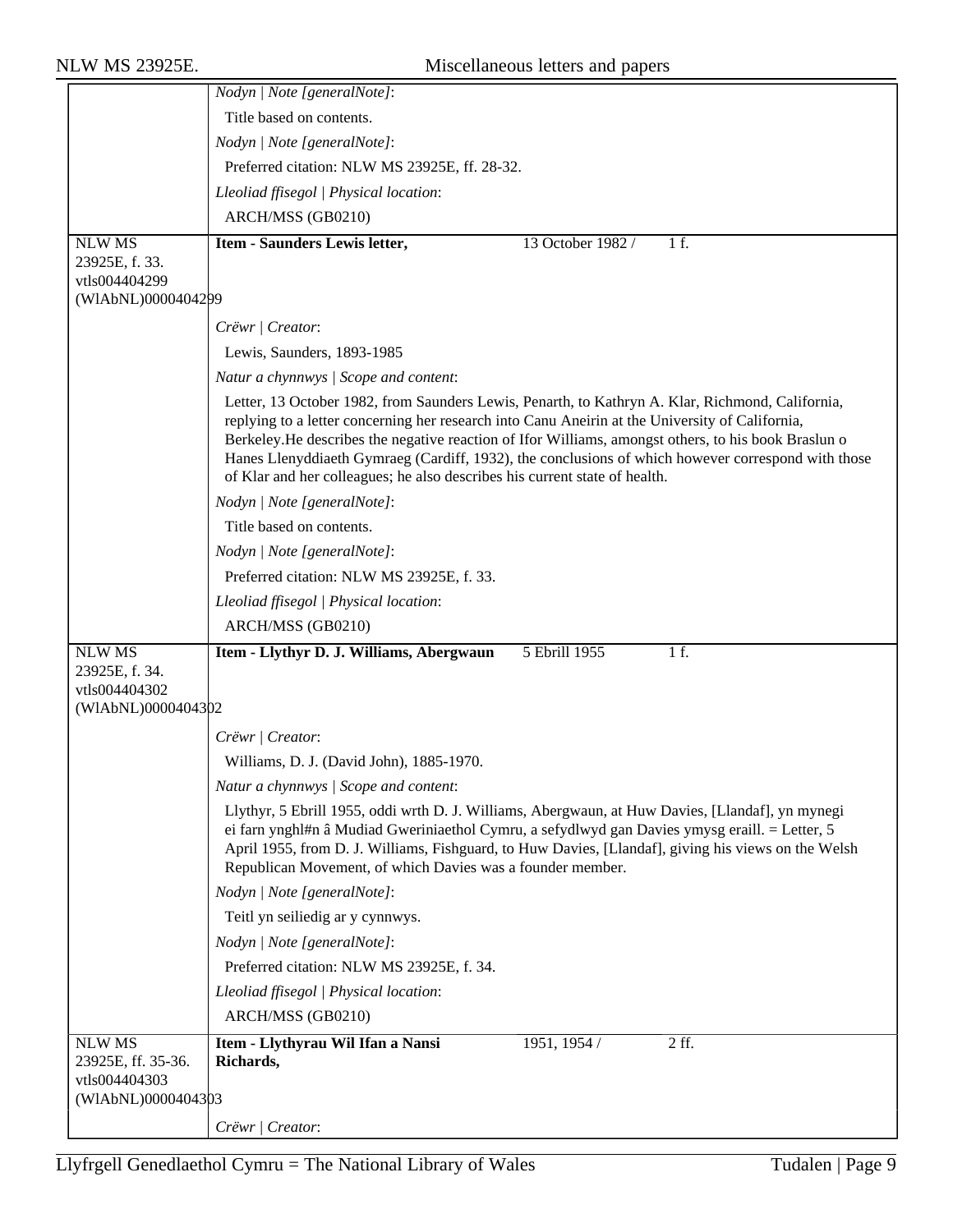|                                                  | Wil Ifan, 1883-1968.                                                                                                                                                                                                                                                                                                                                                                                                                                                                                                                                                                                                           |                    |                                               |
|--------------------------------------------------|--------------------------------------------------------------------------------------------------------------------------------------------------------------------------------------------------------------------------------------------------------------------------------------------------------------------------------------------------------------------------------------------------------------------------------------------------------------------------------------------------------------------------------------------------------------------------------------------------------------------------------|--------------------|-----------------------------------------------|
|                                                  | Natur a chynnwys / Scope and content:                                                                                                                                                                                                                                                                                                                                                                                                                                                                                                                                                                                          |                    |                                               |
|                                                  | Cerdyn post, [14] Awst 1951, oddi wrth Wil Ifan at Mr a Mrs Alan Guile, Pen-y-bont ar Ogwr, yn cytuno<br>i roi geirda drostynt (f. 35); a llythyr, 27 Awst 1954, oddi wrth Nansi R. Jones (sef Nansi Richards,<br>Telynores Maldwyn), at Mr Guile, ym Metws-y-Coed, yn edrych ymlaen i'w weld (f. 36). = A postcard,<br>[14] August 1951, from Wil Ifan to Mr and Mrs Alan Guile, Bridgend, agreeing to act on their behalf<br>as referee (f. 35); and a letter, 27 August 1954, from Nansi R. Jones (i.e. Nansi Richards, Telynores<br>Maldwyn) to Mr Guile, at Betws-y-Coed, regarding his family's impending visit (f. 36). |                    |                                               |
|                                                  | Nodyn   Note [generalNote]:                                                                                                                                                                                                                                                                                                                                                                                                                                                                                                                                                                                                    |                    |                                               |
|                                                  | Teitl yn seiliedig ar y cynnwys.                                                                                                                                                                                                                                                                                                                                                                                                                                                                                                                                                                                               |                    |                                               |
|                                                  | Nodyn   Note [generalNote]:                                                                                                                                                                                                                                                                                                                                                                                                                                                                                                                                                                                                    |                    |                                               |
|                                                  | Preferred citation: NLW MS 23925E, ff. 35-36.                                                                                                                                                                                                                                                                                                                                                                                                                                                                                                                                                                                  |                    |                                               |
|                                                  | Lleoliad ffisegol   Physical location:                                                                                                                                                                                                                                                                                                                                                                                                                                                                                                                                                                                         |                    |                                               |
|                                                  | ARCH/MSS (GB0210)                                                                                                                                                                                                                                                                                                                                                                                                                                                                                                                                                                                                              |                    |                                               |
| <b>NLW MS</b><br>23925E, f. 37.<br>vtls004395967 | Item - Dr William Price bill,                                                                                                                                                                                                                                                                                                                                                                                                                                                                                                                                                                                                  | 18 January 1871 /  | 1 f. (originally folded as two<br>leaves)     |
| (WIAbNL)0000395967                               |                                                                                                                                                                                                                                                                                                                                                                                                                                                                                                                                                                                                                                |                    |                                               |
|                                                  | Crëwr   Creator:                                                                                                                                                                                                                                                                                                                                                                                                                                                                                                                                                                                                               |                    |                                               |
|                                                  | Price, William, 1800-1893.                                                                                                                                                                                                                                                                                                                                                                                                                                                                                                                                                                                                     |                    |                                               |
|                                                  | Natur a chynnwys / Scope and content:                                                                                                                                                                                                                                                                                                                                                                                                                                                                                                                                                                                          |                    |                                               |
|                                                  | A bill for services rendered, 18 January 1871, in the hand of Dr William Price, Pontypridd, and addressed<br>to the Rev. Dr Rees [?Henry Rees].                                                                                                                                                                                                                                                                                                                                                                                                                                                                                |                    |                                               |
|                                                  | Nodyn   Note [generalNote]:                                                                                                                                                                                                                                                                                                                                                                                                                                                                                                                                                                                                    |                    |                                               |
|                                                  | Title based on contents.                                                                                                                                                                                                                                                                                                                                                                                                                                                                                                                                                                                                       |                    |                                               |
|                                                  | Nodyn   Note [generalNote]:                                                                                                                                                                                                                                                                                                                                                                                                                                                                                                                                                                                                    |                    |                                               |
|                                                  | Preferred citation: NLW MS 23925E, f. 37.                                                                                                                                                                                                                                                                                                                                                                                                                                                                                                                                                                                      |                    |                                               |
|                                                  | Lleoliad ffisegol   Physical location:                                                                                                                                                                                                                                                                                                                                                                                                                                                                                                                                                                                         |                    |                                               |
|                                                  | ARCH/MSS (GB0210)                                                                                                                                                                                                                                                                                                                                                                                                                                                                                                                                                                                                              |                    |                                               |
| <b>NLW MS</b><br>23925E, f. 38.<br>vtls004503973 | Item - Llythyr W. Glasnant Jones,                                                                                                                                                                                                                                                                                                                                                                                                                                                                                                                                                                                              | 25 Chwefror 1904 / | 1 f. (plygwyd yn wreiddiol yn<br>ddwy ddalen) |
|                                                  | Crëwr   Creator:                                                                                                                                                                                                                                                                                                                                                                                                                                                                                                                                                                                                               |                    |                                               |
|                                                  | Glasnant, 1869-1951                                                                                                                                                                                                                                                                                                                                                                                                                                                                                                                                                                                                            |                    |                                               |
|                                                  | Natur a chynnwys / Scope and content:                                                                                                                                                                                                                                                                                                                                                                                                                                                                                                                                                                                          |                    |                                               |
|                                                  | Llythyr, 25 Chwefror 1904, oddi wrth y Parch. W. Glanant Jones, Nantyffyllon, i weinidog Annibynol<br>anhysbys, yn gofyn iddo gymryd rhan mewn gwasanaeth yng Nghapel Siloh, Nantyffyllon, i ddathlu<br>canmlwyddiant y Gymdeithas Feiblaidd. = Letter, 25 February 1904, from W. Glasnant Jones,<br>Nantyffyllon, to an unnamed Congregational minister, asking him to participate in a service at Siloh<br>chapel, Nantyffyllon, to celebrate the centenary of the British and Foreign Bible Society.                                                                                                                        |                    |                                               |
|                                                  | Nodyn   Note [generalNote]:                                                                                                                                                                                                                                                                                                                                                                                                                                                                                                                                                                                                    |                    |                                               |
|                                                  | Teitl yn seiliedig ar y cynnwys.                                                                                                                                                                                                                                                                                                                                                                                                                                                                                                                                                                                               |                    |                                               |
|                                                  | Nodyn   Note [generalNote]:                                                                                                                                                                                                                                                                                                                                                                                                                                                                                                                                                                                                    |                    |                                               |
|                                                  | Preferred citation: NLW MS 23925E, f. 38.                                                                                                                                                                                                                                                                                                                                                                                                                                                                                                                                                                                      |                    |                                               |
|                                                  | Lleoliad ffisegol   Physical location:                                                                                                                                                                                                                                                                                                                                                                                                                                                                                                                                                                                         |                    |                                               |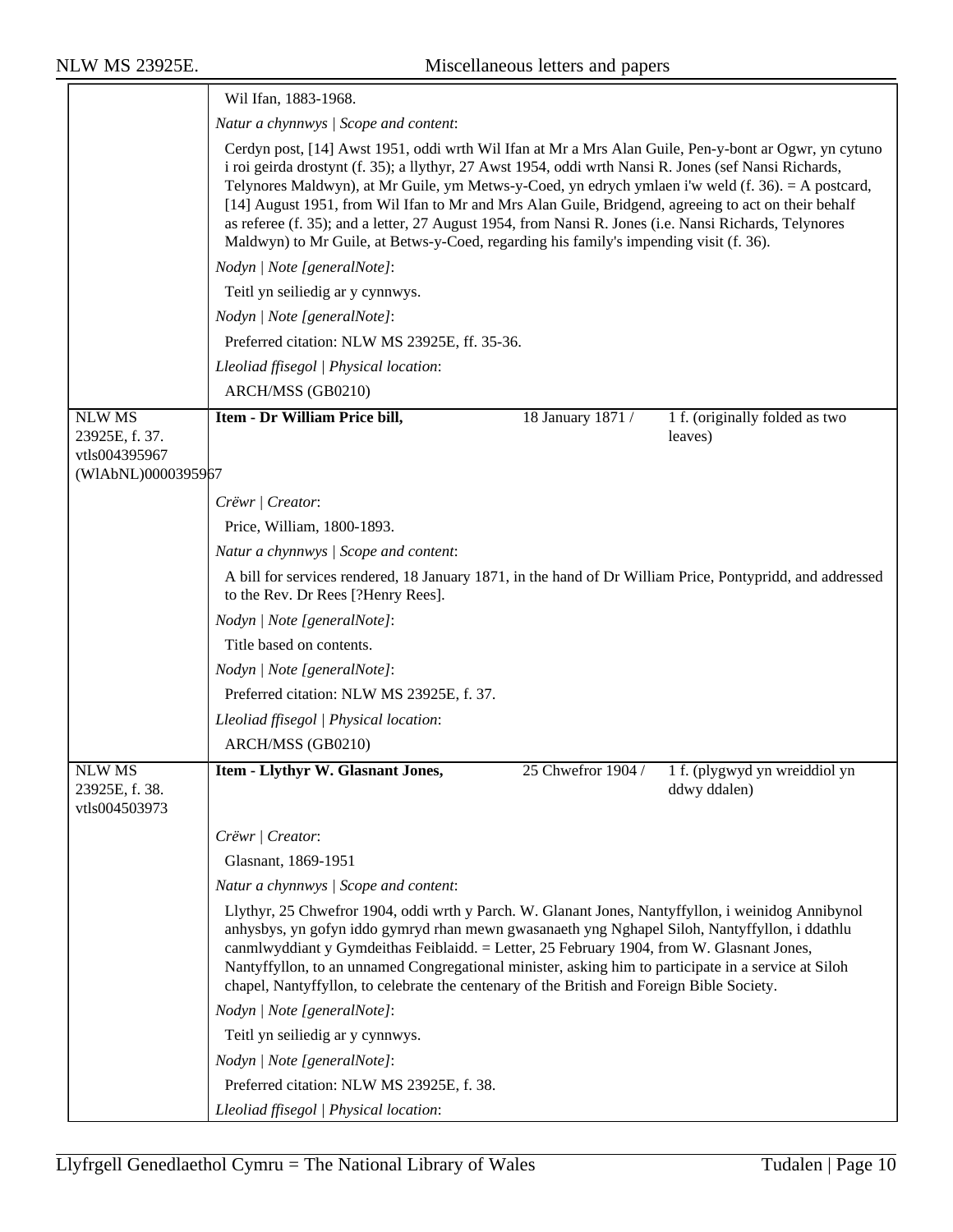|                                 | ARCH/MSS (GB0210)                                                                                                                                                                                                                            |  |  |
|---------------------------------|----------------------------------------------------------------------------------------------------------------------------------------------------------------------------------------------------------------------------------------------|--|--|
| <b>NLW MS</b>                   | 12 Ebrill 1956 /<br><b>Item - Llythyr Saunders Lewis,</b><br>1 f.                                                                                                                                                                            |  |  |
| 23925E, f. 39.<br>vtls004503707 |                                                                                                                                                                                                                                              |  |  |
|                                 | Crëwr / Creator:                                                                                                                                                                                                                             |  |  |
|                                 | Lewis, Saunders, 1893-1985                                                                                                                                                                                                                   |  |  |
|                                 | Natur a chynnwys / Scope and content:                                                                                                                                                                                                        |  |  |
|                                 | Llythyr, 12 Ebrill 1956, oddi wrth Saunders Lewis, Penarth, at Mrs Dodd, yn amgau geirda. = Letter, 12<br>April 1956, from Saunders Lewis, Penarth, to a Mrs Dodd, enclosing a reference letter.                                             |  |  |
|                                 | Nodyn   Note [generalNote]:                                                                                                                                                                                                                  |  |  |
|                                 | Teitl yn seiliedig ar y cynnwys.                                                                                                                                                                                                             |  |  |
|                                 | Nodyn   Note [generalNote]:                                                                                                                                                                                                                  |  |  |
|                                 | Preferred citation: NLW MS 23925E, f. 39.                                                                                                                                                                                                    |  |  |
|                                 | Lleoliad ffisegol   Physical location:                                                                                                                                                                                                       |  |  |
|                                 | ARCH/MSS (GB0210)                                                                                                                                                                                                                            |  |  |
| <b>NLW MS</b>                   | <b>Item - R. S. Thomas letter</b><br>13 January 1977<br>1 f.                                                                                                                                                                                 |  |  |
| 23925E, f. 40.<br>vtls004444418 |                                                                                                                                                                                                                                              |  |  |
|                                 | Crëwr   Creator:                                                                                                                                                                                                                             |  |  |
|                                 | Thomas, R. S. (Ronald Stuart), 1913-2000Morgan, Mr, of Leicester?                                                                                                                                                                            |  |  |
|                                 | Natur a chynnwys / Scope and content:                                                                                                                                                                                                        |  |  |
|                                 | Letter, 13 January 1977, from R. S. Thomas, Aberdaron, to a Mr Morgan [of ?Leicester], apparently<br>replying to questions about the influences on his poetry and the social and linguistic make-up of his<br>previous and current parishes. |  |  |
|                                 | Amodau rheoli defnydd   Conditions governing use:                                                                                                                                                                                            |  |  |
|                                 | Usual copyright laws apply. Information regarding ownership of R. S. Thomas copyright can be found at<br>http://tyler.hrc.utexas.edu/ (viewed February 2011).                                                                                |  |  |
|                                 | Nodyn   Note [generalNote]:                                                                                                                                                                                                                  |  |  |
|                                 | Title based on contents.                                                                                                                                                                                                                     |  |  |
|                                 | Nodyn   Note [generalNote]:                                                                                                                                                                                                                  |  |  |
|                                 | Preferred citation: NLW MS 23925E, f. 40.                                                                                                                                                                                                    |  |  |
|                                 | Lleoliad ffisegol   Physical location:                                                                                                                                                                                                       |  |  |
|                                 | ARCH/MSS (GB0210)                                                                                                                                                                                                                            |  |  |
| <b>NLW MS</b><br>23925E, f. 41. | 26 March 1927 /<br>Item - W. H. Davies letter,<br>1 f.                                                                                                                                                                                       |  |  |
| vtls004444710                   |                                                                                                                                                                                                                                              |  |  |
|                                 | Crëwr   Creator:                                                                                                                                                                                                                             |  |  |
|                                 | Davies, W. H. (William Henry), 1871-1940                                                                                                                                                                                                     |  |  |
|                                 | Natur a chynnwys / Scope and content:                                                                                                                                                                                                        |  |  |
|                                 | Typescript letter, 26 March 1927, from W. H. Davies, Oxted, to [Aubrey] Herbert, [Oxford], apparently<br>declining an invitation to speak at the Oxford Union.                                                                               |  |  |
|                                 | Amodau rheoli defnydd   Conditions governing use:                                                                                                                                                                                            |  |  |
|                                 | Usual copyright laws apply. Information regarding ownership of W. H. Davies copyright can be found at<br>http://tyler.hrc.utexas.edu/ (viewed February 2011).                                                                                |  |  |
|                                 | Nodyn   Note [generalNote]:                                                                                                                                                                                                                  |  |  |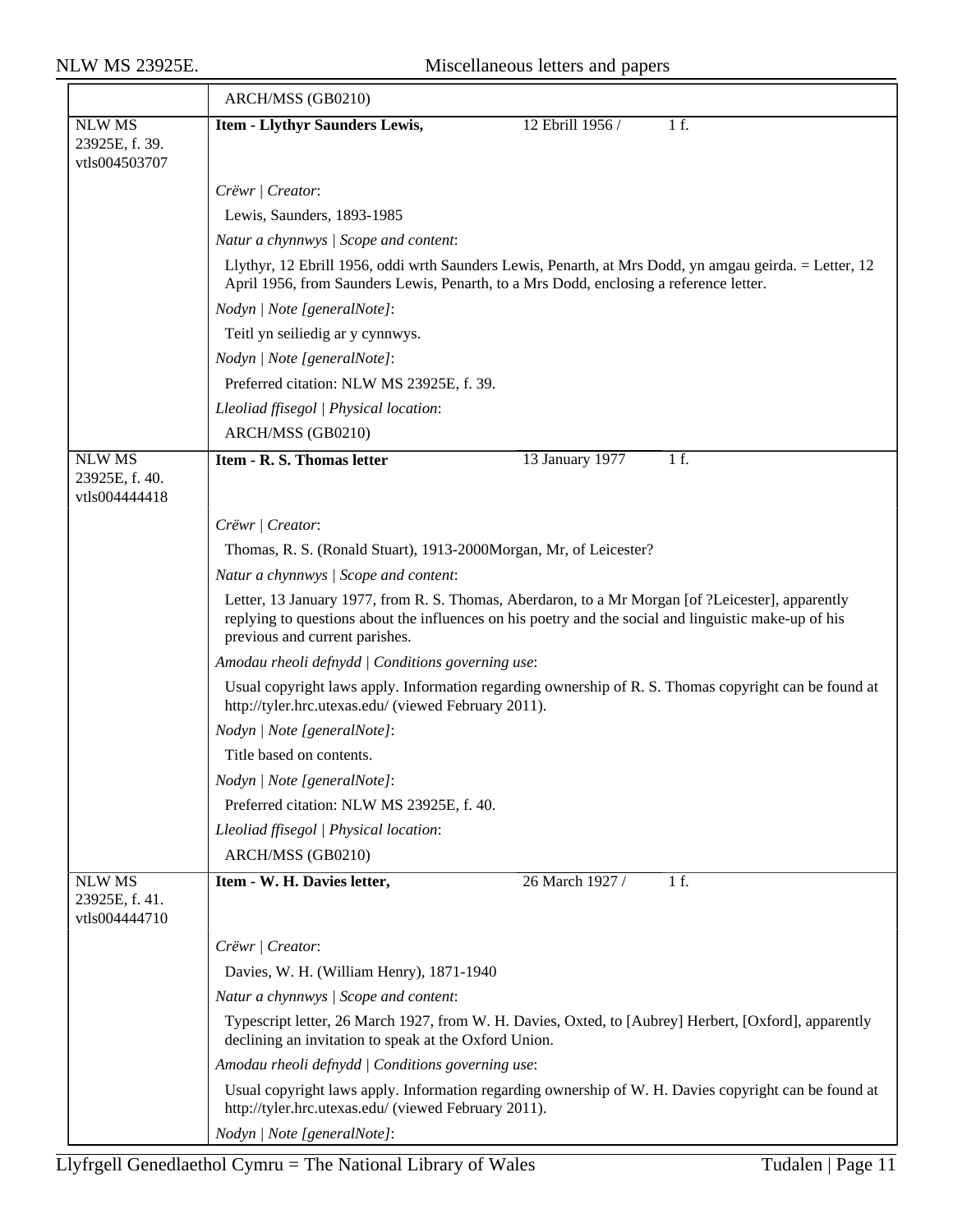|                                                      | Title based on contents.                                                                                                                                                                                                                 |
|------------------------------------------------------|------------------------------------------------------------------------------------------------------------------------------------------------------------------------------------------------------------------------------------------|
|                                                      | Nodyn   Note [generalNote]:                                                                                                                                                                                                              |
|                                                      | Preferred citation: NLW MS 23925E, f. 41.                                                                                                                                                                                                |
|                                                      | Lleoliad ffisegol   Physical location:                                                                                                                                                                                                   |
|                                                      | ARCH/MSS (GB0210)                                                                                                                                                                                                                        |
| <b>NLW MS</b><br>23925E, f. 42.<br>vtls004444524     | Item - Robert Graves letter to Gwyn Jones,<br>1 f.<br>4 January 1946                                                                                                                                                                     |
|                                                      | Crëwr   Creator:                                                                                                                                                                                                                         |
|                                                      | Graves, Robert, 1895-1985Jones, Gwyn, 1907-1999                                                                                                                                                                                          |
|                                                      | Natur a chynnwys / Scope and content:                                                                                                                                                                                                    |
|                                                      | Letter, 4 January 1946, from Robert Graves, Galmpton, nr Brixham, Devon, to Gwyn Jones, in which the<br>sender discusses the literary future of Wales and argues for the Mabinogion as a possible influence on<br>Shakespeare's Tempest. |
|                                                      | Amodau rheoli defnydd   Conditions governing use:                                                                                                                                                                                        |
|                                                      | Usual copyright laws apply. Information regarding ownership of Robert Graves copyright can be found at<br>http://tyler.hrc.utexas.edu/ (viewed February 2011).                                                                           |
|                                                      | Nodyn   Note [generalNote]:                                                                                                                                                                                                              |
|                                                      | Title based on contents.                                                                                                                                                                                                                 |
|                                                      | Nodyn   Note [generalNote]:                                                                                                                                                                                                              |
|                                                      | Preferred citation: NLW MS 23925E, f. 42.                                                                                                                                                                                                |
|                                                      | Lleoliad ffisegol   Physical location:                                                                                                                                                                                                   |
|                                                      | ARCH/MSS (GB0210)                                                                                                                                                                                                                        |
| <b>NLW MS</b><br>23925E, f. 43.<br>vtls004453110     | <b>Item - Helen Thomas: World Without End</b><br>1 f.<br>[1931]<br>fragment                                                                                                                                                              |
|                                                      | Crëwr   Creator:                                                                                                                                                                                                                         |
|                                                      | Thomas, Helen, 1877-1967                                                                                                                                                                                                                 |
|                                                      | Natur a chynnwys / Scope and content:                                                                                                                                                                                                    |
|                                                      | Autograph draft, [1931], in the hand of Helen Thomas of a passage from her memoir World Without End<br>(London, 1931), corresponding to the second paragraph on p. 168 of that work.                                                     |
|                                                      | Amodau rheoli defnydd   Conditions governing use:                                                                                                                                                                                        |
|                                                      | Usual copyright laws apply. Information regarding ownership of Helen Thomas copyright can be found<br>at http://tyler.hrc.utexas.edu/ (viewed February 2011).                                                                            |
|                                                      | Nodyn   Note [generalNote]:                                                                                                                                                                                                              |
|                                                      | Title based on contents.                                                                                                                                                                                                                 |
|                                                      | Nodyn   Note [generalNote]:                                                                                                                                                                                                              |
|                                                      | Preferred citation: NLW MS 23925E, f. 43.                                                                                                                                                                                                |
|                                                      | Lleoliad ffisegol   Physical location:                                                                                                                                                                                                   |
|                                                      | ARCH/MSS (GB0210)                                                                                                                                                                                                                        |
| <b>NLW MS</b><br>23925E, ff. 44-49.<br>vtls004453105 | Item - Helen Thomas: Essay on her love of<br>6 ff.<br>[early $1920s$ ]<br>nature                                                                                                                                                         |
|                                                      | Crëwr   Creator:                                                                                                                                                                                                                         |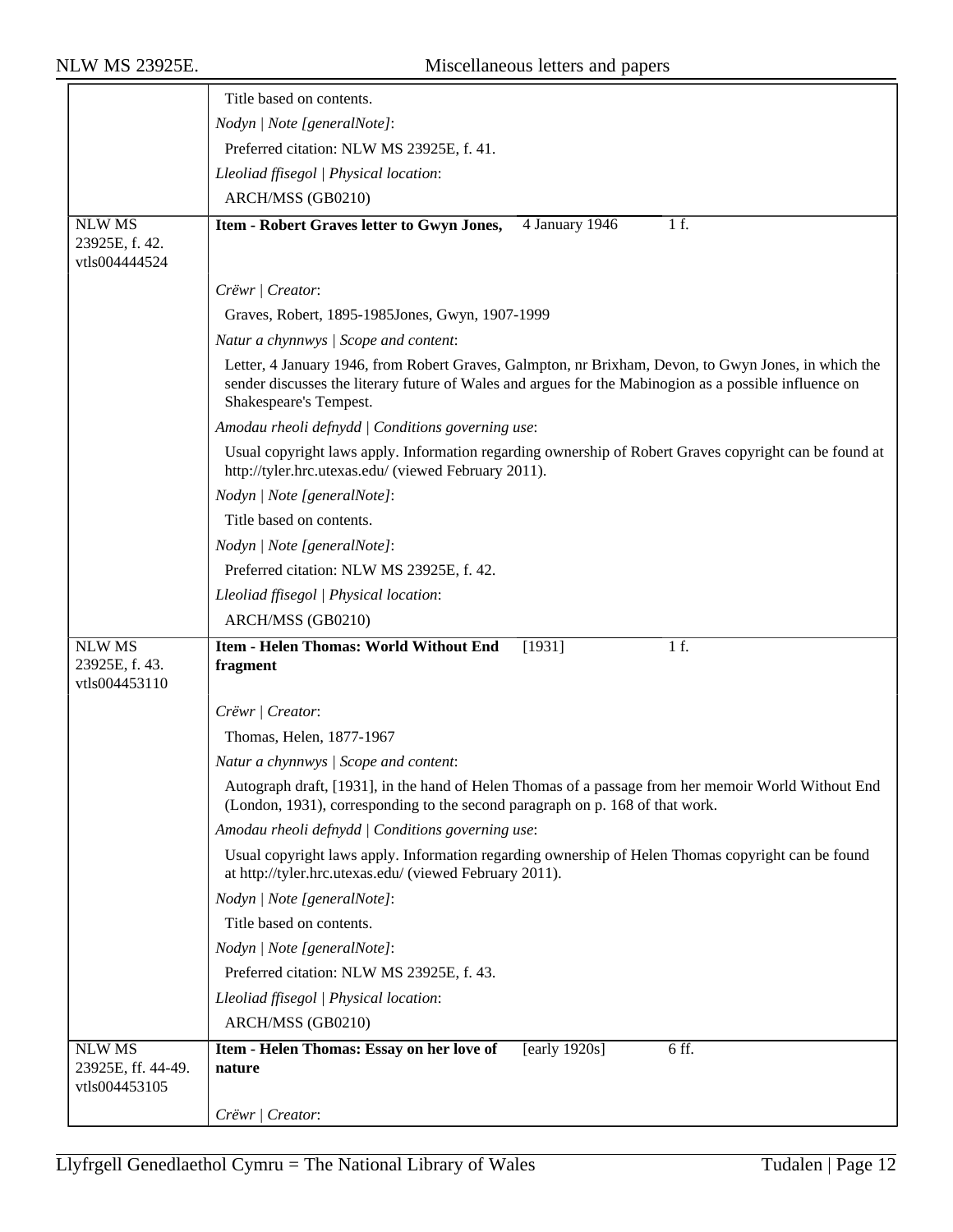|                                                      | Thomas, Helen, 1877-1967                                                                                                                                                                                                                                                                                                                                                                                                                                                                                                                                                                                    |  |  |
|------------------------------------------------------|-------------------------------------------------------------------------------------------------------------------------------------------------------------------------------------------------------------------------------------------------------------------------------------------------------------------------------------------------------------------------------------------------------------------------------------------------------------------------------------------------------------------------------------------------------------------------------------------------------------|--|--|
|                                                      | Natur a chynnwys / Scope and content:                                                                                                                                                                                                                                                                                                                                                                                                                                                                                                                                                                       |  |  |
|                                                      | Autograph draft by Helen Thomas, [early 1920s], of a possibly unpublished lyrical work about her love<br>of nature in general and of hills and mountains in particular. References to Kent and the River Darent<br>(ff. 44-45) show that the work was written while Thomas lived at Otford in Kent in the years after her<br>husband's death. There are also references to the Sussex Downs (f. 45 recto-verso) and to her 1919 visit<br>to Scotland (ff. 46-49 verso) and to Glen [?Ample, Perthshire] (f. 49) (see Helen Thomas, Time & Again,<br>ed. by Myfanwy Thomas (Manchester, 1978), pp. 126-127). |  |  |
|                                                      | Amodau rheoli defnydd   Conditions governing use:                                                                                                                                                                                                                                                                                                                                                                                                                                                                                                                                                           |  |  |
|                                                      | Usual copyright laws apply. Information regarding ownership of Helen Thomas copyright can be found<br>at http://tyler.hrc.utexas.edu/ (viewed February 2011).                                                                                                                                                                                                                                                                                                                                                                                                                                               |  |  |
|                                                      | Nodyn   Note [generalNote]:                                                                                                                                                                                                                                                                                                                                                                                                                                                                                                                                                                                 |  |  |
|                                                      | Title based on contents.                                                                                                                                                                                                                                                                                                                                                                                                                                                                                                                                                                                    |  |  |
|                                                      | Nodyn   Note [generalNote]:                                                                                                                                                                                                                                                                                                                                                                                                                                                                                                                                                                                 |  |  |
|                                                      | Preferred citation: NLW MS 23925E, ff. 44-49.                                                                                                                                                                                                                                                                                                                                                                                                                                                                                                                                                               |  |  |
|                                                      | Lleoliad ffisegol   Physical location:                                                                                                                                                                                                                                                                                                                                                                                                                                                                                                                                                                      |  |  |
|                                                      | ARCH/MSS (GB0210)                                                                                                                                                                                                                                                                                                                                                                                                                                                                                                                                                                                           |  |  |
| <b>NLW MS</b><br>23925E, ff. 50-51.<br>vtls004504012 | $2$ ff.<br><b>Item - Margaret Lloyd George letter</b><br>1927-[1928]                                                                                                                                                                                                                                                                                                                                                                                                                                                                                                                                        |  |  |
|                                                      | Crëwr   Creator:                                                                                                                                                                                                                                                                                                                                                                                                                                                                                                                                                                                            |  |  |
|                                                      | Lloyd George, Margaret, 1866-1941.                                                                                                                                                                                                                                                                                                                                                                                                                                                                                                                                                                          |  |  |
|                                                      | Natur a chynnwys / Scope and content:                                                                                                                                                                                                                                                                                                                                                                                                                                                                                                                                                                       |  |  |
|                                                      | Letter, [?27 May 1928], from Margaret Lloyd George, Kensington, to a Mr Lewis, concerning her<br>daughter Megan's selection as the Liberal candidate for Anglesey (f. 51), together with a Christmas card<br>from David and Margaret Lloyd George, Brynawelon, Criccieth, 1927, including a portrait of the couple<br>(f. 50).                                                                                                                                                                                                                                                                              |  |  |
|                                                      | Amodau rheoli defnydd   Conditions governing use:                                                                                                                                                                                                                                                                                                                                                                                                                                                                                                                                                           |  |  |
|                                                      | Usual copyright laws apply. Information regarding ownership of David Lloyd George copyright can be<br>found at http://tyler.hrc.utexas.edu/ (viewed February 2011).                                                                                                                                                                                                                                                                                                                                                                                                                                         |  |  |
|                                                      | Nodyn   Note [generalNote]:                                                                                                                                                                                                                                                                                                                                                                                                                                                                                                                                                                                 |  |  |
|                                                      | Title based on contents.                                                                                                                                                                                                                                                                                                                                                                                                                                                                                                                                                                                    |  |  |
|                                                      | Nodyn   Note [generalNote]:                                                                                                                                                                                                                                                                                                                                                                                                                                                                                                                                                                                 |  |  |
|                                                      | Preferred citation: NLW MS 23925E, ff. 50-51.                                                                                                                                                                                                                                                                                                                                                                                                                                                                                                                                                               |  |  |
|                                                      | Lleoliad ffisegol   Physical location:                                                                                                                                                                                                                                                                                                                                                                                                                                                                                                                                                                      |  |  |
|                                                      | ARCH/MSS (GB0210)                                                                                                                                                                                                                                                                                                                                                                                                                                                                                                                                                                                           |  |  |
| <b>NLW MS</b><br>23925E, ff. 52-54.<br>vtls004504159 | Item - Llythyrau Richard Bennett,<br>$3$ ff.<br>1928-1932 /                                                                                                                                                                                                                                                                                                                                                                                                                                                                                                                                                 |  |  |
|                                                      | Crëwr   Creator:                                                                                                                                                                                                                                                                                                                                                                                                                                                                                                                                                                                            |  |  |
|                                                      | Bennett, Richard, 1860-1937.                                                                                                                                                                                                                                                                                                                                                                                                                                                                                                                                                                                |  |  |
|                                                      | Natur a chynnwys / Scope and content:                                                                                                                                                                                                                                                                                                                                                                                                                                                                                                                                                                       |  |  |
|                                                      | Tri llythyr, 1928-1932, oddi wrth Richard Bennett, Caersws, at Ifor Ceredig Jones, Aberystwyth, yn<br>trafod materion personol yn bennaf. = Three letters, 1928-1932, from Richard Bennett, Caersws, to<br>If or Ceredig Jones, Aberystwyth, mainly concerning personal matters. Mae'r llythyrau yn cyfeirio at<br>farwolaeth y Parch. J. D. Jones, Gellifor, tad I. C. Jones (f. 53), a'r gradd MA a roddwyd i Bennett gan                                                                                                                                                                                 |  |  |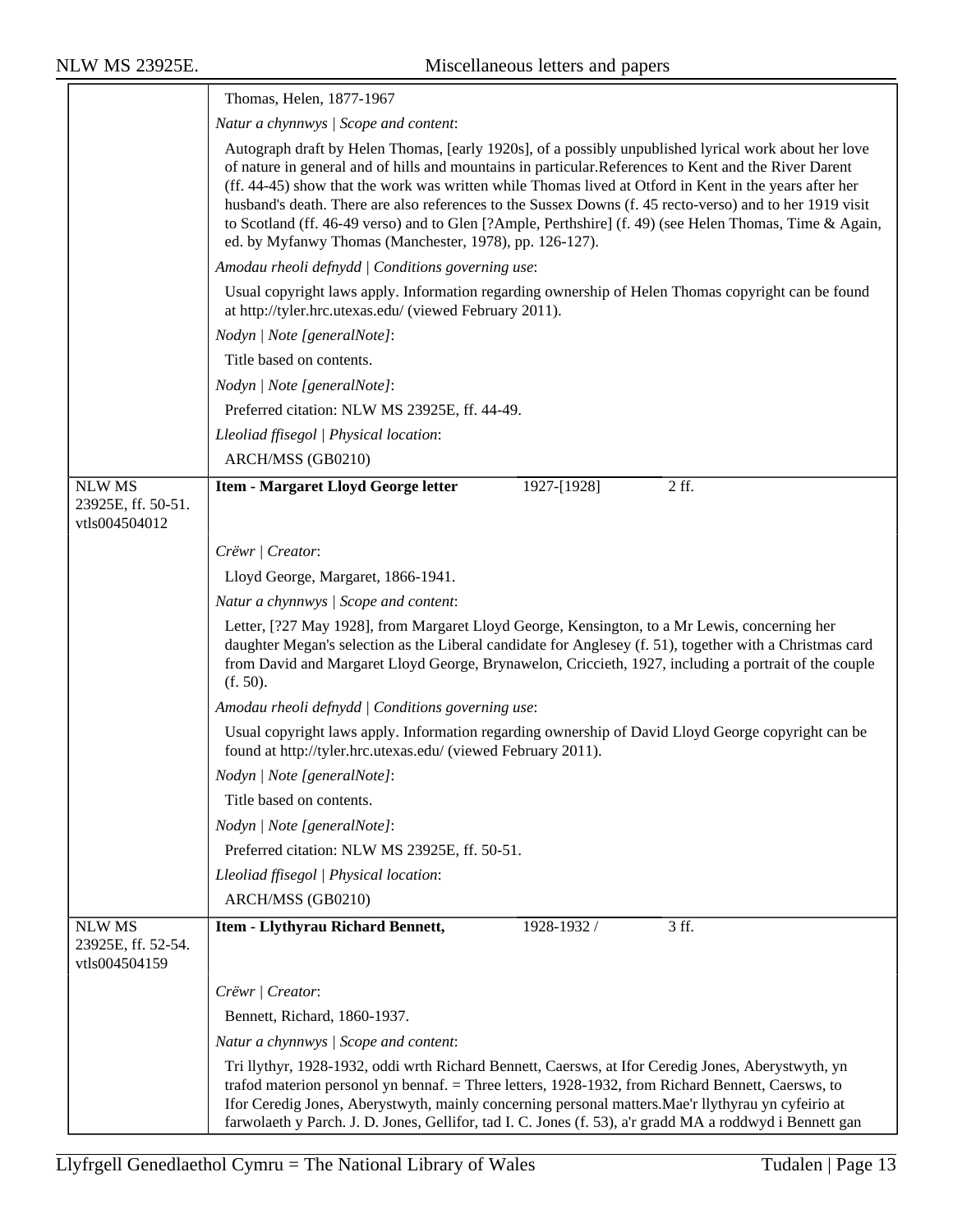|                                                      | Brifysgol Cymru ym 1932 (f. 54). = The letters refer to the death of the Rev. J. D. Jones, Gellifor, I. C.                                                                                                                                                     |        |                                                            |  |
|------------------------------------------------------|----------------------------------------------------------------------------------------------------------------------------------------------------------------------------------------------------------------------------------------------------------------|--------|------------------------------------------------------------|--|
|                                                      | Jones's father (f. 53), and to the honorary MA awarded to Bennett by the University of Wales in 1932 (f.                                                                                                                                                       |        |                                                            |  |
|                                                      | 54).                                                                                                                                                                                                                                                           |        |                                                            |  |
|                                                      | Nodyn   Note [generalNote]:                                                                                                                                                                                                                                    |        |                                                            |  |
|                                                      | Teitl yn seiliedig ar y cynnwys.                                                                                                                                                                                                                               |        |                                                            |  |
|                                                      | Nodyn   Note [generalNote]:                                                                                                                                                                                                                                    |        |                                                            |  |
|                                                      | Preferred citation: NLW MS 23925E, ff. 52-54.                                                                                                                                                                                                                  |        |                                                            |  |
|                                                      | Lleoliad ffisegol   Physical location:                                                                                                                                                                                                                         |        |                                                            |  |
|                                                      | ARCH/MSS (GB0210)                                                                                                                                                                                                                                              |        |                                                            |  |
| <b>NLW MS</b><br>23925E, ff. 55-58.<br>vtls004509632 | Item - Kilgwrrwg notes,                                                                                                                                                                                                                                        | 1978 / | 4 ff.                                                      |  |
|                                                      | Crëwr   Creator:                                                                                                                                                                                                                                               |        |                                                            |  |
|                                                      | Pierce, Gwynedd O.                                                                                                                                                                                                                                             |        |                                                            |  |
|                                                      | Natur a chynnwys / Scope and content:                                                                                                                                                                                                                          |        |                                                            |  |
|                                                      | Letter, 16 July 1978, from Gwynedd [O. Pierce], Lisvane, to a hitheto unidentified 'John' (f. 55),<br>enclosing notes by Pierce on the meaning of the placename Kilgwrrwg, Monmouthshire (ff. 56-58).                                                          |        |                                                            |  |
|                                                      | Nodyn   Note [generalNote]:                                                                                                                                                                                                                                    |        |                                                            |  |
|                                                      | Title based on contents.                                                                                                                                                                                                                                       |        |                                                            |  |
|                                                      | Nodyn   Note [generalNote]:                                                                                                                                                                                                                                    |        |                                                            |  |
|                                                      | Preferred citation: NLW MS 23925E, ff. 55-58.                                                                                                                                                                                                                  |        |                                                            |  |
|                                                      | Lleoliad ffisegol   Physical location:                                                                                                                                                                                                                         |        |                                                            |  |
|                                                      | ARCH/MSS (GB0210)                                                                                                                                                                                                                                              |        |                                                            |  |
| <b>NLW MS</b>                                        | Item - Llythyr Eifionydd at Glyn Myfyr,                                                                                                                                                                                                                        | 1920 / | 1 f.Rhan o'r testun wedi ei rwygo                          |  |
| 23925E, f. 59.<br>vtls004504351                      |                                                                                                                                                                                                                                                                |        | a'i drwsio cyn dod i LlGC.Rhan<br>o'r testun wedi ei rwygo |  |
|                                                      | Crëwr   Creator:                                                                                                                                                                                                                                               |        |                                                            |  |
|                                                      | Eifionydd, 1848-1922.                                                                                                                                                                                                                                          |        |                                                            |  |
|                                                      | Natur a chynnwys / Scope and content:                                                                                                                                                                                                                          |        |                                                            |  |
|                                                      | Llythyr, [?6] Mawrth 1920, oddi wrth John Thomas (Eifionydd) at Glyn Myfyr, o bosib ynghlyn ac<br>erthyglau ar gyfer Y Geninen. = Letter, [?6] March 1920, from John Thomas (Eifionydd) to Glyn Myfyr,<br>possibly concerning proposed articles for Y Geninen. |        |                                                            |  |
|                                                      | Nodyn   Note [generalNote]:                                                                                                                                                                                                                                    |        |                                                            |  |
|                                                      | Teitl yn seiliedig ar y cynnwys.                                                                                                                                                                                                                               |        |                                                            |  |
|                                                      | Nodyn   Note [generalNote]:                                                                                                                                                                                                                                    |        |                                                            |  |
|                                                      | Preferred citation: NLW MS 23925E, f. 59.                                                                                                                                                                                                                      |        |                                                            |  |
|                                                      | Lleoliad ffisegol   Physical location:                                                                                                                                                                                                                         |        |                                                            |  |
|                                                      | ARCH/MSS (GB0210)                                                                                                                                                                                                                                              |        |                                                            |  |
| <b>NLW MS</b><br>23925E, f. 60.<br>vtls004504422     | Item - Rhigwm i ofyn calennig,                                                                                                                                                                                                                                 | 1854 / | 1 f.                                                       |  |
|                                                      | Crëwr   Creator:                                                                                                                                                                                                                                               |        |                                                            |  |
|                                                      | Thomas, Samuel, of Trefeglwys.                                                                                                                                                                                                                                 |        |                                                            |  |
|                                                      | Natur a chynnwys / Scope and content:                                                                                                                                                                                                                          |        |                                                            |  |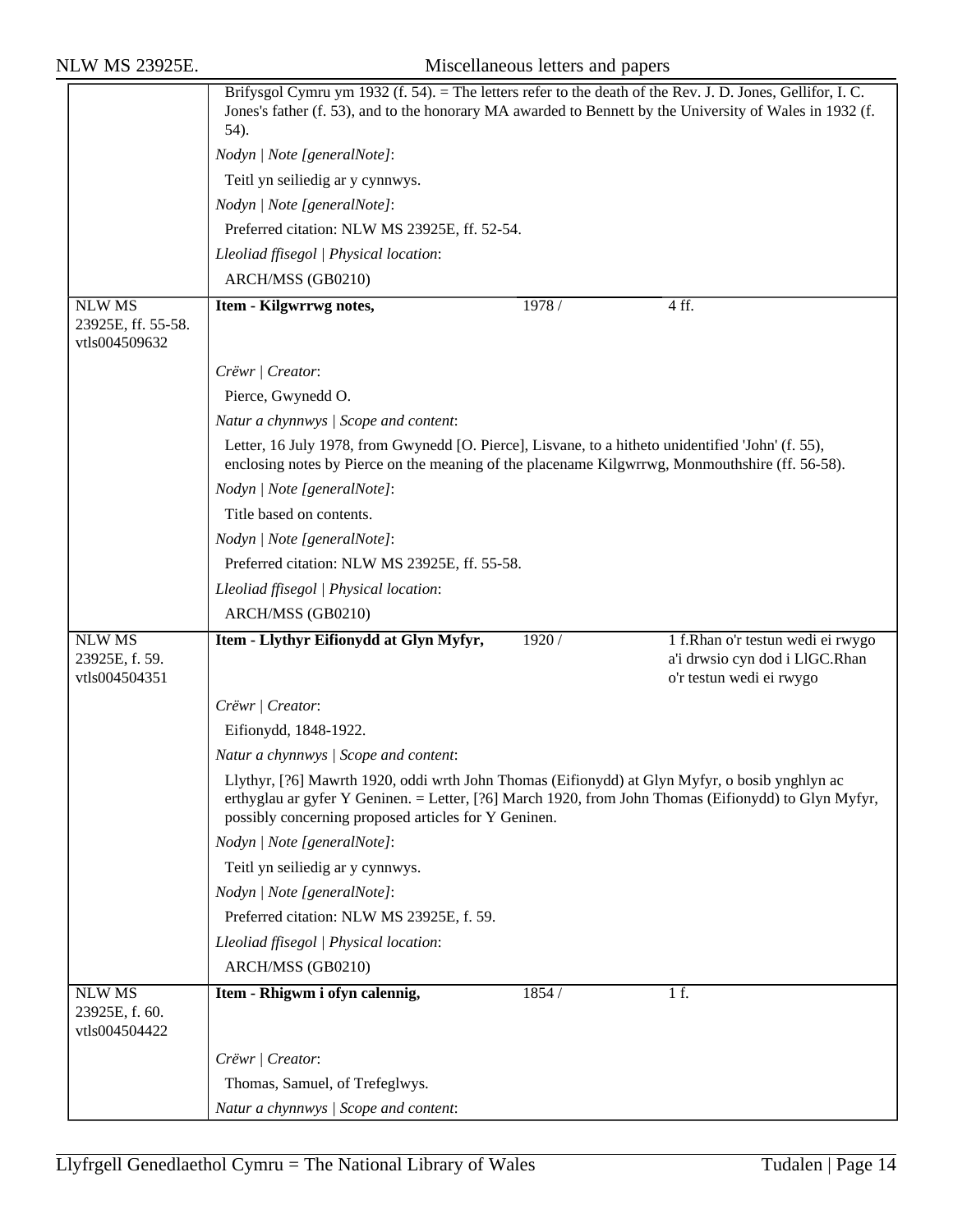|                                                      | Rhigwm ar gyfer hel calennig, fu'n eiddo i Samuel Thomas, Trefeglwys, Sir Drefaldwyn, ac wedi'i<br>ddyddio 7 Rhagfyr 1854. = A rhyme for collecting calennig (New Year's gift), belonging to Samuel<br>Thomas, Trefeglwys, Montgomeryshire, and dated 7 December 1854.                                                                                                                                                                                                                                           |
|------------------------------------------------------|------------------------------------------------------------------------------------------------------------------------------------------------------------------------------------------------------------------------------------------------------------------------------------------------------------------------------------------------------------------------------------------------------------------------------------------------------------------------------------------------------------------|
|                                                      | Nodyn   Note [generalNote]:                                                                                                                                                                                                                                                                                                                                                                                                                                                                                      |
|                                                      | Teitl yn seiliedig ar y cynnwys.                                                                                                                                                                                                                                                                                                                                                                                                                                                                                 |
|                                                      | Nodyn   Note [generalNote]:                                                                                                                                                                                                                                                                                                                                                                                                                                                                                      |
|                                                      | Preferred citation: NLW MS 23925E, f. 60.                                                                                                                                                                                                                                                                                                                                                                                                                                                                        |
|                                                      | Lleoliad ffisegol   Physical location:                                                                                                                                                                                                                                                                                                                                                                                                                                                                           |
|                                                      | ARCH/MSS (GB0210)                                                                                                                                                                                                                                                                                                                                                                                                                                                                                                |
| <b>NLW MS</b><br>23925E, f. 61.<br>vtls004504703     | 1 f.<br>$[1888x1895]$ /<br>Item - Letter concerning Daniel Owen,                                                                                                                                                                                                                                                                                                                                                                                                                                                 |
|                                                      | Crëwr   Creator:                                                                                                                                                                                                                                                                                                                                                                                                                                                                                                 |
|                                                      | Thomas, Thomas, of Cheam House.                                                                                                                                                                                                                                                                                                                                                                                                                                                                                  |
|                                                      | Natur a chynnwys / Scope and content:                                                                                                                                                                                                                                                                                                                                                                                                                                                                            |
|                                                      | Letter, [1888x1895], from three individuals, Thomas Thomas, M. A. Thomas and Olive [?Thomas],<br>Cheam House, Pontnewydd, [?Monmouthshire], to one Miss Thomas, enclosing a copy of the English<br>translation of Daniel Owen's novel Rhys Lewis, Minister of Bethel: An Autobiography, trans. by James<br>Harris (Wrexham, [1888]). The sender, [Thomas Thomas], refers to meeting Daniel Owen in Mold.                                                                                                         |
|                                                      | Nodyn   Note [generalNote]:                                                                                                                                                                                                                                                                                                                                                                                                                                                                                      |
|                                                      | Title based on contents.                                                                                                                                                                                                                                                                                                                                                                                                                                                                                         |
|                                                      | Nodyn   Note [generalNote]:                                                                                                                                                                                                                                                                                                                                                                                                                                                                                      |
|                                                      | Preferred citation: NLW MS 23925E, f. 61.                                                                                                                                                                                                                                                                                                                                                                                                                                                                        |
|                                                      | Lleoliad ffisegol   Physical location:                                                                                                                                                                                                                                                                                                                                                                                                                                                                           |
|                                                      | ARCH/MSS (GB0210)                                                                                                                                                                                                                                                                                                                                                                                                                                                                                                |
| <b>NLW MS</b><br>23925E, ff. 62-65.<br>vtls004504710 | 4ff.<br>Item - Sir Clough Williams-Ellis letters,<br>1975-1976 /                                                                                                                                                                                                                                                                                                                                                                                                                                                 |
|                                                      | Crëwr   Creator:                                                                                                                                                                                                                                                                                                                                                                                                                                                                                                 |
|                                                      | Williams-Ellis, Clough, 1883-1978.                                                                                                                                                                                                                                                                                                                                                                                                                                                                               |
|                                                      | Natur a chynnwys / Scope and content:                                                                                                                                                                                                                                                                                                                                                                                                                                                                            |
|                                                      | Two letters from Sir Clough Williams-Ellis, Plas Brondanw, to the publishers David & Charles,<br>10 December 1975 (f. 62), and to their client, the author Alan Delgado, 21 December 1975 (f. 63),<br>and carbon copies of Delgado's typescript replies, December 1975, February 1976 (ff. 64-65). The<br>correspondence concerns Williams-Ellis's attempt to track down a record by Leslie Sarony, the sleeve of<br>which was reproduced in Delgado's book Have You Forgotten Yet? (Newton Abbot, 1973), p. 86. |
|                                                      | Nodyn   Note [generalNote]:                                                                                                                                                                                                                                                                                                                                                                                                                                                                                      |
|                                                      | Title based on contents.                                                                                                                                                                                                                                                                                                                                                                                                                                                                                         |
|                                                      | Nodyn   Note [generalNote]:                                                                                                                                                                                                                                                                                                                                                                                                                                                                                      |
|                                                      | Preferred citation: NLW MS 23925E, ff. 62-65.                                                                                                                                                                                                                                                                                                                                                                                                                                                                    |
|                                                      | Lleoliad ffisegol   Physical location:                                                                                                                                                                                                                                                                                                                                                                                                                                                                           |
|                                                      | ARCH/MSS (GB0210)                                                                                                                                                                                                                                                                                                                                                                                                                                                                                                |
| <b>NLW MS</b>                                        | 4 ff. (each originally folded as two<br>Item - Charles Ashton letters,<br>1898-1899 /                                                                                                                                                                                                                                                                                                                                                                                                                            |
| 23925E, ff. 66-69.<br>vtls004460074                  | leaves)                                                                                                                                                                                                                                                                                                                                                                                                                                                                                                          |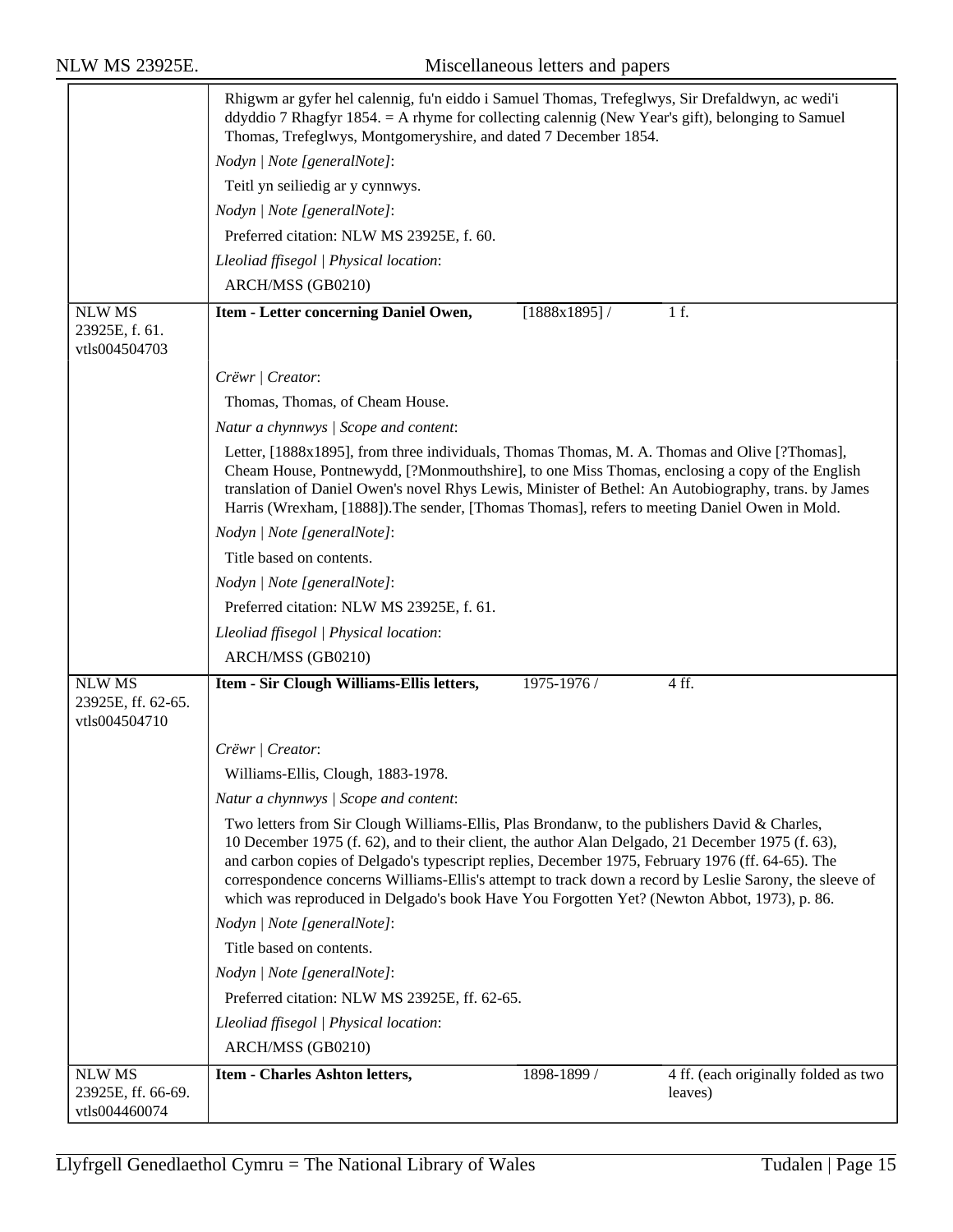|                                                      | Crëwr   Creator:                                                                                                                                                                                                                                                                                                                                 |  |  |  |
|------------------------------------------------------|--------------------------------------------------------------------------------------------------------------------------------------------------------------------------------------------------------------------------------------------------------------------------------------------------------------------------------------------------|--|--|--|
|                                                      | Ashton, Charles, 1848-1899.                                                                                                                                                                                                                                                                                                                      |  |  |  |
|                                                      | Natur a chynnwys / Scope and content:                                                                                                                                                                                                                                                                                                            |  |  |  |
|                                                      | Four letters, May 1898-July 1899, from Charles Ashton, London (f. 66) and Dinas Mawddwy (ff. 67-69),<br>to Hubert Smith, mainly concerning Ashton's work on his Welsh bibliography (see Charles Ashton,<br>Llyfryddiaeth Gymreig o 1801 i 1810 (Oswestry, 1908)) and thanking Smith for the gift of books.                                       |  |  |  |
|                                                      | Nodyn   Note [generalNote]:                                                                                                                                                                                                                                                                                                                      |  |  |  |
|                                                      | Title based on contents.                                                                                                                                                                                                                                                                                                                         |  |  |  |
|                                                      | Nodyn   Note [generalNote]:                                                                                                                                                                                                                                                                                                                      |  |  |  |
|                                                      | Preferred citation: NLW MS 23925E, ff. 66-69.                                                                                                                                                                                                                                                                                                    |  |  |  |
|                                                      | Lleoliad ffisegol   Physical location:                                                                                                                                                                                                                                                                                                           |  |  |  |
|                                                      | ARCH/MSS (GB0210)                                                                                                                                                                                                                                                                                                                                |  |  |  |
| <b>NLW MS</b><br>23925E, f. 70.<br>vtls004504716     | 16 May 1903 /<br>1 f.<br>Item - John Ballinger letter,                                                                                                                                                                                                                                                                                           |  |  |  |
|                                                      | Crëwr   Creator:                                                                                                                                                                                                                                                                                                                                 |  |  |  |
|                                                      | Ballinger, John, 1860-1933.                                                                                                                                                                                                                                                                                                                      |  |  |  |
|                                                      | Natur a chynnwys / Scope and content:                                                                                                                                                                                                                                                                                                            |  |  |  |
|                                                      | Letter, 16 May 1903, from John Ballinger, Central Library, Cardiff, to the Rev. T. Llechid Jones,<br>enclosing requested publications.                                                                                                                                                                                                           |  |  |  |
|                                                      | Nodyn   Note [generalNote]:                                                                                                                                                                                                                                                                                                                      |  |  |  |
|                                                      | Title based on contents.                                                                                                                                                                                                                                                                                                                         |  |  |  |
|                                                      | Nodyn   Note [generalNote]:                                                                                                                                                                                                                                                                                                                      |  |  |  |
|                                                      | Preferred citation: NLW MS 23925E, f. 70.                                                                                                                                                                                                                                                                                                        |  |  |  |
|                                                      | Lleoliad ffisegol   Physical location:                                                                                                                                                                                                                                                                                                           |  |  |  |
|                                                      | ARCH/MSS (GB0210)                                                                                                                                                                                                                                                                                                                                |  |  |  |
| <b>NLW MS</b><br>23925E, ff. 71-72.                  | Item - Ifano Jones letter,<br>2 ff. (each originally folded as two<br>1925/<br>leaves)                                                                                                                                                                                                                                                           |  |  |  |
| vtls004508681                                        |                                                                                                                                                                                                                                                                                                                                                  |  |  |  |
|                                                      | Crëwr   Creator:                                                                                                                                                                                                                                                                                                                                 |  |  |  |
|                                                      | Jones, James Ifano.                                                                                                                                                                                                                                                                                                                              |  |  |  |
|                                                      | Natur a chynnwys / Scope and content:                                                                                                                                                                                                                                                                                                            |  |  |  |
|                                                      | Letter, 29 October 1925, from Ifano Jones, Cardiff Public Libraries, to the Rev. T. Llechid Jones,<br>concerning various publications by Ifano Jones (f. 71). Enclosed with the letter is a printed circular,<br>[October 1925], advertising Ifano Jones's book, A History of Printing and Printers in Wales to 1810<br>(Cardiff, 1925) (f. 72). |  |  |  |
|                                                      | Nodyn   Note [generalNote]:                                                                                                                                                                                                                                                                                                                      |  |  |  |
|                                                      | Title based on contents.                                                                                                                                                                                                                                                                                                                         |  |  |  |
|                                                      | Nodyn   Note [generalNote]:                                                                                                                                                                                                                                                                                                                      |  |  |  |
|                                                      | Preferred citation: NLW MS 23925E, ff. 71-72.                                                                                                                                                                                                                                                                                                    |  |  |  |
|                                                      | Lleoliad ffisegol   Physical location:                                                                                                                                                                                                                                                                                                           |  |  |  |
|                                                      | ARCH/MSS (GB0210)                                                                                                                                                                                                                                                                                                                                |  |  |  |
| <b>NLW MS</b><br>23925E, ff. 73-75.<br>vtls004508689 | Item - George Eyre Evans letters,<br>1908-1909 /<br>3 ff.                                                                                                                                                                                                                                                                                        |  |  |  |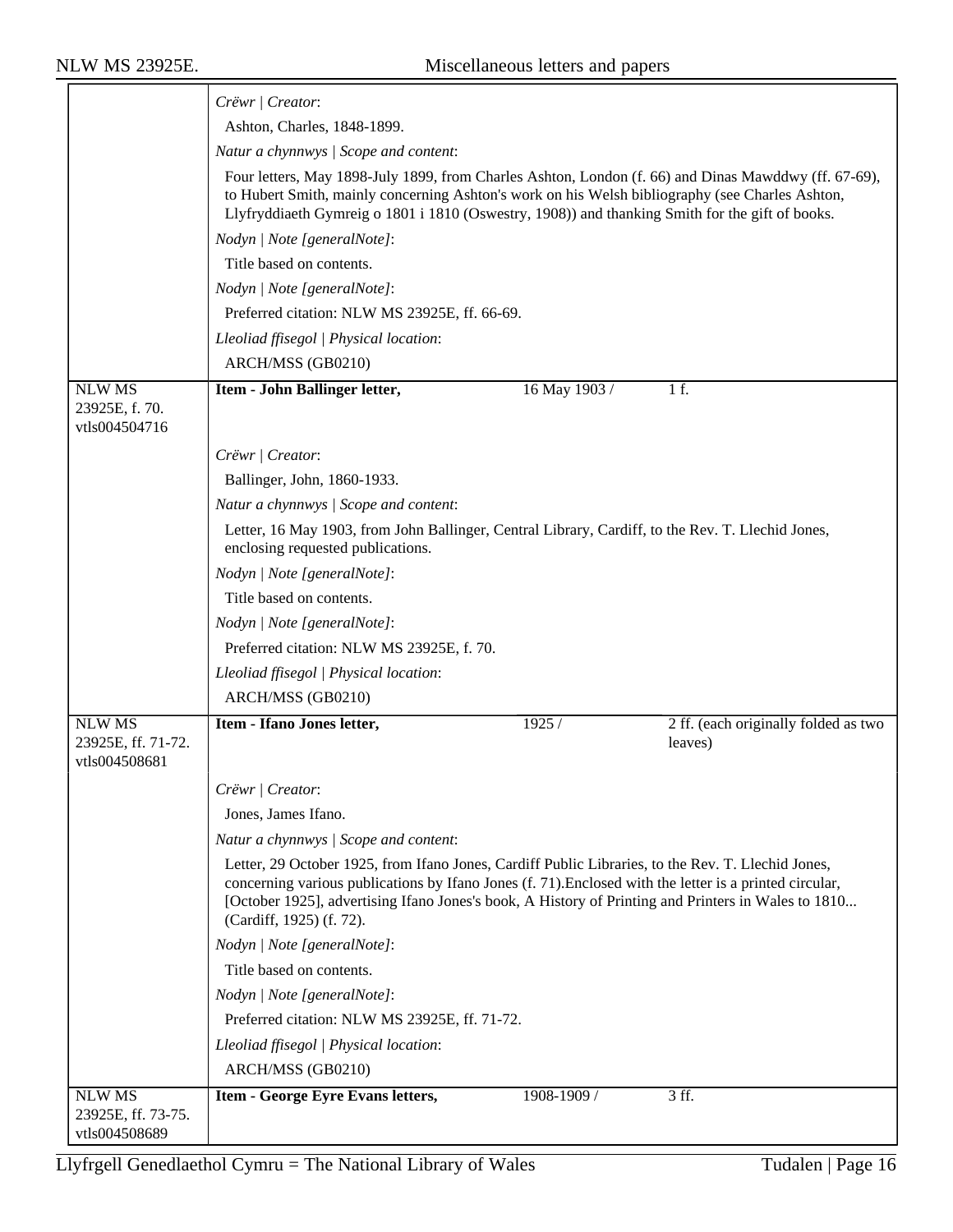|                                                      | Crëwr   Creator:                                                                                                                                                                                                                                                         |  |  |  |  |
|------------------------------------------------------|--------------------------------------------------------------------------------------------------------------------------------------------------------------------------------------------------------------------------------------------------------------------------|--|--|--|--|
|                                                      | Evans, George Eyre, 1857-1939.                                                                                                                                                                                                                                           |  |  |  |  |
|                                                      | Natur a chynnwys / Scope and content:                                                                                                                                                                                                                                    |  |  |  |  |
|                                                      | A postcard, 11 October 1908 (f. 73), and letter, 9 June 1909 (ff. 74-75), from George Eyre Evans,<br>Aberystwyth, to W. T. Evans, Llanon, containing personal and antiquarian news. Evans describes his visit<br>to see Prof. Bosanquet's excavation at Caersws (f. 74). |  |  |  |  |
|                                                      | Nodyn   Note [generalNote]:                                                                                                                                                                                                                                              |  |  |  |  |
|                                                      | Title based on contents.                                                                                                                                                                                                                                                 |  |  |  |  |
|                                                      | Nodyn   Note [generalNote]:                                                                                                                                                                                                                                              |  |  |  |  |
|                                                      | Preferred citation: NLW MS 23925E, ff. 73-75.                                                                                                                                                                                                                            |  |  |  |  |
|                                                      | Lleoliad ffisegol   Physical location:                                                                                                                                                                                                                                   |  |  |  |  |
|                                                      | ARCH/MSS (GB0210)                                                                                                                                                                                                                                                        |  |  |  |  |
| <b>NLW MS</b><br>23925E, ff. 76-77.<br>vtls004508605 | Item - John Morris Jones letter,<br>17 December 1907 /<br>2 ff. (each originally folded as two<br>leaves)                                                                                                                                                                |  |  |  |  |
|                                                      | Crëwr   Creator:                                                                                                                                                                                                                                                         |  |  |  |  |
|                                                      | Morris-Jones, John, 1864-1929.                                                                                                                                                                                                                                           |  |  |  |  |
|                                                      | Natur a chynnwys / Scope and content:                                                                                                                                                                                                                                    |  |  |  |  |
|                                                      | Letter, 17 December [1907], from John Morris Jones, Llangefni, to a Mr John Hughes (f. 76), enclosing<br>a receipt for Hughes' payment of the subscription for a copy of Jones' Caniadau (Oxford, 1907) (f. 77),<br>along with a copy of the book.                       |  |  |  |  |
|                                                      | Nodyn   Note [generalNote]:                                                                                                                                                                                                                                              |  |  |  |  |
|                                                      | Title based on contents.                                                                                                                                                                                                                                                 |  |  |  |  |
|                                                      | Nodyn   Note [generalNote]:                                                                                                                                                                                                                                              |  |  |  |  |
|                                                      | Preferred citation: NLW MS 23925E, ff. 76-77.                                                                                                                                                                                                                            |  |  |  |  |
|                                                      | Lleoliad ffisegol   Physical location:                                                                                                                                                                                                                                   |  |  |  |  |
|                                                      | ARCH/MSS (GB0210)                                                                                                                                                                                                                                                        |  |  |  |  |
| <b>NLW MS</b><br>23925E, f. 78.<br>vtls004508582     | 6 Chwefror 1932<br>Item - Crwys: Dim Gwaith<br>1 f.                                                                                                                                                                                                                      |  |  |  |  |
|                                                      | Crëwr   Creator:                                                                                                                                                                                                                                                         |  |  |  |  |
|                                                      | Crwys, 1875-1968.                                                                                                                                                                                                                                                        |  |  |  |  |
|                                                      | Natur a chynnwys / Scope and content:                                                                                                                                                                                                                                    |  |  |  |  |
|                                                      | Cerdd gan Crwys yn dwyn y teitl 'Dim Gwaith', wedi ei dyddio 6 Chwefror 1932, ac yn ôl bob tebyg<br>heb ei chyhoeddi. = A poem by Crwys entitled 'Dim Gwaith' ('No Work'), dated 6 February 1932 and<br>apparently unpublished.                                          |  |  |  |  |
|                                                      | Nodyn   Note [generalNote]:                                                                                                                                                                                                                                              |  |  |  |  |
|                                                      | Teitl gwreiddiol.                                                                                                                                                                                                                                                        |  |  |  |  |
|                                                      | Nodyn   Note [generalNote]:                                                                                                                                                                                                                                              |  |  |  |  |
|                                                      | Preferred citation: NLW MS 23925E, f. 78.                                                                                                                                                                                                                                |  |  |  |  |
|                                                      | Lleoliad ffisegol   Physical location:                                                                                                                                                                                                                                   |  |  |  |  |
|                                                      | ARCH/MSS (GB0210)                                                                                                                                                                                                                                                        |  |  |  |  |
| <b>NLW MS</b><br>23925E, f. 79.<br>vtls004508498     | Item - Peter Prendergast letter,<br>29 September<br>1 f.<br>2005 /                                                                                                                                                                                                       |  |  |  |  |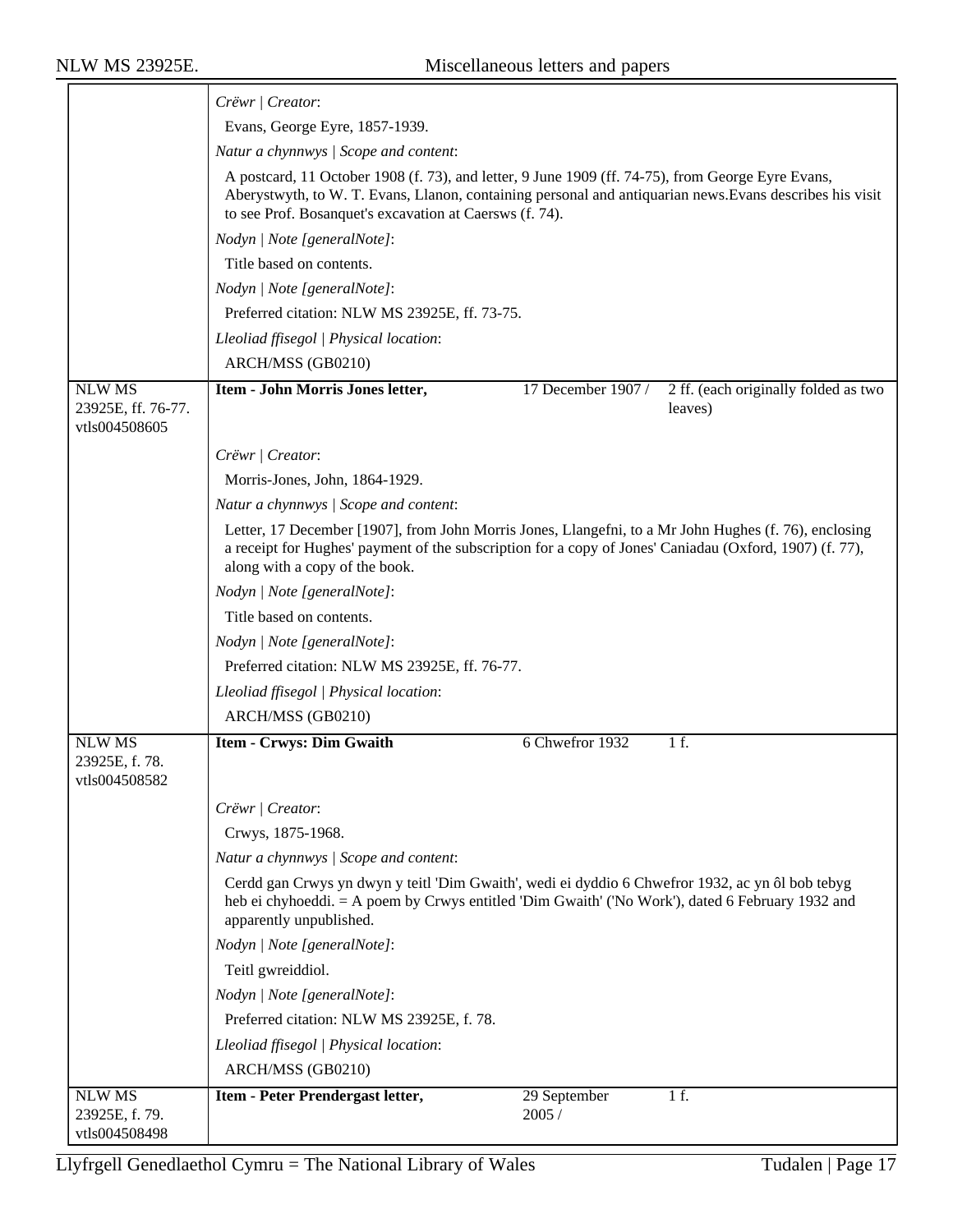|                                                      | Crëwr   Creator:                                                                                                                                                                                                                                                                                                                                                                                                                                                                                                                                                                                                                                                                                                                                                                                                                                         |  |  |  |
|------------------------------------------------------|----------------------------------------------------------------------------------------------------------------------------------------------------------------------------------------------------------------------------------------------------------------------------------------------------------------------------------------------------------------------------------------------------------------------------------------------------------------------------------------------------------------------------------------------------------------------------------------------------------------------------------------------------------------------------------------------------------------------------------------------------------------------------------------------------------------------------------------------------------|--|--|--|
|                                                      | Prendergast, Peter, 1946-2007.                                                                                                                                                                                                                                                                                                                                                                                                                                                                                                                                                                                                                                                                                                                                                                                                                           |  |  |  |
|                                                      | Natur a chynnwys / Scope and content:                                                                                                                                                                                                                                                                                                                                                                                                                                                                                                                                                                                                                                                                                                                                                                                                                    |  |  |  |
|                                                      | Letter, 29 September 2005, from Peter Prendergast, Deiniolen, to Rosemary Markham, concerning his<br>work and his health.                                                                                                                                                                                                                                                                                                                                                                                                                                                                                                                                                                                                                                                                                                                                |  |  |  |
|                                                      | Amodau rheoli defnydd   Conditions governing use:                                                                                                                                                                                                                                                                                                                                                                                                                                                                                                                                                                                                                                                                                                                                                                                                        |  |  |  |
|                                                      | Usual copyright laws apply. Information regarding ownership of Peter Prendergast copyright can be<br>found at http://tyler.hrc.utexas.edu/ (viewed March 2011).                                                                                                                                                                                                                                                                                                                                                                                                                                                                                                                                                                                                                                                                                          |  |  |  |
|                                                      | Nodyn   Note [generalNote]:                                                                                                                                                                                                                                                                                                                                                                                                                                                                                                                                                                                                                                                                                                                                                                                                                              |  |  |  |
|                                                      | Title based on contents.                                                                                                                                                                                                                                                                                                                                                                                                                                                                                                                                                                                                                                                                                                                                                                                                                                 |  |  |  |
|                                                      | Nodyn   Note [generalNote]:                                                                                                                                                                                                                                                                                                                                                                                                                                                                                                                                                                                                                                                                                                                                                                                                                              |  |  |  |
|                                                      | Preferred citation: NLW MS 23925E, f. 79.                                                                                                                                                                                                                                                                                                                                                                                                                                                                                                                                                                                                                                                                                                                                                                                                                |  |  |  |
|                                                      | Lleoliad ffisegol   Physical location:                                                                                                                                                                                                                                                                                                                                                                                                                                                                                                                                                                                                                                                                                                                                                                                                                   |  |  |  |
|                                                      | ARCH/MSS (GB0210)                                                                                                                                                                                                                                                                                                                                                                                                                                                                                                                                                                                                                                                                                                                                                                                                                                        |  |  |  |
| <b>NLW MS</b><br>23925E, ff. 80-82.<br>vtls004508335 | <b>Item - Llythyrau Marion Eames,</b><br>1980-1996 /<br>3 ff.                                                                                                                                                                                                                                                                                                                                                                                                                                                                                                                                                                                                                                                                                                                                                                                            |  |  |  |
|                                                      | Crëwr   Creator:                                                                                                                                                                                                                                                                                                                                                                                                                                                                                                                                                                                                                                                                                                                                                                                                                                         |  |  |  |
|                                                      | Eames, Marion.                                                                                                                                                                                                                                                                                                                                                                                                                                                                                                                                                                                                                                                                                                                                                                                                                                           |  |  |  |
|                                                      | Natur a chynnwys / Scope and content:                                                                                                                                                                                                                                                                                                                                                                                                                                                                                                                                                                                                                                                                                                                                                                                                                    |  |  |  |
|                                                      | Tri llythyr oddi wrth Marion Eames, Caerdydd, 1980, a Dolgellau, 1991, 1996, at Dr Rhidian Griffiths,<br>Aberystwyth, yn trafod ei gwaith ei hun a darlithoedd gan Dr Griffiths. = Three letters from Marion<br>Eames, Cardiff, 1980, and Dolgellau, 1991, 1996, to Dr Rhidian Griffiths, Aberystwyth, discussing her<br>own work and lectures by Dr Griffiths. Mae'r llythyrau yn cynnwys cyfeiriadau at Llinos a Beverley<br>Smith, at ei hymchwil ar gyfer y nofel Y Gaeaf Sydd Unig (Llandysul, 1982) (f. 80 recto-verso), ac<br>atgofion personol o'r cerddor John Hughes, Dolgellau (f. 82 recto-verso). = The letters include references<br>to Llinos and Beverley Smith, to her research for her novel, Y Gaeaf Sydd Unig (Llandysul, 1982) (f. 80<br>recto-verso), and her memories of the musician John Hughes, Dolgellau (f. 82 recto-verso). |  |  |  |
|                                                      | Nodyn   Note [generalNote]:                                                                                                                                                                                                                                                                                                                                                                                                                                                                                                                                                                                                                                                                                                                                                                                                                              |  |  |  |
|                                                      | Teitl yn seiliedig ar y cynnwys.                                                                                                                                                                                                                                                                                                                                                                                                                                                                                                                                                                                                                                                                                                                                                                                                                         |  |  |  |
|                                                      | Nodyn   Note [generalNote]:                                                                                                                                                                                                                                                                                                                                                                                                                                                                                                                                                                                                                                                                                                                                                                                                                              |  |  |  |
|                                                      | Preferred citation: NLW MS 23925E, ff. 80-82.                                                                                                                                                                                                                                                                                                                                                                                                                                                                                                                                                                                                                                                                                                                                                                                                            |  |  |  |
|                                                      | Lleoliad ffisegol   Physical location:                                                                                                                                                                                                                                                                                                                                                                                                                                                                                                                                                                                                                                                                                                                                                                                                                   |  |  |  |
|                                                      | ARCH/MSS (GB0210)                                                                                                                                                                                                                                                                                                                                                                                                                                                                                                                                                                                                                                                                                                                                                                                                                                        |  |  |  |
| <b>NLW MS</b><br>23925E, f. 83.<br>vtls004508694     | Item - Llythyr milwr or Rhyfel Byd<br>8 Mai 1916 /<br>1 f.<br>Cyntaf,                                                                                                                                                                                                                                                                                                                                                                                                                                                                                                                                                                                                                                                                                                                                                                                    |  |  |  |
|                                                      | Crëwr   Creator:                                                                                                                                                                                                                                                                                                                                                                                                                                                                                                                                                                                                                                                                                                                                                                                                                                         |  |  |  |
|                                                      | Hughes, Iorwerth, Royal Welsh Fusiliers.                                                                                                                                                                                                                                                                                                                                                                                                                                                                                                                                                                                                                                                                                                                                                                                                                 |  |  |  |
|                                                      | Natur a chynnwys / Scope and content:                                                                                                                                                                                                                                                                                                                                                                                                                                                                                                                                                                                                                                                                                                                                                                                                                    |  |  |  |
|                                                      | Llythyr, 8 Mai 1916, oddi wrth y Preifat I[orwerth] Hughes o Frynymaen, sir Ddinbych, oedd yn<br>gwasanaethu gyda 17 Bataliwn y Ffiwsilwyr Brenhinol Cymreig yn Ffrainc, at un Mrs Owen, yn rhoi<br>newyddion personol. = Letter, 8 May 1916, from Pte I[orwerth] Hughes of Brynymaen, Denbighshire,<br>serving with the 17th Battalion, Royal Welsh Fusiliers in France, to one Mrs Owen, giving personal<br>news.                                                                                                                                                                                                                                                                                                                                                                                                                                      |  |  |  |
|                                                      | Nodyn   Note [generalNote]:                                                                                                                                                                                                                                                                                                                                                                                                                                                                                                                                                                                                                                                                                                                                                                                                                              |  |  |  |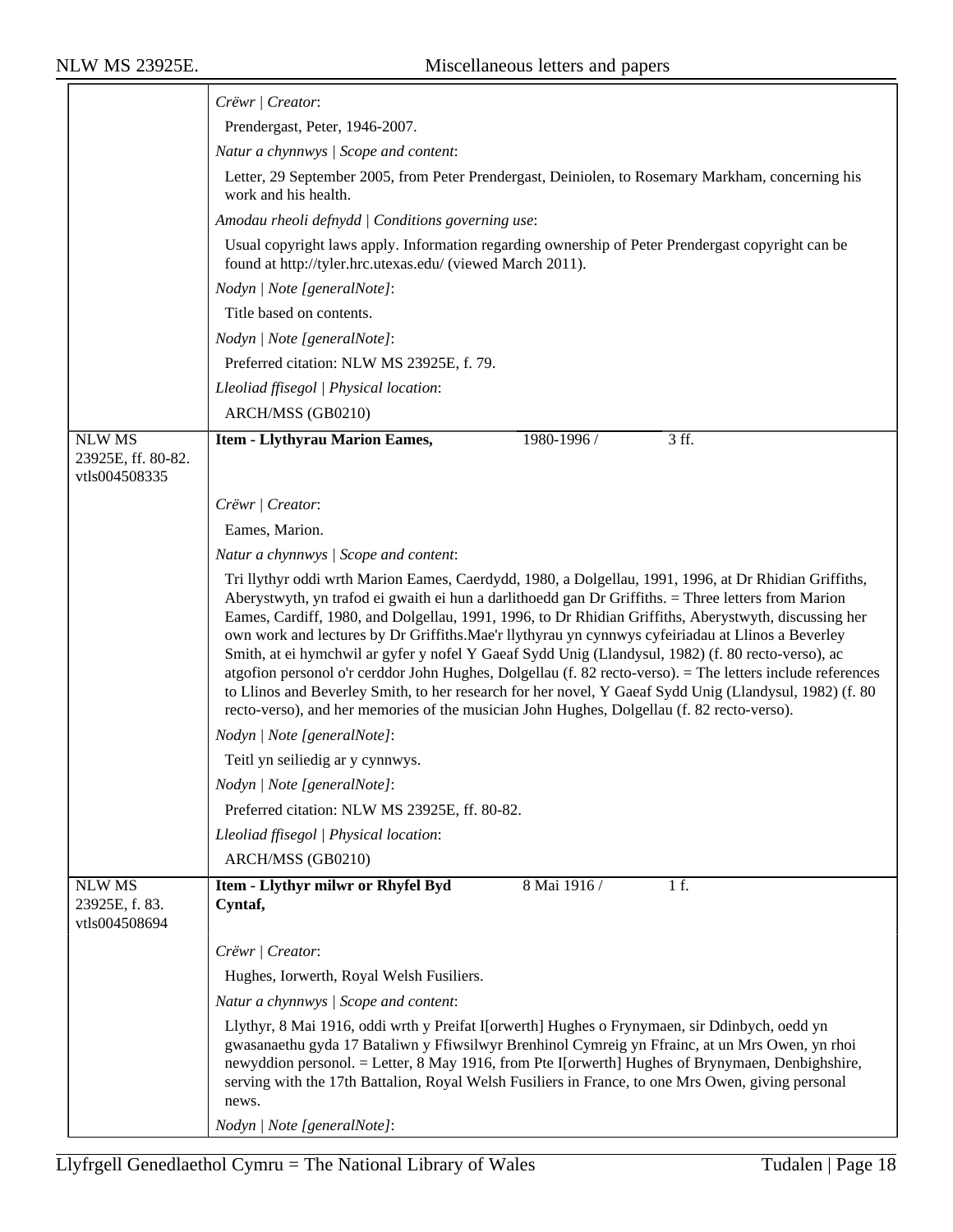|                                                      | Teitl yn seiliedig ar y cynnwys.                                                                                                                                                                                                                                                                                                                                                                                                                                                                                                                                                                                                                                                                                                                                                                                                                                                                                                                                                                                                                                                                                                                                                                                                                                                                                                                                                                                                                                                                                                                                                                                                                                                                              |                                |                                                                     |  |
|------------------------------------------------------|---------------------------------------------------------------------------------------------------------------------------------------------------------------------------------------------------------------------------------------------------------------------------------------------------------------------------------------------------------------------------------------------------------------------------------------------------------------------------------------------------------------------------------------------------------------------------------------------------------------------------------------------------------------------------------------------------------------------------------------------------------------------------------------------------------------------------------------------------------------------------------------------------------------------------------------------------------------------------------------------------------------------------------------------------------------------------------------------------------------------------------------------------------------------------------------------------------------------------------------------------------------------------------------------------------------------------------------------------------------------------------------------------------------------------------------------------------------------------------------------------------------------------------------------------------------------------------------------------------------------------------------------------------------------------------------------------------------|--------------------------------|---------------------------------------------------------------------|--|
|                                                      | Nodyn   Note [generalNote]:                                                                                                                                                                                                                                                                                                                                                                                                                                                                                                                                                                                                                                                                                                                                                                                                                                                                                                                                                                                                                                                                                                                                                                                                                                                                                                                                                                                                                                                                                                                                                                                                                                                                                   |                                |                                                                     |  |
|                                                      | Preferred citation: NLW MS 23925E, f. 83.                                                                                                                                                                                                                                                                                                                                                                                                                                                                                                                                                                                                                                                                                                                                                                                                                                                                                                                                                                                                                                                                                                                                                                                                                                                                                                                                                                                                                                                                                                                                                                                                                                                                     |                                |                                                                     |  |
|                                                      | Lleoliad ffisegol   Physical location:                                                                                                                                                                                                                                                                                                                                                                                                                                                                                                                                                                                                                                                                                                                                                                                                                                                                                                                                                                                                                                                                                                                                                                                                                                                                                                                                                                                                                                                                                                                                                                                                                                                                        |                                |                                                                     |  |
|                                                      | ARCH/MSS (GB0210)                                                                                                                                                                                                                                                                                                                                                                                                                                                                                                                                                                                                                                                                                                                                                                                                                                                                                                                                                                                                                                                                                                                                                                                                                                                                                                                                                                                                                                                                                                                                                                                                                                                                                             |                                |                                                                     |  |
| <b>NLW MS</b><br>23925E, f. 85.<br>vtls004508720     | Item - Cerdyn post oddi wrth Griffith T.<br>Roberts,                                                                                                                                                                                                                                                                                                                                                                                                                                                                                                                                                                                                                                                                                                                                                                                                                                                                                                                                                                                                                                                                                                                                                                                                                                                                                                                                                                                                                                                                                                                                                                                                                                                          | 1949 / Griffith T.<br>Roberts. | 1 f.                                                                |  |
|                                                      | Crëwr   Creator:                                                                                                                                                                                                                                                                                                                                                                                                                                                                                                                                                                                                                                                                                                                                                                                                                                                                                                                                                                                                                                                                                                                                                                                                                                                                                                                                                                                                                                                                                                                                                                                                                                                                                              |                                |                                                                     |  |
|                                                      | Roberts, Griffith T. (Griffith Thomas), 1912-1991.                                                                                                                                                                                                                                                                                                                                                                                                                                                                                                                                                                                                                                                                                                                                                                                                                                                                                                                                                                                                                                                                                                                                                                                                                                                                                                                                                                                                                                                                                                                                                                                                                                                            |                                |                                                                     |  |
|                                                      | Natur a chynnwys / Scope and content:                                                                                                                                                                                                                                                                                                                                                                                                                                                                                                                                                                                                                                                                                                                                                                                                                                                                                                                                                                                                                                                                                                                                                                                                                                                                                                                                                                                                                                                                                                                                                                                                                                                                         |                                |                                                                     |  |
|                                                      | Cerdyn post, [23] Chwefror 1949, oddi wrth G[riffith] T[homas] R[oberts], Bangor, at Garfield H.<br>Hughes, Aberystwyth, ynghlyn a'i arferion darllen diweddar. = Postcard, [23] February 1949, from<br>G[riffith] T[homas] R[oberts], Bangor, to Garfield H. Hughes, Aberystwyth, relating to Roberts's recent<br>reading habits.                                                                                                                                                                                                                                                                                                                                                                                                                                                                                                                                                                                                                                                                                                                                                                                                                                                                                                                                                                                                                                                                                                                                                                                                                                                                                                                                                                            |                                |                                                                     |  |
|                                                      | Nodyn   Note [generalNote]:                                                                                                                                                                                                                                                                                                                                                                                                                                                                                                                                                                                                                                                                                                                                                                                                                                                                                                                                                                                                                                                                                                                                                                                                                                                                                                                                                                                                                                                                                                                                                                                                                                                                                   |                                |                                                                     |  |
|                                                      | Teitl yn seiliedig ar y cynnwys.                                                                                                                                                                                                                                                                                                                                                                                                                                                                                                                                                                                                                                                                                                                                                                                                                                                                                                                                                                                                                                                                                                                                                                                                                                                                                                                                                                                                                                                                                                                                                                                                                                                                              |                                |                                                                     |  |
|                                                      | Nodyn   Note [generalNote]:                                                                                                                                                                                                                                                                                                                                                                                                                                                                                                                                                                                                                                                                                                                                                                                                                                                                                                                                                                                                                                                                                                                                                                                                                                                                                                                                                                                                                                                                                                                                                                                                                                                                                   |                                |                                                                     |  |
|                                                      | Preferred citation: NLW MS 23925E, f. 85.                                                                                                                                                                                                                                                                                                                                                                                                                                                                                                                                                                                                                                                                                                                                                                                                                                                                                                                                                                                                                                                                                                                                                                                                                                                                                                                                                                                                                                                                                                                                                                                                                                                                     |                                |                                                                     |  |
|                                                      | Lleoliad ffisegol   Physical location:                                                                                                                                                                                                                                                                                                                                                                                                                                                                                                                                                                                                                                                                                                                                                                                                                                                                                                                                                                                                                                                                                                                                                                                                                                                                                                                                                                                                                                                                                                                                                                                                                                                                        |                                |                                                                     |  |
|                                                      | ARCH/MSS (GB0210)                                                                                                                                                                                                                                                                                                                                                                                                                                                                                                                                                                                                                                                                                                                                                                                                                                                                                                                                                                                                                                                                                                                                                                                                                                                                                                                                                                                                                                                                                                                                                                                                                                                                                             |                                |                                                                     |  |
| <b>NLW MS</b><br>23925E, ff. 86-87.<br>vtls004508704 | Item - Cyfieithiad o waith Hölderlin                                                                                                                                                                                                                                                                                                                                                                                                                                                                                                                                                                                                                                                                                                                                                                                                                                                                                                                                                                                                                                                                                                                                                                                                                                                                                                                                                                                                                                                                                                                                                                                                                                                                          | $[1950au]$                     | 3 ff. (ff. 86 recto-verso ac 86a<br>gyda testun â'i wyneb i waered) |  |
|                                                      | Crëwr   Creator:                                                                                                                                                                                                                                                                                                                                                                                                                                                                                                                                                                                                                                                                                                                                                                                                                                                                                                                                                                                                                                                                                                                                                                                                                                                                                                                                                                                                                                                                                                                                                                                                                                                                                              |                                |                                                                     |  |
|                                                      | Griffiths, John Gwyn.                                                                                                                                                                                                                                                                                                                                                                                                                                                                                                                                                                                                                                                                                                                                                                                                                                                                                                                                                                                                                                                                                                                                                                                                                                                                                                                                                                                                                                                                                                                                                                                                                                                                                         |                                |                                                                     |  |
|                                                      | Natur a chynnwys / Scope and content:                                                                                                                                                                                                                                                                                                                                                                                                                                                                                                                                                                                                                                                                                                                                                                                                                                                                                                                                                                                                                                                                                                                                                                                                                                                                                                                                                                                                                                                                                                                                                                                                                                                                         |                                |                                                                     |  |
|                                                      | Drafftiau, [1950au], gan Dr J. Gwyn Griffiths o gyfieithiadau i'r Gymraeg o gerddi Almaeneg gan<br>Hölderlin. Ysgrifennwyd y drafftiau ar lythyr (ac amlen), 13 Awst 1951, a gyfeiriwyd yn wreiddiol oddi<br>wrth Nan Davies o'r BBC, Bangor, at Dr Griffiths (f. 86, 86a), ac ar gefn dalen o ymarferion Groegaidd<br>$(f. 87)$ . = Drafts, [1950s], by Dr J. Gwyn Griffiths of translations into Welsh of German poems by<br>Hölderlin. These were written on a letter (and envelope), 13 August 1951, originally sent by Nan Davies<br>of the BBC, Bangor, to Dr Griffiths (f. 86, 86a), and on the back of a page of Greek exercises (f. 87).Y<br>cerddi a gyfieithiwyd yw 'Die Heimath' (f. 86), pennill cyntaf 'An Die Jungen Dichter' (f. 86 verso),<br>'Menschenbeifall' (ff. 86 verso, 86a), a'r wyth llinell cyntaf o 'Brot und Wein', rhan IV (ff. 86a verso,<br>87); mae'r gwreiddiol yn The Poems of Hölderlin, cyf. gan Michael Hamburger ([Llundain], [1943]), tt.<br>110, 108, 118 a 164 yn eu tro. Cyhoeddwyd 'Adref' ('Die Heimath') a 'Clod Dynion' ('Menschenbeifall')<br>yn J. Gwyn Griffiths, Ffroenau'r Ddraig (Aberystwyth, 1961), tt. 88-89. = The poems translated are<br>'Die Heimath' (f. 86), the first verse of 'An Die Jungen Dichter' (f. 86 verso), 'Menschenbeifall' (ff. 86<br>verso, 86a), and the first eight lines of 'Brot und Wein', part IV (ff. 86a verso, 87); for the originals see<br>The Poems of Hölderlin, trans. by Michael Hamburger ([London], [1943]), pp. 110, 108, 118 and 164<br>respectively. 'Adref' ('Die Heimath') and 'Clod Dynion' ('Menschenbeifall') were published in J. Gwyn<br>Griffiths, Ffroenau'r Ddraig (Aberystwyth, 1961), pp. 88-89. |                                |                                                                     |  |
|                                                      | Nodyn   Note [generalNote]:                                                                                                                                                                                                                                                                                                                                                                                                                                                                                                                                                                                                                                                                                                                                                                                                                                                                                                                                                                                                                                                                                                                                                                                                                                                                                                                                                                                                                                                                                                                                                                                                                                                                                   |                                |                                                                     |  |
|                                                      | Teitl yn seiliedig ar y cynnwys.                                                                                                                                                                                                                                                                                                                                                                                                                                                                                                                                                                                                                                                                                                                                                                                                                                                                                                                                                                                                                                                                                                                                                                                                                                                                                                                                                                                                                                                                                                                                                                                                                                                                              |                                |                                                                     |  |
|                                                      | Nodyn   Note [generalNote]:                                                                                                                                                                                                                                                                                                                                                                                                                                                                                                                                                                                                                                                                                                                                                                                                                                                                                                                                                                                                                                                                                                                                                                                                                                                                                                                                                                                                                                                                                                                                                                                                                                                                                   |                                |                                                                     |  |
|                                                      | Preferred citation: NLW MS 23925E, ff. 86-87.                                                                                                                                                                                                                                                                                                                                                                                                                                                                                                                                                                                                                                                                                                                                                                                                                                                                                                                                                                                                                                                                                                                                                                                                                                                                                                                                                                                                                                                                                                                                                                                                                                                                 |                                |                                                                     |  |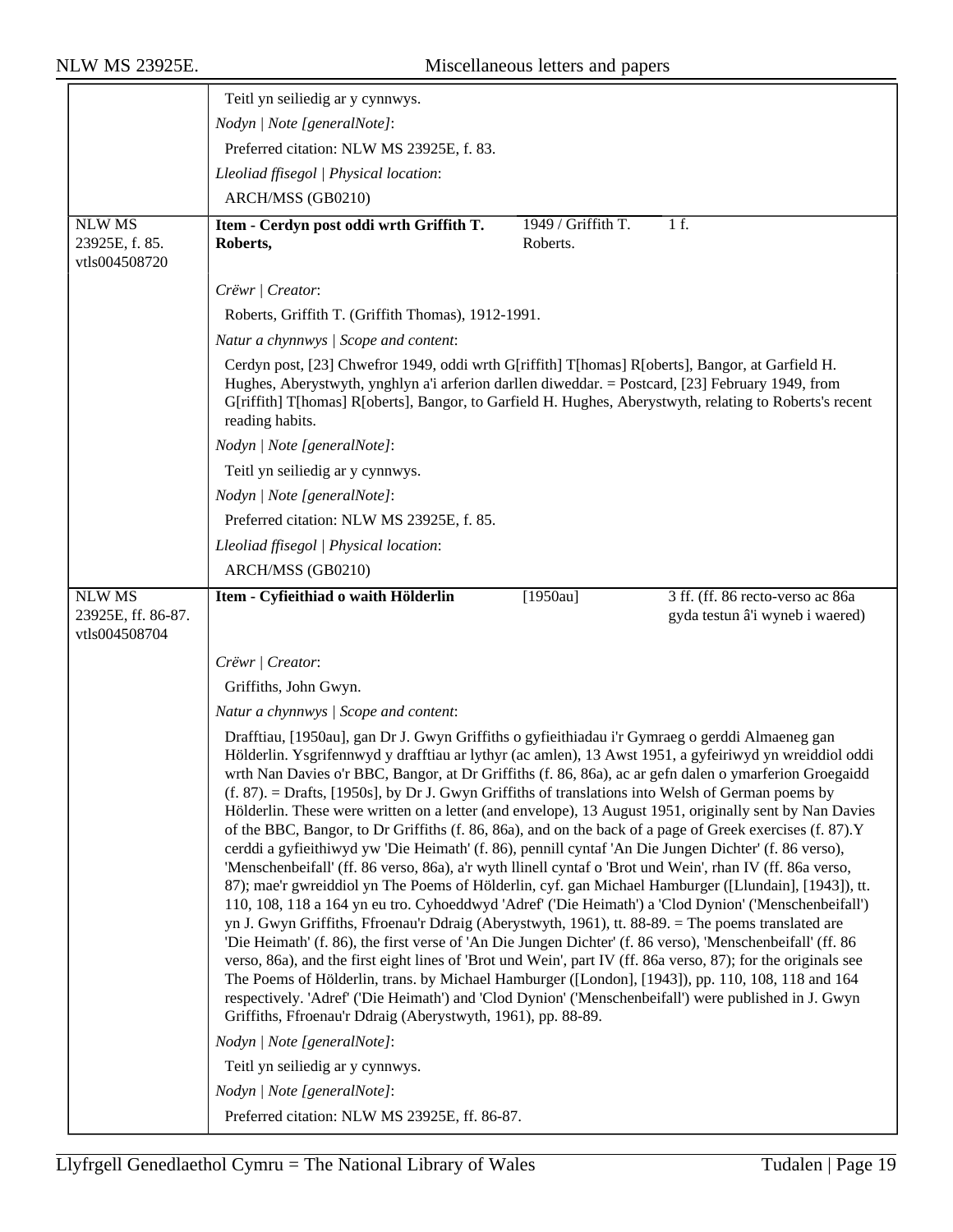|                                                      | Lleoliad ffisegol   Physical location:                                                                                                                                                                                                                                                                                                                                                                                                                                                                                                                                                                                                                                                                                                                                                                                                                                             |  |  |  |  |
|------------------------------------------------------|------------------------------------------------------------------------------------------------------------------------------------------------------------------------------------------------------------------------------------------------------------------------------------------------------------------------------------------------------------------------------------------------------------------------------------------------------------------------------------------------------------------------------------------------------------------------------------------------------------------------------------------------------------------------------------------------------------------------------------------------------------------------------------------------------------------------------------------------------------------------------------|--|--|--|--|
|                                                      | ARCH/MSS (GB0210)                                                                                                                                                                                                                                                                                                                                                                                                                                                                                                                                                                                                                                                                                                                                                                                                                                                                  |  |  |  |  |
| <b>NLW MS</b><br>23925E, ff. 88-89.<br>vtls004508721 | Item - Llythyr Tom Jones, Shotton,<br>2 ff.<br>24 Mai 1988 /                                                                                                                                                                                                                                                                                                                                                                                                                                                                                                                                                                                                                                                                                                                                                                                                                       |  |  |  |  |
|                                                      | Crëwr   Creator:                                                                                                                                                                                                                                                                                                                                                                                                                                                                                                                                                                                                                                                                                                                                                                                                                                                                   |  |  |  |  |
|                                                      | Jones, Tom, 1908-1990.                                                                                                                                                                                                                                                                                                                                                                                                                                                                                                                                                                                                                                                                                                                                                                                                                                                             |  |  |  |  |
|                                                      | Natur a chynnwys / Scope and content:                                                                                                                                                                                                                                                                                                                                                                                                                                                                                                                                                                                                                                                                                                                                                                                                                                              |  |  |  |  |
|                                                      | Llythyr, 24 Mai 1988, oddi wrth Tom Jones, Penarlâg (h.y. Tom Jones, Shotton; Twm Sbaen), at<br>Gwyn Jenkins, yn cyfeirio at ffotograff amgaeëdig ac yn enwi'r rhai sydd ynddo. = Letter, 24 May<br>1988, from Tom Jones, Hawarden (i.e. Tom Jones, Shotton; Twm Sbaen), to Gwyn Jenkins, referring<br>to an enclosed photograph and identifying those pictured. Ymddengys mai darlun [18] yn llyfr Gwyn<br>Jenkins, Prif Weinidog Answyddogol Cymru: Cofiant Huw T. Edwards (Talybont, 2007), yw'r llun;<br>roedd y derbynnydd yn gwneud gwaith ymchwil ar gyfer y llyfr ar y pryd, a chafodd gyfweliad gyda<br>Tom Jones ar 13 Mai 1988. = The photograph appears to be plate [18] in Gwyn Jenkins, Prif Weinidog<br>Answyddogol Cymru: Cofiant Huw T. Edwards (Talybont, 2007); the recipient was researching the book<br>at the time and interviewed Tom Jones on 13 May 1988. |  |  |  |  |
|                                                      | Nodyn   Note [generalNote]:                                                                                                                                                                                                                                                                                                                                                                                                                                                                                                                                                                                                                                                                                                                                                                                                                                                        |  |  |  |  |
|                                                      | Teitl yn seiliedig ar y cynnwys.                                                                                                                                                                                                                                                                                                                                                                                                                                                                                                                                                                                                                                                                                                                                                                                                                                                   |  |  |  |  |
|                                                      | Nodyn   Note [generalNote]:                                                                                                                                                                                                                                                                                                                                                                                                                                                                                                                                                                                                                                                                                                                                                                                                                                                        |  |  |  |  |
|                                                      | Preferred citation: NLW MS 23925E, ff. 88-89.                                                                                                                                                                                                                                                                                                                                                                                                                                                                                                                                                                                                                                                                                                                                                                                                                                      |  |  |  |  |
|                                                      | Lleoliad ffisegol   Physical location:<br>ARCH/MSS (GB0210)                                                                                                                                                                                                                                                                                                                                                                                                                                                                                                                                                                                                                                                                                                                                                                                                                        |  |  |  |  |
|                                                      |                                                                                                                                                                                                                                                                                                                                                                                                                                                                                                                                                                                                                                                                                                                                                                                                                                                                                    |  |  |  |  |
| <b>NLW MS</b><br>23925E, f. 90.<br>vtls004508722     | Item - Llythyr Jennie Eirian Davies,<br>[?1976] /<br>1 f.                                                                                                                                                                                                                                                                                                                                                                                                                                                                                                                                                                                                                                                                                                                                                                                                                          |  |  |  |  |
|                                                      | Crëwr   Creator:                                                                                                                                                                                                                                                                                                                                                                                                                                                                                                                                                                                                                                                                                                                                                                                                                                                                   |  |  |  |  |
|                                                      | Davies, Jennie Eirian, 1925-1982.                                                                                                                                                                                                                                                                                                                                                                                                                                                                                                                                                                                                                                                                                                                                                                                                                                                  |  |  |  |  |
|                                                      | Natur a chynnwys / Scope and content:<br>Llythyr, [?1976], oddi wrth Jennie Eirian Davies, Yr Wyddgrug, at Mr [?Ifor] Jones yn ymddiheuro<br>am na fyddai'n gallu beirniadu yn Eisteddfod Llanrwst y flwyddyn honno. = Letter, [?1976], from<br>Jennie Eirian Davies, Mold, to Mr [?Ifor] Jones apologising for being unable to adjudicate at that year's<br>Llanrwst Eisteddfod.                                                                                                                                                                                                                                                                                                                                                                                                                                                                                                  |  |  |  |  |
|                                                      |                                                                                                                                                                                                                                                                                                                                                                                                                                                                                                                                                                                                                                                                                                                                                                                                                                                                                    |  |  |  |  |
|                                                      | Nodyn   Note [generalNote]:                                                                                                                                                                                                                                                                                                                                                                                                                                                                                                                                                                                                                                                                                                                                                                                                                                                        |  |  |  |  |
|                                                      | Teitl yn seiliedig ar y cynnwys.                                                                                                                                                                                                                                                                                                                                                                                                                                                                                                                                                                                                                                                                                                                                                                                                                                                   |  |  |  |  |
|                                                      | Nodyn   Note [generalNote]:                                                                                                                                                                                                                                                                                                                                                                                                                                                                                                                                                                                                                                                                                                                                                                                                                                                        |  |  |  |  |
|                                                      | Preferred citation: NLW MS 23925E, f. 90.                                                                                                                                                                                                                                                                                                                                                                                                                                                                                                                                                                                                                                                                                                                                                                                                                                          |  |  |  |  |
|                                                      | Lleoliad ffisegol   Physical location:                                                                                                                                                                                                                                                                                                                                                                                                                                                                                                                                                                                                                                                                                                                                                                                                                                             |  |  |  |  |
|                                                      | ARCH/MSS (GB0210)                                                                                                                                                                                                                                                                                                                                                                                                                                                                                                                                                                                                                                                                                                                                                                                                                                                                  |  |  |  |  |
| <b>NLW MS</b><br>23925E, ff. 91-92.<br>vtls004508723 | [1940x1953]<br>2ff.<br>Item - Llythyr Elfed,                                                                                                                                                                                                                                                                                                                                                                                                                                                                                                                                                                                                                                                                                                                                                                                                                                       |  |  |  |  |
|                                                      | Crëwr   Creator:                                                                                                                                                                                                                                                                                                                                                                                                                                                                                                                                                                                                                                                                                                                                                                                                                                                                   |  |  |  |  |
|                                                      | Lewis, H. Elvet (Howell Elvet)                                                                                                                                                                                                                                                                                                                                                                                                                                                                                                                                                                                                                                                                                                                                                                                                                                                     |  |  |  |  |
|                                                      |                                                                                                                                                                                                                                                                                                                                                                                                                                                                                                                                                                                                                                                                                                                                                                                                                                                                                    |  |  |  |  |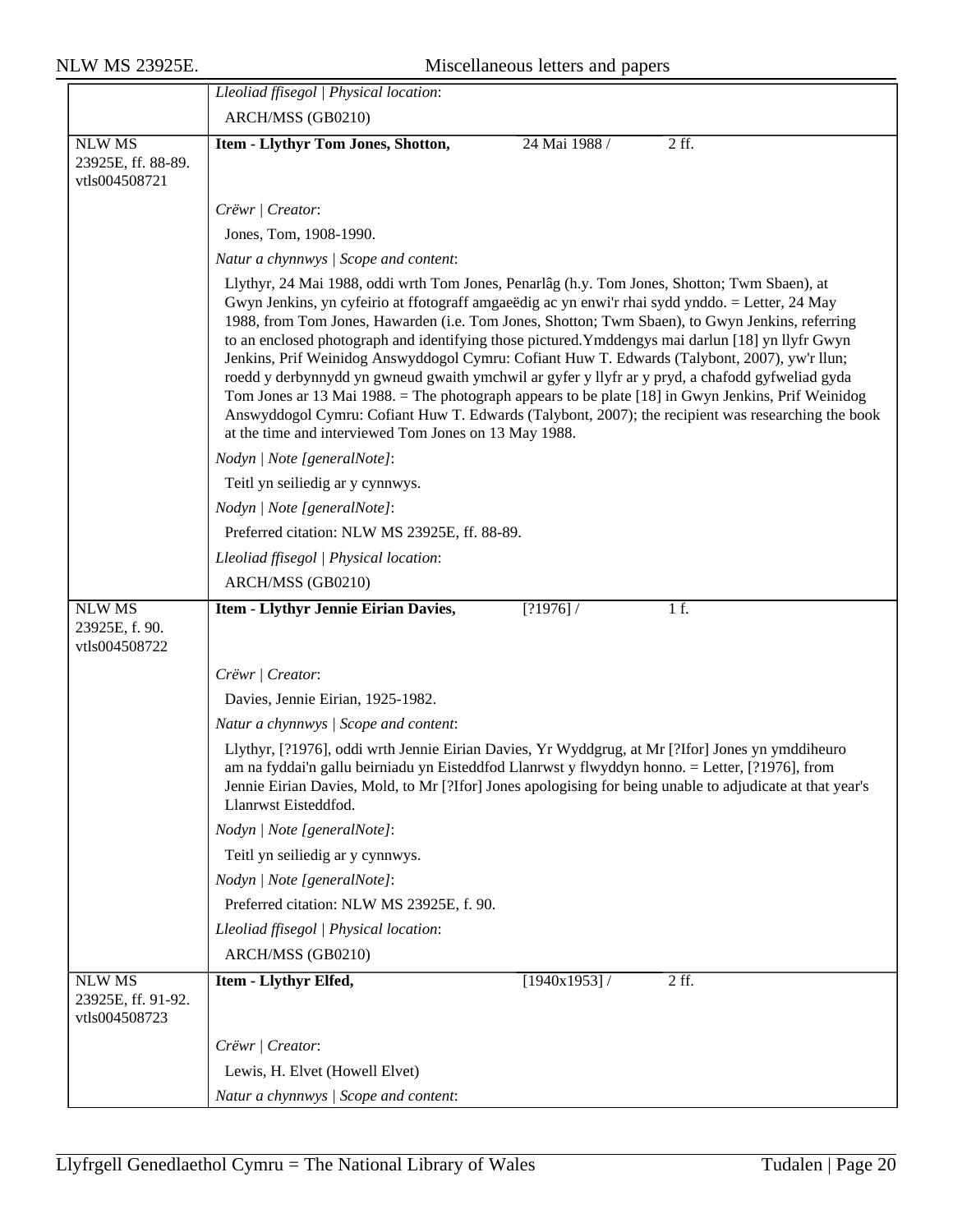|                                 | Llythyr teipiedig, 22 Mawrth [1940x1953], oddi wrth Elfed, Penarth, at 'Katie' (f. 91) yn amgau emyn<br>ganddo o'r enw 'Crist yn y cartref newydd' ar gyfer ei phriodas (f. 92). = Typescript letter, 22 March<br>[1940x953], from Elfed, Penarth, to 'Katie' (f. 91), enclosing a hymn by him entitled 'Crist yn y cartref<br>newydd' for her wedding (f. 92).                                                                                                                                                                                                              |  |  |  |
|---------------------------------|------------------------------------------------------------------------------------------------------------------------------------------------------------------------------------------------------------------------------------------------------------------------------------------------------------------------------------------------------------------------------------------------------------------------------------------------------------------------------------------------------------------------------------------------------------------------------|--|--|--|
|                                 | Nodyn   Note [generalNote]:                                                                                                                                                                                                                                                                                                                                                                                                                                                                                                                                                  |  |  |  |
|                                 | Teitl yn seiliedig ar y cynnwys.                                                                                                                                                                                                                                                                                                                                                                                                                                                                                                                                             |  |  |  |
|                                 | Nodyn   Note [generalNote]:                                                                                                                                                                                                                                                                                                                                                                                                                                                                                                                                                  |  |  |  |
|                                 | Preferred citation: NLW MS 23925E, ff. 91-92.                                                                                                                                                                                                                                                                                                                                                                                                                                                                                                                                |  |  |  |
|                                 | Lleoliad ffisegol   Physical location:                                                                                                                                                                                                                                                                                                                                                                                                                                                                                                                                       |  |  |  |
|                                 | ARCH/MSS (GB0210)                                                                                                                                                                                                                                                                                                                                                                                                                                                                                                                                                            |  |  |  |
| <b>NLW MS</b>                   | Item - Dr Thomas Jones CH letter,<br>28 August 1936 /<br>1 f.                                                                                                                                                                                                                                                                                                                                                                                                                                                                                                                |  |  |  |
| 23925E, f. 93.<br>vtls004508724 |                                                                                                                                                                                                                                                                                                                                                                                                                                                                                                                                                                              |  |  |  |
|                                 | Crëwr   Creator:                                                                                                                                                                                                                                                                                                                                                                                                                                                                                                                                                             |  |  |  |
|                                 | Jones, Thomas, 1870-1955.                                                                                                                                                                                                                                                                                                                                                                                                                                                                                                                                                    |  |  |  |
|                                 | Natur a chynnwys / Scope and content:                                                                                                                                                                                                                                                                                                                                                                                                                                                                                                                                        |  |  |  |
|                                 | Letter, 28 August 1936, from Dr Thomas Jones CH, at St Gallen, Switzerland, to Con[stance de]<br>Madariaga, Geneva, regarding the situation of her husband, the Spanish writer and diplomat Salvador<br>de Madariaga. Jones offers to help Maderiaga who had fled Spain for England the previous month due<br>to the Spanish Civil War. He also refers to his forthcoming trip with Lloyd George to Germany and<br>Berchtesgaden.                                                                                                                                            |  |  |  |
|                                 | Nodyn   Note [generalNote]:                                                                                                                                                                                                                                                                                                                                                                                                                                                                                                                                                  |  |  |  |
|                                 | Title based on contents.                                                                                                                                                                                                                                                                                                                                                                                                                                                                                                                                                     |  |  |  |
|                                 | Nodyn   Note [generalNote]:                                                                                                                                                                                                                                                                                                                                                                                                                                                                                                                                                  |  |  |  |
|                                 | Preferred citation: NLW MS 23925E, f. 93.                                                                                                                                                                                                                                                                                                                                                                                                                                                                                                                                    |  |  |  |
|                                 | Lleoliad ffisegol   Physical location:                                                                                                                                                                                                                                                                                                                                                                                                                                                                                                                                       |  |  |  |
|                                 | ARCH/MSS (GB0210)                                                                                                                                                                                                                                                                                                                                                                                                                                                                                                                                                            |  |  |  |
| <b>NLW MS</b>                   | Item - Cerdyn er cof am Thomas H. Parry-<br>1975 /<br>1 f. (plygwyd yn wreiddiol yn                                                                                                                                                                                                                                                                                                                                                                                                                                                                                          |  |  |  |
| 23925E, f. 94.<br>vtls004508725 | Williams,<br>ddwy ddalen)                                                                                                                                                                                                                                                                                                                                                                                                                                                                                                                                                    |  |  |  |
|                                 |                                                                                                                                                                                                                                                                                                                                                                                                                                                                                                                                                                              |  |  |  |
|                                 | Crëwr   Creator:                                                                                                                                                                                                                                                                                                                                                                                                                                                                                                                                                             |  |  |  |
|                                 | Parry-Williams, Amy, Lady, 1910-1988.                                                                                                                                                                                                                                                                                                                                                                                                                                                                                                                                        |  |  |  |
|                                 | Natur a chynnwys / Scope and content:                                                                                                                                                                                                                                                                                                                                                                                                                                                                                                                                        |  |  |  |
|                                 | Cerdyn argraffedig, Mawrth 1975, yn cydnabod cydymdeimlad ar farw T. H. Parry-Williams. Anfonwyd<br>y cerdyn oddi wrth ei weddw, Amy, at eu ffrindiau 'Margaret ac Owen'. = A printed acknowledgement<br>card, March 1975, on the death of T. H. Parry-Williams, sent by his widow, Amy, to their friends<br>'Margaret and Owen'.Mae'r cerdyn yn cynnwys testun Cymraeg printiedig, gyda neges ychwanegol<br>yn Saesneg yn llaw Amy Parry-Williams. = The card contains a printed message in Welsh, with an<br>additional note in English in the hand of Amy Parry-Williams. |  |  |  |
|                                 | Nodyn   Note [generalNote]:                                                                                                                                                                                                                                                                                                                                                                                                                                                                                                                                                  |  |  |  |
|                                 | Teitl yn seiliedig ar y cynnwys.                                                                                                                                                                                                                                                                                                                                                                                                                                                                                                                                             |  |  |  |
|                                 | Nodyn   Note [generalNote]:                                                                                                                                                                                                                                                                                                                                                                                                                                                                                                                                                  |  |  |  |
|                                 | Preferred citation: NLW MS 23925E, f. 94.                                                                                                                                                                                                                                                                                                                                                                                                                                                                                                                                    |  |  |  |
|                                 | Lleoliad ffisegol   Physical location:                                                                                                                                                                                                                                                                                                                                                                                                                                                                                                                                       |  |  |  |
|                                 | ARCH/MSS (GB0210)                                                                                                                                                                                                                                                                                                                                                                                                                                                                                                                                                            |  |  |  |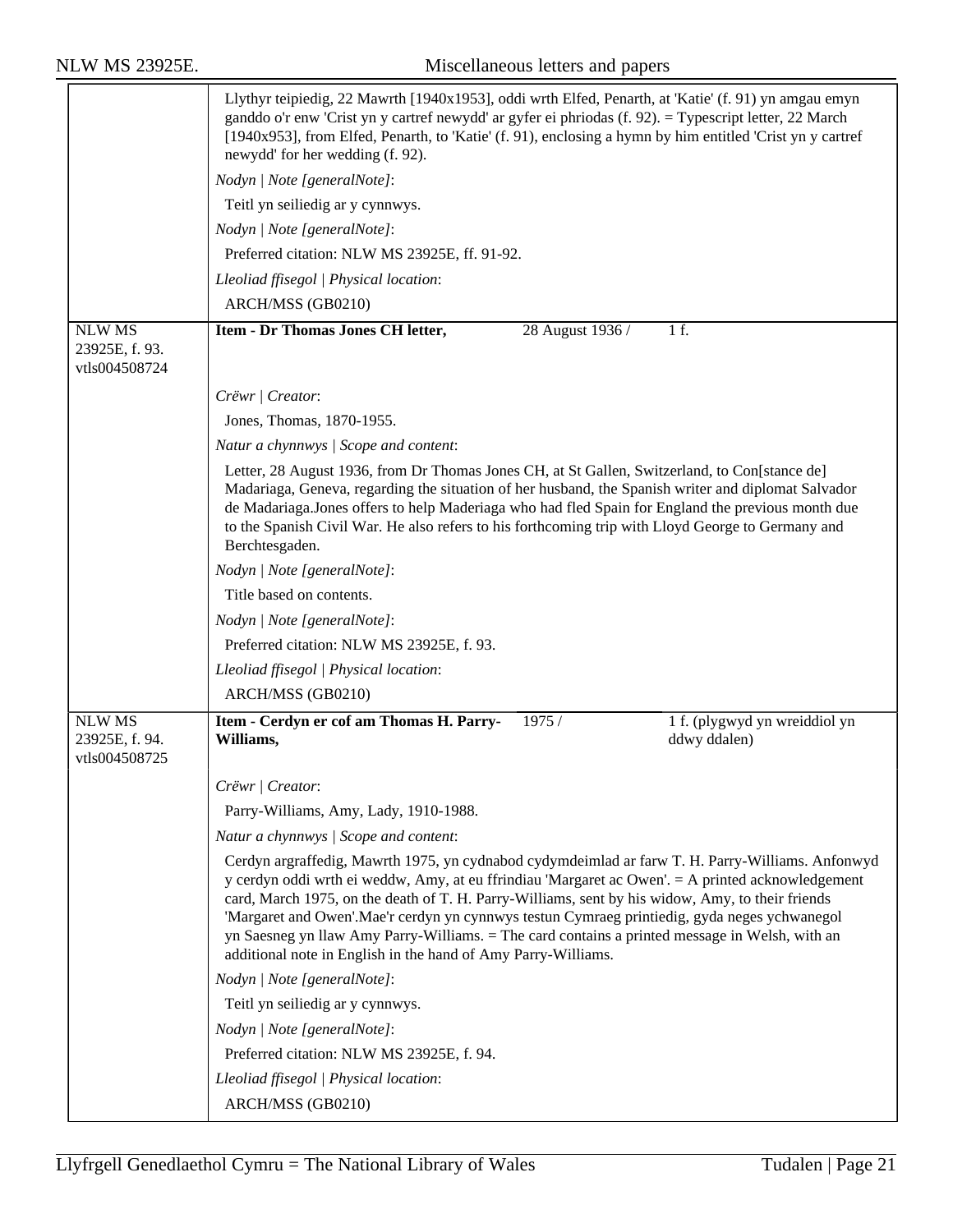| <b>NLW MS 23925E.</b>                            | Miscellaneous letters and papers                                                                                                                                                                                                                                                                                                                                                                                                                                                                                                                                                                                                                                                 |  |  |  |  |
|--------------------------------------------------|----------------------------------------------------------------------------------------------------------------------------------------------------------------------------------------------------------------------------------------------------------------------------------------------------------------------------------------------------------------------------------------------------------------------------------------------------------------------------------------------------------------------------------------------------------------------------------------------------------------------------------------------------------------------------------|--|--|--|--|
| <b>NLW MS</b><br>23925E, f. 95.<br>vtls004508727 | 1 f.<br>Item - Emyn dôn Dewi Myrnach,<br>[?1887] /                                                                                                                                                                                                                                                                                                                                                                                                                                                                                                                                                                                                                               |  |  |  |  |
|                                                  | Crëwr   Creator:                                                                                                                                                                                                                                                                                                                                                                                                                                                                                                                                                                                                                                                                 |  |  |  |  |
|                                                  | Davies, David, 1845-1923.                                                                                                                                                                                                                                                                                                                                                                                                                                                                                                                                                                                                                                                        |  |  |  |  |
|                                                  | Natur a chynnwys / Scope and content:                                                                                                                                                                                                                                                                                                                                                                                                                                                                                                                                                                                                                                            |  |  |  |  |
|                                                  | Copi, [?1887], o osodiad cerddorol gan, ac yn llaw, David Davies (Dewi Myrnach) o emyn Maurice<br>Davies 'Am graig i adeiladu'. Mae'r copi wedi ei gyflwyno i Thomas Morris. = A copy, [?1887], of<br>a musical setting by, and in the hand of, David Davies (Dewi Myrnach) of Maurice Davies's hymn<br>beginning 'Am graig i adeiladu'. The copy is dedicated to Thomas Morris. Ennillodd y dôn wobr yn<br>Eisteddfod yr Iwbili a gynhaliwyd yn Nhyddewi ar 17 Awst 1887, gyda Dr Joseph Parry yn beirniadu. =<br>The hymn tune was awarded a prize at the 'Jubilee Eisteddfod' held at St Davids on 17 August 1887, with<br>Dr Joseph Parry adjudicating.                      |  |  |  |  |
|                                                  | Nodyn   Note [generalNote]:                                                                                                                                                                                                                                                                                                                                                                                                                                                                                                                                                                                                                                                      |  |  |  |  |
|                                                  | Teitl yn seiliedig ar y cynnwys.                                                                                                                                                                                                                                                                                                                                                                                                                                                                                                                                                                                                                                                 |  |  |  |  |
|                                                  | Nodyn   Note [generalNote]:                                                                                                                                                                                                                                                                                                                                                                                                                                                                                                                                                                                                                                                      |  |  |  |  |
|                                                  | Preferred citation: NLW MS 23925E, f. 95.                                                                                                                                                                                                                                                                                                                                                                                                                                                                                                                                                                                                                                        |  |  |  |  |
|                                                  | Lleoliad ffisegol   Physical location:                                                                                                                                                                                                                                                                                                                                                                                                                                                                                                                                                                                                                                           |  |  |  |  |
|                                                  | ARCH/MSS (GB0210)                                                                                                                                                                                                                                                                                                                                                                                                                                                                                                                                                                                                                                                                |  |  |  |  |
| <b>NLW MS</b><br>23925E, f. 96.<br>vtls004508726 | [c. 1965?] /<br>1 f.<br>Item - Englyn gan Wil Ifan,                                                                                                                                                                                                                                                                                                                                                                                                                                                                                                                                                                                                                              |  |  |  |  |
|                                                  | Crëwr   Creator:                                                                                                                                                                                                                                                                                                                                                                                                                                                                                                                                                                                                                                                                 |  |  |  |  |
|                                                  | Wil Ifan, 1883-1968.                                                                                                                                                                                                                                                                                                                                                                                                                                                                                                                                                                                                                                                             |  |  |  |  |
|                                                  | Natur a chynnwys / Scope and content:                                                                                                                                                                                                                                                                                                                                                                                                                                                                                                                                                                                                                                            |  |  |  |  |
|                                                  | Nodyn, [c. 1965?], oddi wrth Wil Ifan, Pen-y-bont ar Ogwr, at [Rhiannon Francis Roberts] yn cynnwys<br>englyn ganddo (ond sydd yn cael ei briodoli yma i Roberts) yn cyfeirio, mae'n debyg, at annibendod ei<br>bapurau ei hun. = Note, [c. 1965?], from Wil Ifan, Bridgend, to [Rhiannon Francis Roberts] containing<br>an englyn by him (but here ascribed to Roberts), apparently referring to the disarray amongst his own<br>papers.Roedd Roberts yn archifydd yn y Llyfrgell Genedlaethol a bu'n gyfrifol am gatalogio lythyrau Wil<br>Ifan ym 1965. = Roberts was an archivist at the National Library and was responsible for cataloguing Wil<br>Ifan's letters in 1965. |  |  |  |  |
|                                                  | Nodyn   Note [generalNote]:                                                                                                                                                                                                                                                                                                                                                                                                                                                                                                                                                                                                                                                      |  |  |  |  |
|                                                  | Teitl yn seiliedig ar y cynnwys.                                                                                                                                                                                                                                                                                                                                                                                                                                                                                                                                                                                                                                                 |  |  |  |  |
|                                                  | Nodyn   Note [generalNote]:                                                                                                                                                                                                                                                                                                                                                                                                                                                                                                                                                                                                                                                      |  |  |  |  |
|                                                  | Preferred citation: NLW MS 23925E, f. 96.                                                                                                                                                                                                                                                                                                                                                                                                                                                                                                                                                                                                                                        |  |  |  |  |
|                                                  | Lleoliad ffisegol   Physical location:                                                                                                                                                                                                                                                                                                                                                                                                                                                                                                                                                                                                                                           |  |  |  |  |
|                                                  | ARCH/MSS (GB0210)                                                                                                                                                                                                                                                                                                                                                                                                                                                                                                                                                                                                                                                                |  |  |  |  |
| NLW MS 23925E,<br>ff. 97-107.<br>vtls004509642   | 11 ff. (text mostly on rectos)<br>Item - Berta Ruck letters,<br>1957-1961 /                                                                                                                                                                                                                                                                                                                                                                                                                                                                                                                                                                                                      |  |  |  |  |
|                                                  | Crëwr   Creator:                                                                                                                                                                                                                                                                                                                                                                                                                                                                                                                                                                                                                                                                 |  |  |  |  |
|                                                  | Ruck, Berta, 1878-1978.                                                                                                                                                                                                                                                                                                                                                                                                                                                                                                                                                                                                                                                          |  |  |  |  |
|                                                  | Natur a chynnwys / Scope and content:                                                                                                                                                                                                                                                                                                                                                                                                                                                                                                                                                                                                                                            |  |  |  |  |
|                                                  | Four letters, January 1957, March-April 1961, from Berta Ruck, Aberdovey, to the novelist Richard<br>Blake Brown, mainly concerning family matters and Brown's work. Ruck gives an account of the<br>declining health of her husband Oliver Onions (ff. 105-106), and his subsequent death (f. 107). She also                                                                                                                                                                                                                                                                                                                                                                    |  |  |  |  |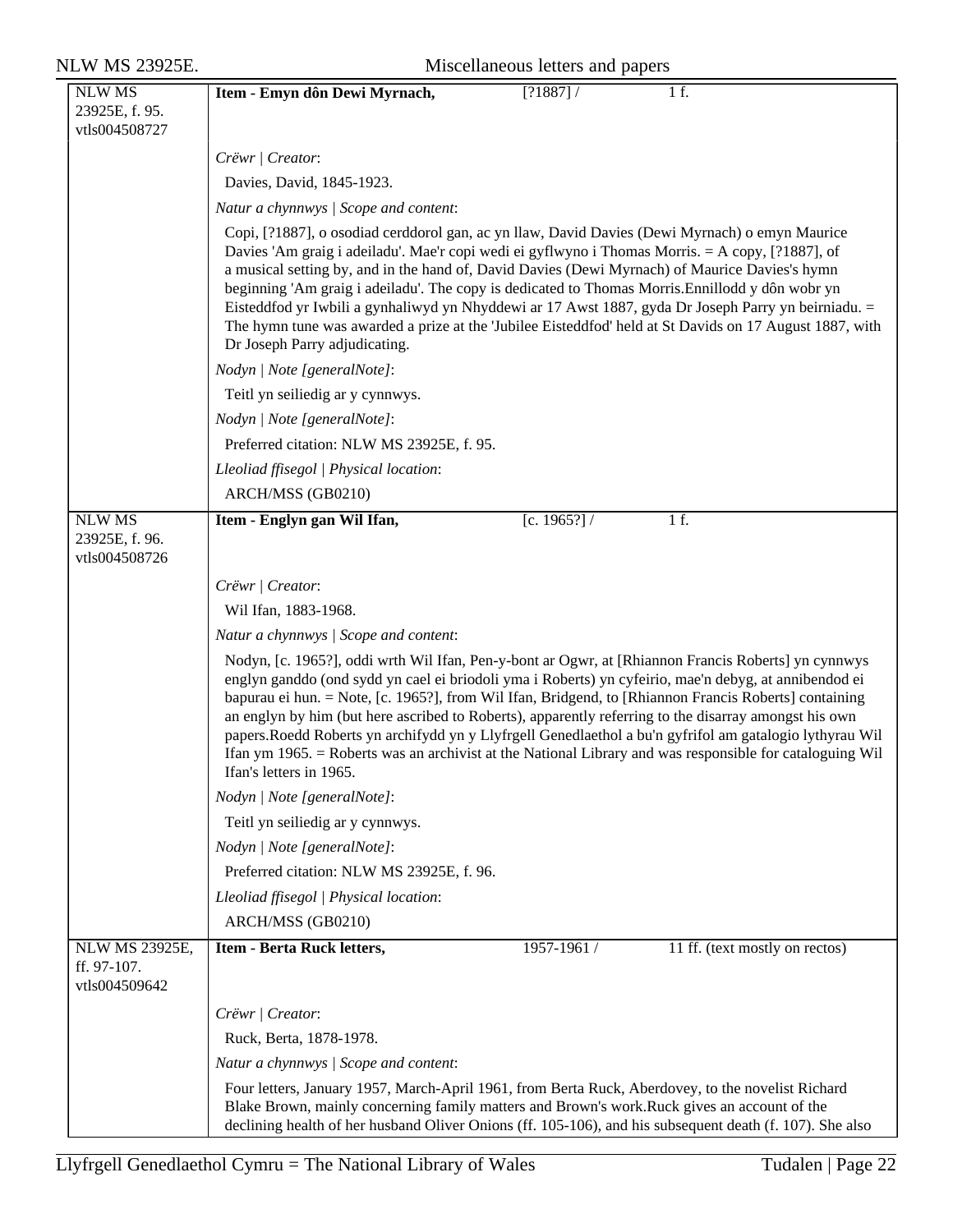|                                                   | discusses the work of the novelist Marie Corelli (f. 104) and encloses a poem of her own composition<br>entitled 'The Flying Shadow' (f. 103).                                                                                                                                                                                                                                                                                                                                                                                                       |  |  |  |
|---------------------------------------------------|------------------------------------------------------------------------------------------------------------------------------------------------------------------------------------------------------------------------------------------------------------------------------------------------------------------------------------------------------------------------------------------------------------------------------------------------------------------------------------------------------------------------------------------------------|--|--|--|
|                                                   | Amodau rheoli defnydd   Conditions governing use:                                                                                                                                                                                                                                                                                                                                                                                                                                                                                                    |  |  |  |
|                                                   | Usual copyright laws apply. Information regarding ownership of Berta Ruck copyright can be found at<br>http://tyler.hrc.utexas.edu/ (viewed March 2011).                                                                                                                                                                                                                                                                                                                                                                                             |  |  |  |
|                                                   | Nodyn   Note [generalNote]:                                                                                                                                                                                                                                                                                                                                                                                                                                                                                                                          |  |  |  |
|                                                   | Title based on contents.                                                                                                                                                                                                                                                                                                                                                                                                                                                                                                                             |  |  |  |
|                                                   | Nodyn   Note [generalNote]:                                                                                                                                                                                                                                                                                                                                                                                                                                                                                                                          |  |  |  |
|                                                   | Preferred citation: NLW MS 23925E, ff. 97-107.                                                                                                                                                                                                                                                                                                                                                                                                                                                                                                       |  |  |  |
|                                                   | Lleoliad ffisegol   Physical location:                                                                                                                                                                                                                                                                                                                                                                                                                                                                                                               |  |  |  |
|                                                   | ARCH/MSS (GB0210)                                                                                                                                                                                                                                                                                                                                                                                                                                                                                                                                    |  |  |  |
| <b>NLW MS</b>                                     | 1 f. (plygwyd yn wreiddiol yn<br>Item - Llythyr R. Gerallt Jones,<br>12 Awst 1977 /                                                                                                                                                                                                                                                                                                                                                                                                                                                                  |  |  |  |
| 23925E, f. 108.<br>vtls004508932                  | ddwy ddalen)                                                                                                                                                                                                                                                                                                                                                                                                                                                                                                                                         |  |  |  |
|                                                   | Crëwr   Creator:                                                                                                                                                                                                                                                                                                                                                                                                                                                                                                                                     |  |  |  |
|                                                   | Jones, Robert Gerallt.                                                                                                                                                                                                                                                                                                                                                                                                                                                                                                                               |  |  |  |
|                                                   | Natur a chynnwys / Scope and content:                                                                                                                                                                                                                                                                                                                                                                                                                                                                                                                |  |  |  |
|                                                   | Llythyr, 12 Awst 1977, oddi wrth [R.] Gerallt Jones, Borth, at Hywel M[eredydd] Davies, Pen-y-bont<br>ar Ogwr, yn trafod ei ddaliadau Cristionogol yng nghyd-destun ei nofel, Triptych (Llandysul, 1977), a<br>oedd newydd ennill y Fedal Ryddiaith yn yr Eisteddfod Genedlaethol. = Letter, 12 August 1977, from<br>[R.] Gerallt Jones, Borth, to Hywel M[eredydd] Davies, Bridgend, discussing his Christian beliefs in the<br>context of his novel, Triptych (Llandysul, 1977), which had just won the Prose Medal at the National<br>Eisteddfod. |  |  |  |
|                                                   | Nodyn   Note [generalNote]:                                                                                                                                                                                                                                                                                                                                                                                                                                                                                                                          |  |  |  |
|                                                   | Teitl yn seiliedig ar y cynnwys.                                                                                                                                                                                                                                                                                                                                                                                                                                                                                                                     |  |  |  |
|                                                   | Nodyn   Note [generalNote]:                                                                                                                                                                                                                                                                                                                                                                                                                                                                                                                          |  |  |  |
|                                                   | Preferred citation: NLW MS 23925E, f. 108.                                                                                                                                                                                                                                                                                                                                                                                                                                                                                                           |  |  |  |
|                                                   | Lleoliad ffisegol   Physical location:                                                                                                                                                                                                                                                                                                                                                                                                                                                                                                               |  |  |  |
|                                                   | ARCH/MSS (GB0210)                                                                                                                                                                                                                                                                                                                                                                                                                                                                                                                                    |  |  |  |
| <b>NLW MS</b><br>23925E, f. 109.<br>vtls004508862 | 1 f.<br><b>Item - Dylan Thomas letter to Vernon</b><br>[1965x1985]<br>Watkins,                                                                                                                                                                                                                                                                                                                                                                                                                                                                       |  |  |  |
|                                                   | Crëwr   Creator:                                                                                                                                                                                                                                                                                                                                                                                                                                                                                                                                     |  |  |  |
|                                                   | Thomas, Dylan, 1914-1953.                                                                                                                                                                                                                                                                                                                                                                                                                                                                                                                            |  |  |  |
|                                                   | Natur a chynnwys / Scope and content:                                                                                                                                                                                                                                                                                                                                                                                                                                                                                                                |  |  |  |
|                                                   | A facsimile copy, [1965x1985], of a letter, 15 July 1937, from Dylan Thomas, Mousehole, Cornwall, to<br>Vernon Watkins, announcing his marriage to Caitlin Macnamara and apologising for altering a poem by<br>Watkins prior to publication. The original letter is now BL Add MS 52612, f. 5. It was first published in<br>Dylan Thomas, Letters to Vernon Watkins, ed. by Vernon Watkins (London, 1957), pp. 27-28; see also<br>The Collected Letters of Dylan Thomas: New Edition, ed. by Paul Ferris (London, 2000), p. 294.                     |  |  |  |
|                                                   | Amodau rheoli defnydd   Conditions governing use:                                                                                                                                                                                                                                                                                                                                                                                                                                                                                                    |  |  |  |
|                                                   | Usual copyright laws apply. Information regarding ownership of Dylan Thomas copyright can be found<br>at http://tyler.hrc.utexas.edu/ (viewed March 2011).                                                                                                                                                                                                                                                                                                                                                                                           |  |  |  |
|                                                   | Nodyn   Note [generalNote]:                                                                                                                                                                                                                                                                                                                                                                                                                                                                                                                          |  |  |  |
|                                                   | Title based on contents.                                                                                                                                                                                                                                                                                                                                                                                                                                                                                                                             |  |  |  |
|                                                   | Nodyn   Note [generalNote]:                                                                                                                                                                                                                                                                                                                                                                                                                                                                                                                          |  |  |  |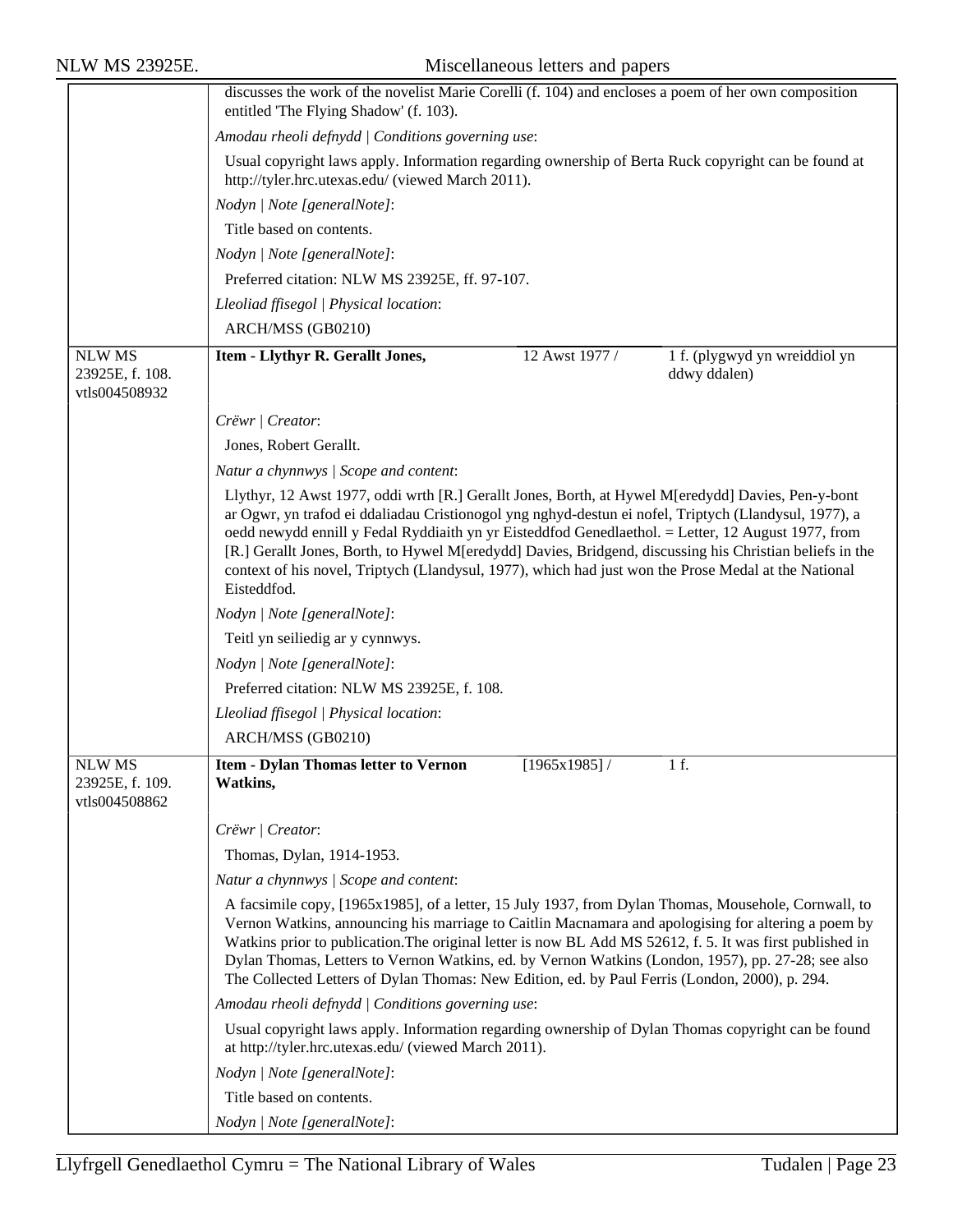|                                                   | Preferred citation: NLW MS 23925E, f. 109.                                                                                                                                                                                                                                                                                                                                                                        |  |  |  |  |
|---------------------------------------------------|-------------------------------------------------------------------------------------------------------------------------------------------------------------------------------------------------------------------------------------------------------------------------------------------------------------------------------------------------------------------------------------------------------------------|--|--|--|--|
|                                                   | Lleoliad ffisegol   Physical location:                                                                                                                                                                                                                                                                                                                                                                            |  |  |  |  |
|                                                   | ARCH/MSS (GB0210)                                                                                                                                                                                                                                                                                                                                                                                                 |  |  |  |  |
| <b>NLW MS</b><br>23925E, f. 110.<br>vtls004508131 | <b>Item - Dylan Thomas letter to Charles</b><br>14 June 1939 /<br>1 f. (originally folded as two<br>Fisher,<br>leaves)                                                                                                                                                                                                                                                                                            |  |  |  |  |
|                                                   | Crëwr   Creator:                                                                                                                                                                                                                                                                                                                                                                                                  |  |  |  |  |
|                                                   | Thomas, Dylan, 1914-1953.                                                                                                                                                                                                                                                                                                                                                                                         |  |  |  |  |
|                                                   | Natur a chynnwys / Scope and content:                                                                                                                                                                                                                                                                                                                                                                             |  |  |  |  |
|                                                   | Letter, 14 June 1939, from Dylan Thomas, Laugharne, to the poet and writer Charles Fisher, arranging to<br>meet and referring to a new poem, his baby son, Llewelyn, and a forthcoming broadcast with Keidrych<br>Rhys. The letter was published in The Collected Letters of Dylan Thomas: New Edition, ed. by Paul<br>Ferris (London, 2000), pp. 435-436.                                                        |  |  |  |  |
|                                                   | Amodau rheoli defnydd   Conditions governing use:                                                                                                                                                                                                                                                                                                                                                                 |  |  |  |  |
|                                                   | Usual copyright laws apply. Information regarding ownership of Dylan Thomas copyright can be found<br>at http://tyler.hrc.utexas.edu/ (viewed March 2011).                                                                                                                                                                                                                                                        |  |  |  |  |
|                                                   | Nodyn   Note [generalNote]:                                                                                                                                                                                                                                                                                                                                                                                       |  |  |  |  |
|                                                   | Title based on contents.                                                                                                                                                                                                                                                                                                                                                                                          |  |  |  |  |
|                                                   | Nodyn   Note [generalNote]:                                                                                                                                                                                                                                                                                                                                                                                       |  |  |  |  |
|                                                   | Preferred citation: NLW MS 23925E, f. 110.                                                                                                                                                                                                                                                                                                                                                                        |  |  |  |  |
|                                                   | Lleoliad ffisegol   Physical location:                                                                                                                                                                                                                                                                                                                                                                            |  |  |  |  |
|                                                   | ARCH/MSS (GB0210)                                                                                                                                                                                                                                                                                                                                                                                                 |  |  |  |  |
| NLW MS 23925E,<br>ff. 111-112.<br>vtls004509601   | $2$ ff.<br>Item - Letter to Michael Holroyd,<br>26 July 1969 /                                                                                                                                                                                                                                                                                                                                                    |  |  |  |  |
|                                                   | Crëwr   Creator:                                                                                                                                                                                                                                                                                                                                                                                                  |  |  |  |  |
|                                                   | Lago, Mary.                                                                                                                                                                                                                                                                                                                                                                                                       |  |  |  |  |
|                                                   | Natur a chynnwys / Scope and content:                                                                                                                                                                                                                                                                                                                                                                             |  |  |  |  |
|                                                   | A note, 26 July 1969, from Mary Lago to Michael Holroyd (ff. 111-112) enclosing typescript extracts,<br>[July 1969], of a letter from Mrs George Prothero [i.e. Mary Frances Prothero] to Alice Rothenstein, Rye,<br>11 September [1907x1909] (f. 111). Prothero's letter contains gossip and news concerning Roger and<br>Helen Fry, Augustus John, Dorelia McNeill, Henry and Euphemia Lamb and Charles Conder. |  |  |  |  |
|                                                   | Nodyn   Note [generalNote]:                                                                                                                                                                                                                                                                                                                                                                                       |  |  |  |  |
|                                                   | Title based on contents.                                                                                                                                                                                                                                                                                                                                                                                          |  |  |  |  |
|                                                   | Nodyn   Note [generalNote]:                                                                                                                                                                                                                                                                                                                                                                                       |  |  |  |  |
|                                                   | Preferred citation: NLW MS 23925E, ff. 111-112.                                                                                                                                                                                                                                                                                                                                                                   |  |  |  |  |
|                                                   | Lleoliad ffisegol   Physical location:                                                                                                                                                                                                                                                                                                                                                                            |  |  |  |  |
|                                                   | ARCH/MSS (GB0210)                                                                                                                                                                                                                                                                                                                                                                                                 |  |  |  |  |
| <b>NLW MS</b><br>23925E, f. 113.<br>vtls004509573 | [20 cent., third $\frac{1}{4}$ ] /<br>Item - Augustus John letter,<br>1 f.                                                                                                                                                                                                                                                                                                                                        |  |  |  |  |
|                                                   | Crëwr   Creator:                                                                                                                                                                                                                                                                                                                                                                                                  |  |  |  |  |
|                                                   | John, Augustus, 1878-1961                                                                                                                                                                                                                                                                                                                                                                                         |  |  |  |  |
|                                                   | Natur a chynnwys / Scope and content:                                                                                                                                                                                                                                                                                                                                                                             |  |  |  |  |